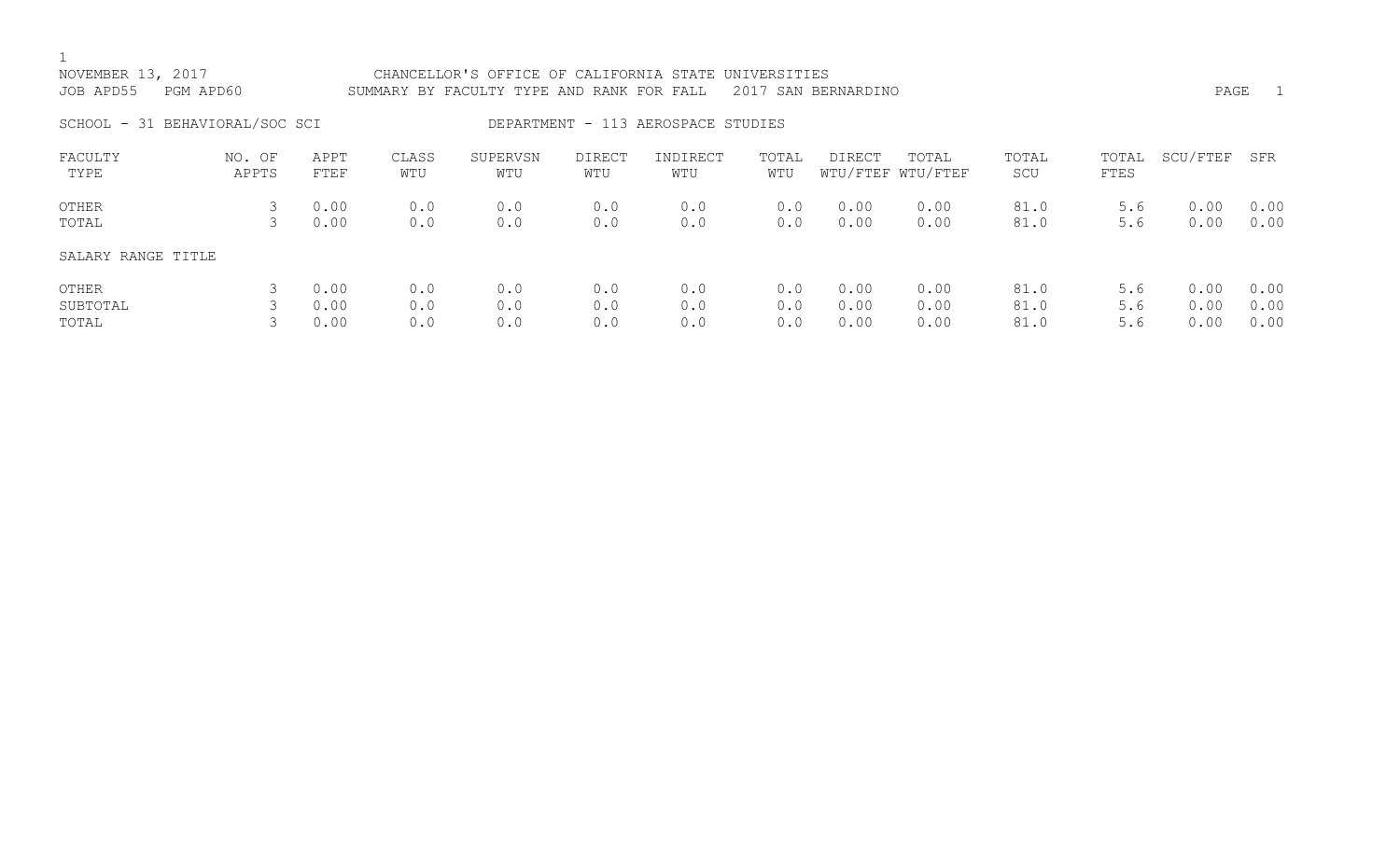| NOVEMBER 13, 2017      | CHANCELLOR'S OFFICE OF CALIFORNIA STATE UNIVERSITIES          |      |  |
|------------------------|---------------------------------------------------------------|------|--|
| JOB APD55    PGM APD60 | SUMMARY BY FACULTY TYPE AND RANK FOR FALL 2017 SAN BERNARDINO | PAGE |  |

SCHOOL - 31 BEHAVIORAL/SOC SCI DEPARTMENT - 134 ANTHROPOLOGY

| FACULTY<br>TYPE    | NO. OF<br>APPTS | APPT<br>FTEF | CLASS<br>WTU | SUPERVSN<br>WTU | DIRECT<br>WTU | INDIRECT<br>WTU | TOTAL<br>WTU | <b>DIRECT</b> | TOTAL<br>WTU/FTEF WTU/FTEF | TOTAL<br>SCU | TOTAL<br>FTES | SCU/FTEF  | SFR   |
|--------------------|-----------------|--------------|--------------|-----------------|---------------|-----------------|--------------|---------------|----------------------------|--------------|---------------|-----------|-------|
|                    |                 |              |              |                 |               |                 |              |               |                            |              |               |           |       |
| FULL TIME          |                 | 5.26         | 50.0         | 1.9             | 59.9          | 20.0            | 79.9         | 11.38         | 15.18                      | 1187.0       | 81.3          | 225.49    | 15.45 |
| PART TIME          |                 | 2.00         | 30.0         | 0.0             | 30.0          | 0.0             | 30.0         | 14.99         | 14.99                      | 2625.0       | 175.0         | 311.19    | 87.41 |
| SUBTOTAL           | 12              | 7.27         | 80.0         | 1.9             | 89.9          | 20.0            | 109.9        | 12.37         | 15.13                      | 3812.0       | 256.3         | 524.64    | 35.28 |
| TOTAL              | 12              | 7.27         | 80.0         | 1.9             | 89.9          | 20.0            | 109.9        | 12.37         | 15.13                      | 3812.0       | 256.3         | 524.64    | 35.28 |
| SALARY RANGE TITLE |                 |              |              |                 |               |                 |              |               |                            |              |               |           |       |
| PROFESSOR/LECT D   |                 | 2.26         | 22.0         | 0.3             | 26.3          | 4.0             | 30.3         | 11.62         | 13.39                      | 621.0        | 41.7          | 274.41    | 18.44 |
| ASST PROF/LECT B   | 4               | 3.00         | 28.0         | 1.6             | 33.6          | 16.0            | 49.6         | 11.20         | 16.53                      | 566.0        | 39.6          | 188.60    | 13.20 |
| INSTRUCTOR/LECT A  | 5               | 2.00         | 30.0         | 0.0             | 30.0          | 0.0             | 30.0         | 14.99         | 14.99                      | 2625.0       | 175.0         | 311<br>19 | 87.41 |
| SUBTOTAL           | 12              | 7.27         | 80.0         | 1.9             | 89.9          | 20.0            | 109.9        | 12.37         | 15.13                      | 3812.0       | 256.3         | 524.64    | 35.28 |
| TOTAL              | 12              | 7.27         | 80.0         | 1.9             | 89.9          | 20.0            | 109.9        | 12.37         | 15.13                      | 3812.0       | 256.3         | 524.64    | 35.28 |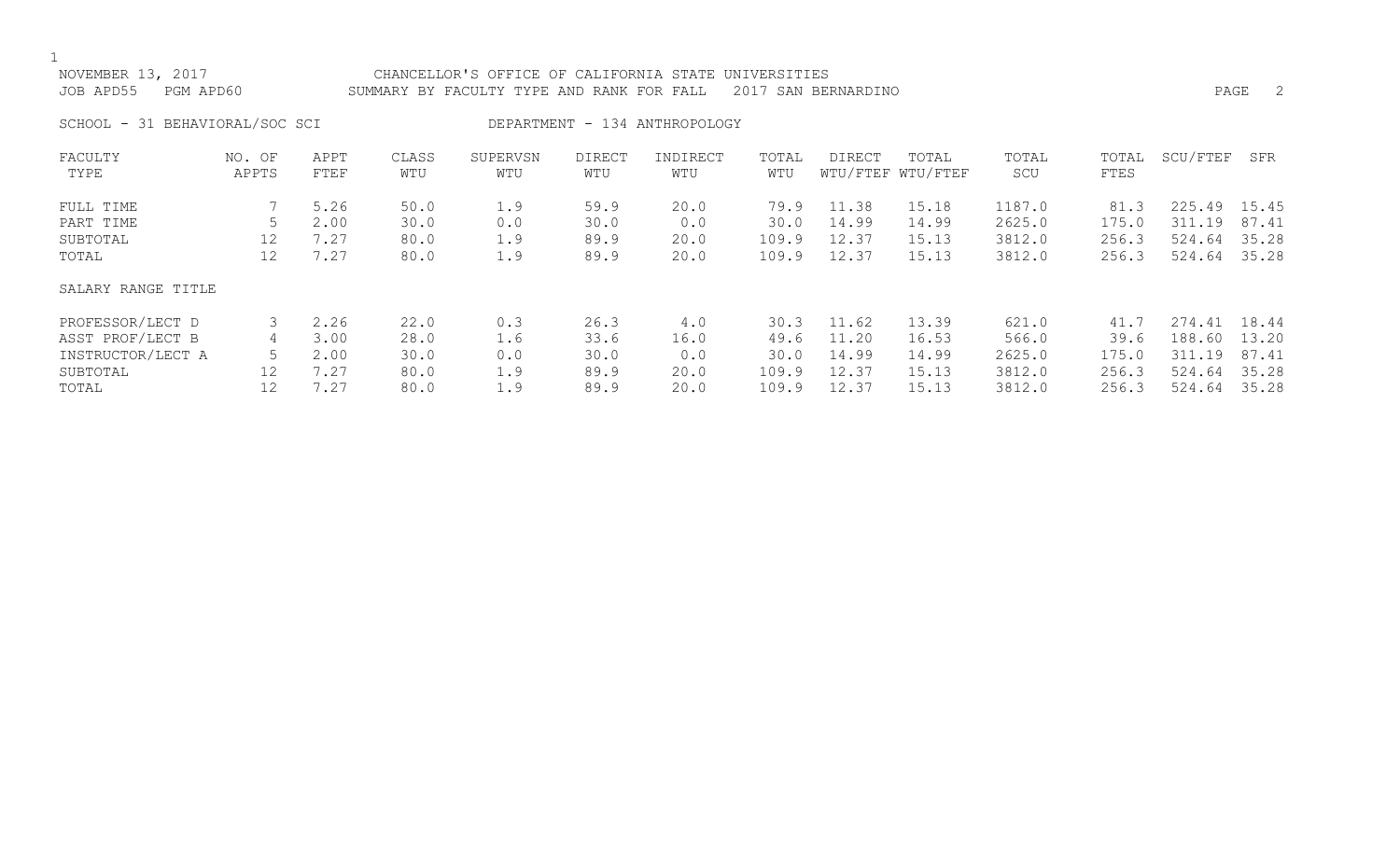## NOVEMBER 13, 2017 CHANCELLOR'S OFFICE OF CALIFORNIA STATE UNIVERSITIES JOB APD55 PGM APD60 SUMMARY BY FACULTY TYPE AND RANK FOR FALL 2017 SAN BERNARDINO

SCHOOL - 31 BEHAVIORAL/SOC SCI DEPARTMENT - 197 CRIMINOLOGY

| FACULTY            | NO. OF | APPT  | CLASS | SUPERVSN | <b>DIRECT</b> | INDIRECT | TOTAL | <b>DIRECT</b> | TOTAL             | TOTAL  | TOTAL | SCU/FTEF | SFR   |
|--------------------|--------|-------|-------|----------|---------------|----------|-------|---------------|-------------------|--------|-------|----------|-------|
| TYPE               | APPTS  | FTEF  | WTU   | WTU      | WTU           | WTU      | WTU   |               | WTU/FTEF WTU/FTEF | SCU    | FTES  |          |       |
| FULL TIME          | 14     | 13.33 | 124.2 | 4.7      | 132.9         | 36.0     | 168.9 | 9.97          | 12.67             | 5016.0 | 337.1 | 376.32   | 25.29 |
| PART TIME          | 6      | 1.87  | 28.0  | 0.0      | 28.0          | 0.0      | 28.0  | 14.98         | 14.98             | 1236.0 | 82.4  | 661.32   | 44.09 |
| SUBTOTAL           | 20     | 15.20 | 152.2 | 4.7      | 160.9         | 36.0     | 196.9 | 10.59         | 12.96             | 6252.0 | 419.5 | 411.37   | 27.60 |
| OTHER              | 2      | 0.00  | 0.0   | 0.7      | 0.7           | 0.0      | 0.7   | 0.00          | 0.00              | 4.0    | 0.3   | 0.00     | 0.00  |
| TOTAL              | 22     | 15.20 | 152.2 | 5.4      | 161.6         | 36.0     | 197.6 | 10.63         | 13.00             | 6256.0 | 419.8 | 411.63   | 27.62 |
| SALARY RANGE TITLE |        |       |       |          |               |          |       |               |                   |        |       |          |       |
| PROFESSOR/LECT D   | 6      | 5.33  | 48.2  | 1.3      | 53.5          | 12.0     | 65.5  | 10.04         | 12.29             | 1668.0 | 113.6 | 312.95   | 21.31 |
| ASSOC PROF/LECT C  | 2      | 2.00  | 12.0  | 2.0      | 14.0          | 12.0     | 26.0  | 7.00          | 12.99             | 440.0  | 29.4  | 219.89   | 14.69 |
| ASST PROF/LECT B   | 4      | 4.00  | 40.0  | 0.7      | 40.7          | 8.0      | 48.7  | 10.18         | 12.18             | 1820.0 | 121.4 | 455.23   | 30.37 |
| INSTRUCTOR/LECT A  | 6      | 2.60  | 40.0  | 0.0      | 40.0          | 0.0      | 40.0  | 15.37         | 15.37             | 1932.0 | 128.8 | 742.51   | 49.50 |
| TCHNG ASSOCIATE    |        | 1.00  | 8.0   | 0.7      | 8.7           | 4.0      | 12.7  | 8.70          | 12.70             | 240.0  | 16.2  | 240.00   | 16.20 |
| SUBTOTAL           | 19     | 14.93 | 148.2 | 4.7      | 156.9         | 36.0     | 192.9 | 10.51         | 12.92             | 6100.0 | 409.4 | 408.55   | 27.42 |
| ADMINISTRATOR      |        | 0.00  | 0.0   | 0.0      | 0.0           | 0.0      | 0.0   | 0.00          | 0.00              | 0.0    | 0.0   | 0.00     | 0.00  |
| OTHER              |        | 0.27  | 4.0   | 0.7      | 4.7           | 0.0      | 4.7   | 17.60         | 17.60             | 156.0  | 10.4  | 584.27   | 38.95 |
| SUBTOTAL           |        | 0.27  | 4.0   | 0.7      | 4.7           | 0.0      | 4.7   | 17.60         | 17.60             | 156.0  | 10.4  | 584.27   | 38.95 |
| TOTAL              | 22     | 15.20 | 152.2 | 5.4      | 161.6         | 36.0     | 197.6 | 10.63         | 13.00             | 6256.0 | 419.8 | 411.63   | 27.62 |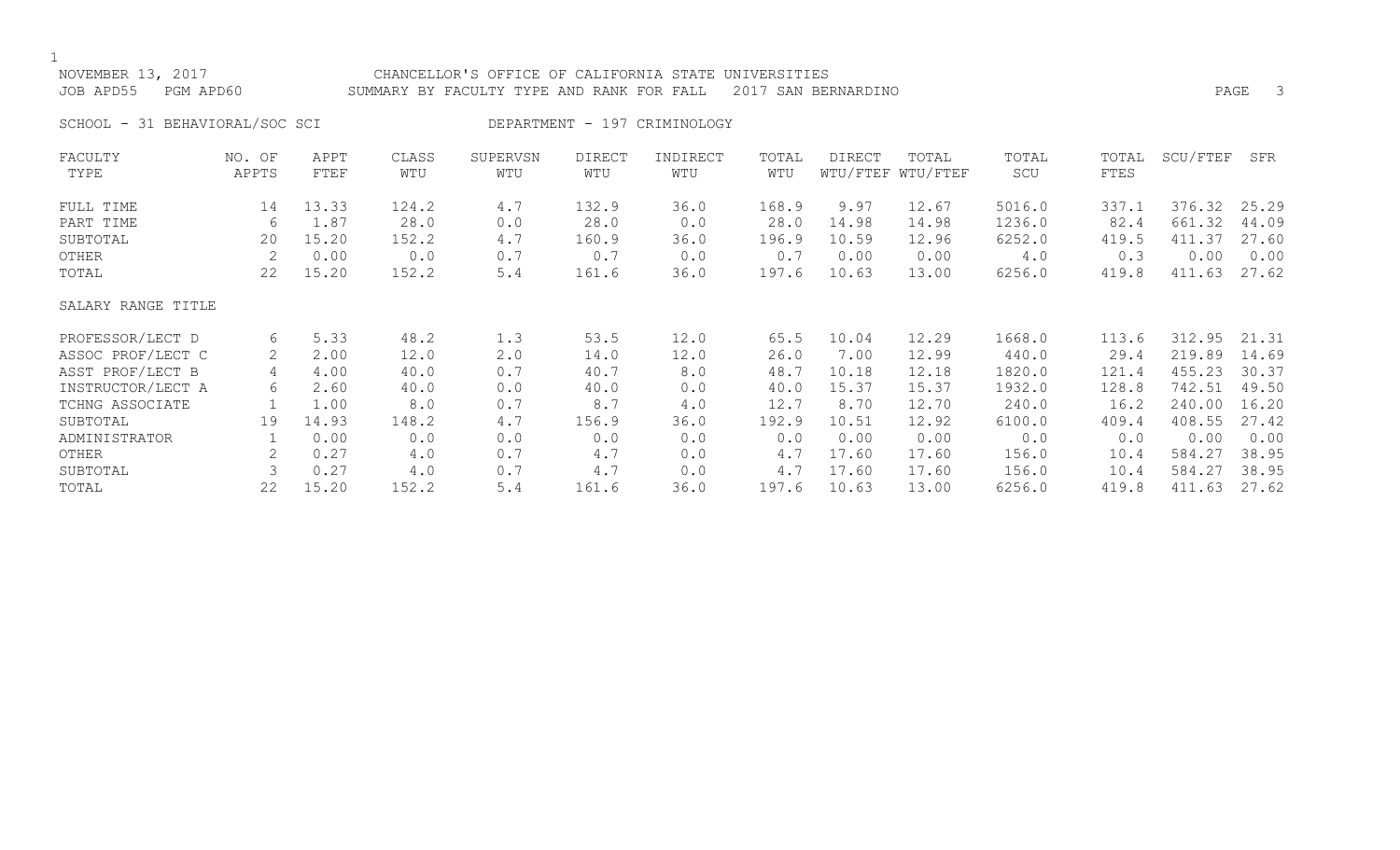| NOVEMBER 13, 2017<br>JOB APD55<br>PGM APD60 |                                |                              |                              | CHANCELLOR'S OFFICE OF CALIFORNIA STATE UNIVERSITIES<br>PAGE<br>SUMMARY BY FACULTY TYPE AND RANK FOR FALL<br>2017 SAN BERNARDINO |                              |                             |                                |                               |                                  |                                      |                                 |                                                  | 4              |
|---------------------------------------------|--------------------------------|------------------------------|------------------------------|----------------------------------------------------------------------------------------------------------------------------------|------------------------------|-----------------------------|--------------------------------|-------------------------------|----------------------------------|--------------------------------------|---------------------------------|--------------------------------------------------|----------------|
|                                             | SCHOOL - 31 BEHAVIORAL/SOC SCI |                              |                              |                                                                                                                                  |                              | DEPARTMENT - 235 ECONOMICS  |                                |                               |                                  |                                      |                                 |                                                  |                |
| FACULTY<br>TYPE                             | NO. OF<br>APPTS                | APPT<br>FTEF                 | CLASS<br>WTU                 | SUPERVSN<br>WTU                                                                                                                  | <b>DIRECT</b><br>WTU         | INDIRECT<br>WTU             | TOTAL<br>WTU                   | DIRECT                        | TOTAL<br>WTU/FTEF WTU/FTEF       | TOTAL<br>SCU                         | TOTAL<br>FTES                   | SCU/FTEF                                         | SFR            |
| FULL TIME<br>PART TIME<br>SUBTOTAL<br>TOTAL | 6<br>13<br>13                  | 4.33<br>2.64<br>6.97<br>6.97 | 32.0<br>36.0<br>68.0<br>68.0 | 0.0<br>0.0<br>0.0<br>0.0                                                                                                         | 32.0<br>36.0<br>68.0<br>68.0 | 32.0<br>8.0<br>40.0<br>40.0 | 64.0<br>44.0<br>108.0<br>108.0 | 7.39<br>13.66<br>9.76<br>9.76 | 14.77<br>16.69<br>15.50<br>15.50 | 1112.0<br>2900.0<br>4012.0<br>4012.0 | 74.2<br>193.3<br>267.5<br>267.5 | 256.64 17.12<br>100.15 73.34<br>575.69<br>575.69 | 38.39<br>38.39 |
| SALARY RANGE TITLE                          |                                |                              |                              |                                                                                                                                  |                              |                             |                                |                               |                                  |                                      |                                 |                                                  |                |

| PROFESSOR/LECT D  |  | L.83 | 16.0 | 0.0 | 16.0 | 24.0 | 40.0  | 8.73  | 21.82 | 548.0  | 36.6  | 298.96       | 19.97 |
|-------------------|--|------|------|-----|------|------|-------|-------|-------|--------|-------|--------------|-------|
| ASST PROF/LECT B  |  | 3.00 | 20.0 |     | 20.0 | ⊥6.0 | 36.0  | 6.67  | 12.00 | 676.0  | 45.1  | 225.33 15.02 |       |
| INSTRUCTOR/LECT A |  | 2.14 |      | 0.0 | 32.0 | 0.0  | 32.0  | 14.98 | 14.98 | 2788.0 | 185.9 | 305.24       | 87.02 |
| SUBTOTAL          |  | 6.97 | 68.0 | 0.0 | 68.0 | 40.0 | 108.0 | 9.76  | 15.50 | 4012.0 | 267.5 | 575.69       | 38.39 |
| TOTAL             |  | 6.97 | 68.0 | 0.0 | 68.0 | 40.0 | 108.0 | 9.76  | 15.50 | 4012.0 | 267.5 | 575.69       | 38.39 |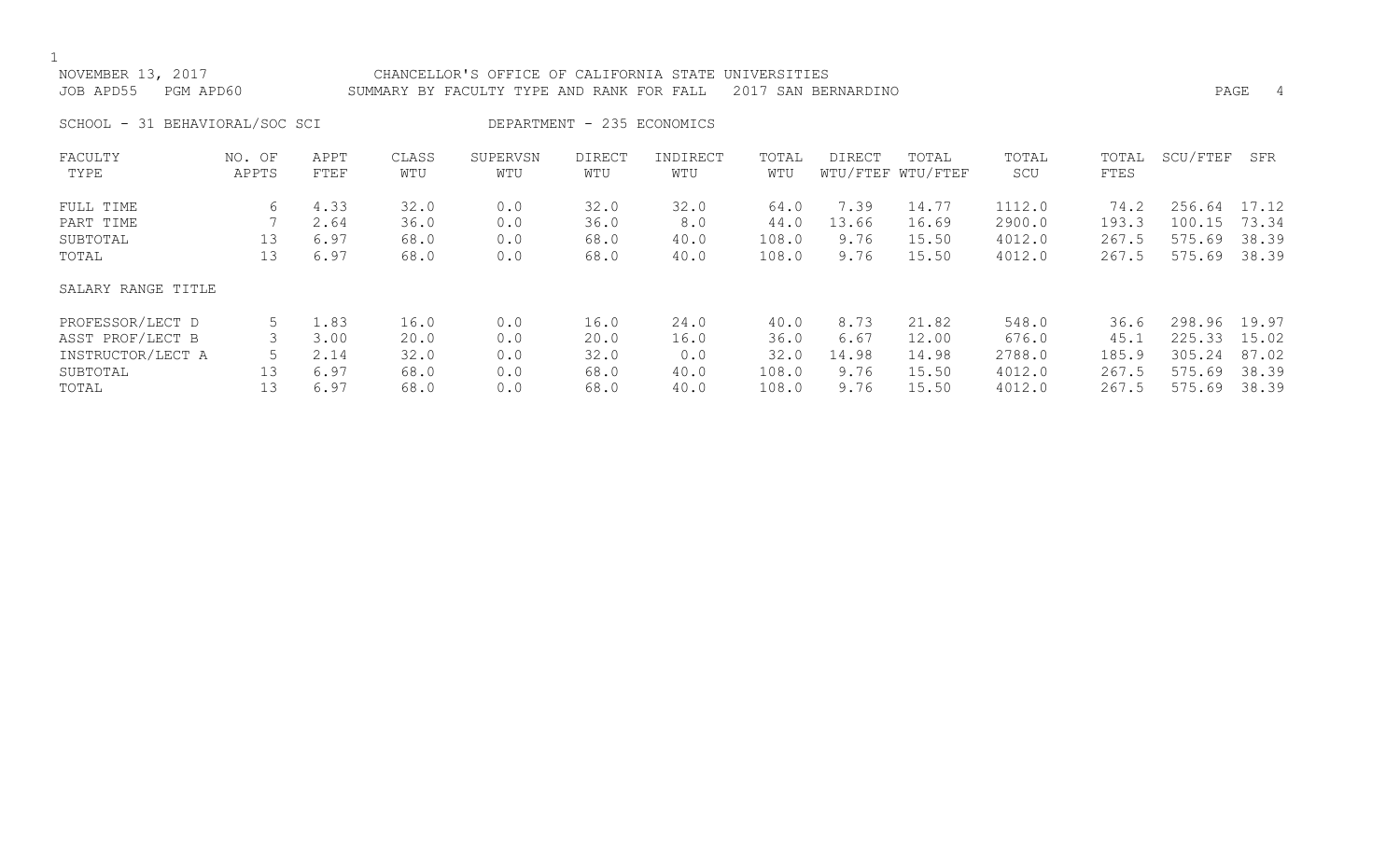| NOVEMBER 13, 2017<br>JOB APD55 | PGM APD60       |                             |                   | CHANCELLOR'S OFFICE OF CALIFORNIA STATE UNIVERSITIES<br>2017 SAN BERNARDINO<br>SUMMARY BY FACULTY TYPE AND RANK FOR FALL |                      |                                 |                   |                                    |                            |                         |                      |                                  | $-5$<br>PAGE   |
|--------------------------------|-----------------|-----------------------------|-------------------|--------------------------------------------------------------------------------------------------------------------------|----------------------|---------------------------------|-------------------|------------------------------------|----------------------------|-------------------------|----------------------|----------------------------------|----------------|
| SCHOOL - 31 BEHAVIORAL/SOC SCI |                 |                             |                   |                                                                                                                          |                      | DEPARTMENT - 258 ETHNIC STUDIES |                   |                                    |                            |                         |                      |                                  |                |
| FACULTY<br>TYPE                | NO. OF<br>APPTS | APPT<br>FTEF                | CLASS<br>WTU      | SUPERVSN<br>WTU                                                                                                          | <b>DIRECT</b><br>WTU | INDIRECT<br>WTU                 | TOTAL<br>WTU      | <b>DIRECT</b>                      | TOTAL<br>WTU/FTEF WTU/FTEF | TOTAL<br>SCU            | TOTAL<br>FTES        | SCU/FTEF                         | SFR            |
| PART TIME<br>SUBTOTAL<br>TOTAL | 2<br>2          | 0.53<br>0.53<br>0.53        | 8.0<br>8.0<br>8.0 | 0.0<br>0.0<br>0.0                                                                                                        | 8.0<br>8.0<br>8.0    | 0.0<br>0.0<br>0.0               | 8.0<br>8.0<br>8.0 | 14.98<br>14.98<br>14.98            | 14.98<br>14.98<br>14.98    | 252.0<br>252.0<br>252.0 | 16.8<br>16.8<br>16.8 | 471.91<br>471.91 31.46<br>471.91 | 31.46<br>31.46 |
| SALARY RANGE TITLE             |                 | $\sim$ $\sim$ $\sim$ $\sim$ | $\sim$ $\sim$     | $\sim$ $\sim$                                                                                                            | $\sim$ $\sim$        | $\sim$ $\sim$                   |                   | $\sim$ $\sim$ $\sim$ $\sim$ $\sim$ |                            | $\cap$ $\cap$ $\cap$    | $\sim$ $\sim$        | $\overline{a}$                   |                |

| INSTRUCTOR/LECT A    2   0.53    8.0    0.0     8.0    0.0     8.0  14.98   14.98   252.0    16.8  471.91 31.46 |  |  |  |  |                                                                                           |  |  |
|-----------------------------------------------------------------------------------------------------------------|--|--|--|--|-------------------------------------------------------------------------------------------|--|--|
| SUBTOTAL                                                                                                        |  |  |  |  | 2  0.53    8.0    0.0     8.0    0.0     8.0  14.98   14.98   252.0    16.8  471.91 31.46 |  |  |
| TOTAL                                                                                                           |  |  |  |  | 2 0.53 8.0 0.0 8.0 0.0 8.0 14.98 14.98 252.0 16.8 471.91 31.46                            |  |  |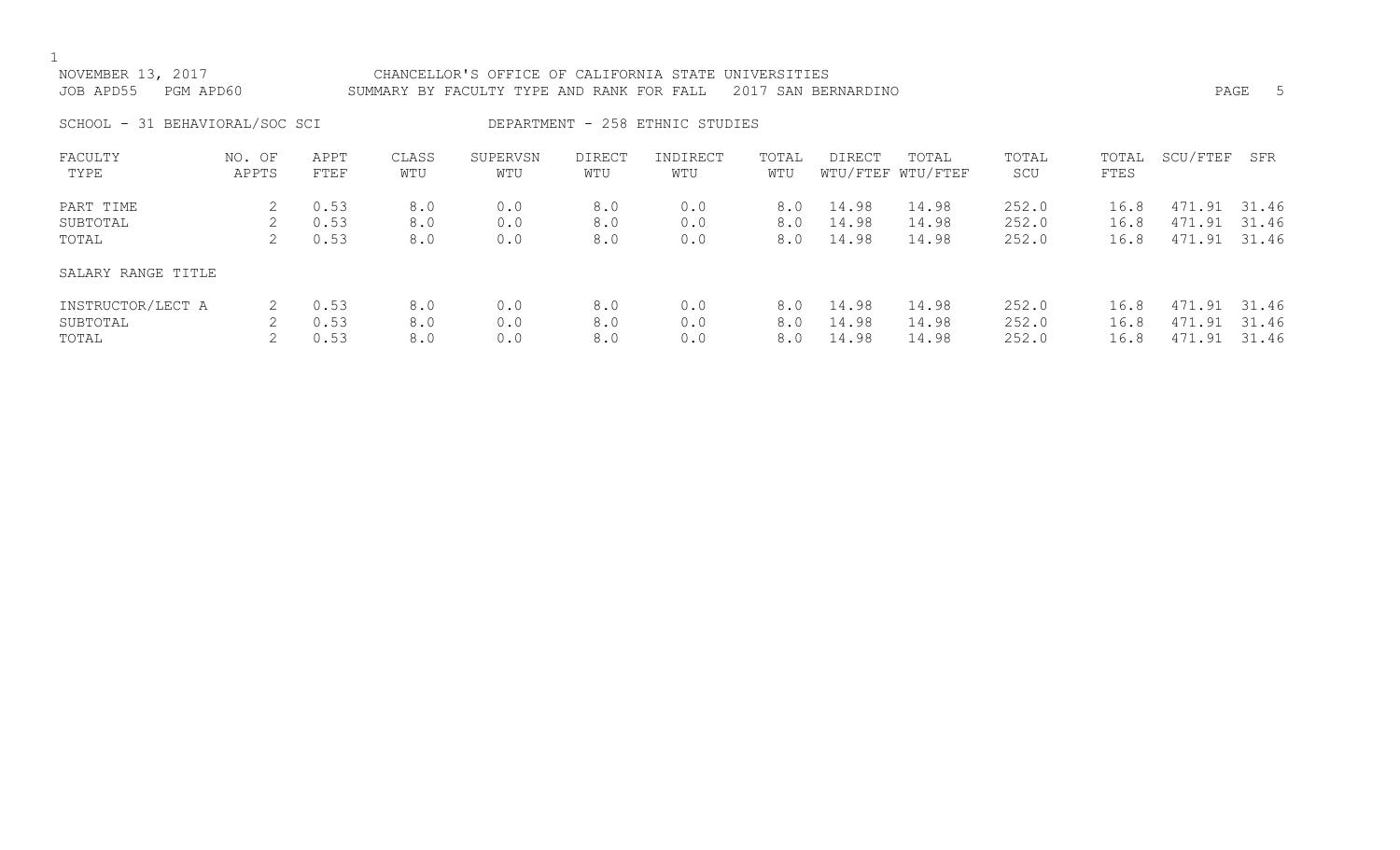| NOVEMBER 13, 2017<br>PGM APD60<br>JOB APD55 |                 |              |              | CHANCELLOR'S OFFICE OF CALIFORNIA STATE UNIVERSITIES<br>2017 SAN BERNARDINO<br>SUMMARY BY FACULTY TYPE AND RANK FOR FALL |                            |                 |              |               |                            |              |               |              | PAGE<br>6 |
|---------------------------------------------|-----------------|--------------|--------------|--------------------------------------------------------------------------------------------------------------------------|----------------------------|-----------------|--------------|---------------|----------------------------|--------------|---------------|--------------|-----------|
| SCHOOL - 31 BEHAVIORAL/SOC SCI              |                 |              |              |                                                                                                                          | DEPARTMENT - 305 GEOGRAPHY |                 |              |               |                            |              |               |              |           |
| FACULTY<br>TYPE                             | NO. OF<br>APPTS | APPT<br>FTEF | CLASS<br>WTU | SUPERVSN<br>WTU                                                                                                          | <b>DIRECT</b><br>WTU       | INDIRECT<br>WTU | TOTAL<br>WTU | <b>DIRECT</b> | TOTAL<br>WTU/FTEF WTU/FTEF | TOTAL<br>SCU | TOTAL<br>FTES | SCU/FTEF     | SFR       |
| FULL TIME                                   | 9               | 6.81         | 84.0         | 1.8                                                                                                                      | 85.8                       | 24.0            | 109.8        | 12.60         | 16.12                      | 3747.0       | 250.3         | 550.14       | 36.76     |
| SUBTOTAL                                    | 9               | 6.81         | 84.0         | 1.8                                                                                                                      | 85.8                       | 24.0            | 109.8        | 12.60         | 16.12                      | 3747.0       | 250.3         | 550.14       | 36.76     |
| TOTAL                                       | 9               | 6.81         | 84.0         | 1.8                                                                                                                      | 85.8                       | 24.0            | 109.8        | 12.60         | 16.12                      | 3747.0       | 250.3         | 550.14       | 36.76     |
| SALARY RANGE TITLE                          |                 |              |              |                                                                                                                          |                            |                 |              |               |                            |              |               |              |           |
| PROFESSOR/LECT D                            | 3               | 2.00         | 24.0         | 0.3                                                                                                                      | 24.3                       | 12.0            | 36.3         | 12.16         | 18.17                      | 549.0        | 36.7          | 274.77 18.35 |           |
| ASSOC PROF/LECT C                           |                 | 2.31         | 28.0         | 0.8                                                                                                                      | 28.8                       | 4.0             | 32.8         | 12.45         | 14.17                      | 635.0        | 42.8          | 274.42       | 18.50     |
| ASST PROF/LECT B                            |                 | 2.00         | 16.0         | 0.7                                                                                                                      | 16.7                       | 8.0             | 24.7         | 8.35          | 12.36                      | 423.0        | 28.2          | 211.61       | 14.11     |
| INSTRUCTOR/LECT A                           |                 | 0.50         | 16.0         | 0.0                                                                                                                      | 16.0                       | 0.0             | 16.0         | 32.00         | 32.00                      | 2140.0       | 142.7         | 280.00       | 85.34     |
| SUBTOTAL                                    | 9               | 6.81         | 84.0         | 1.8                                                                                                                      | 85.8                       | 24.0            | 109.8        | 12.60         | 16.12                      | 3747.0       | 250.3         | 550.14       | 36.76     |
| TOTAL                                       | 9               | 6.81         | 84.0         | 1.8                                                                                                                      | 85.8                       | 24.0            | 109.8        | 12.60         | 16.12                      | 3747.0       | 250.3         | 550.14       | 36.76     |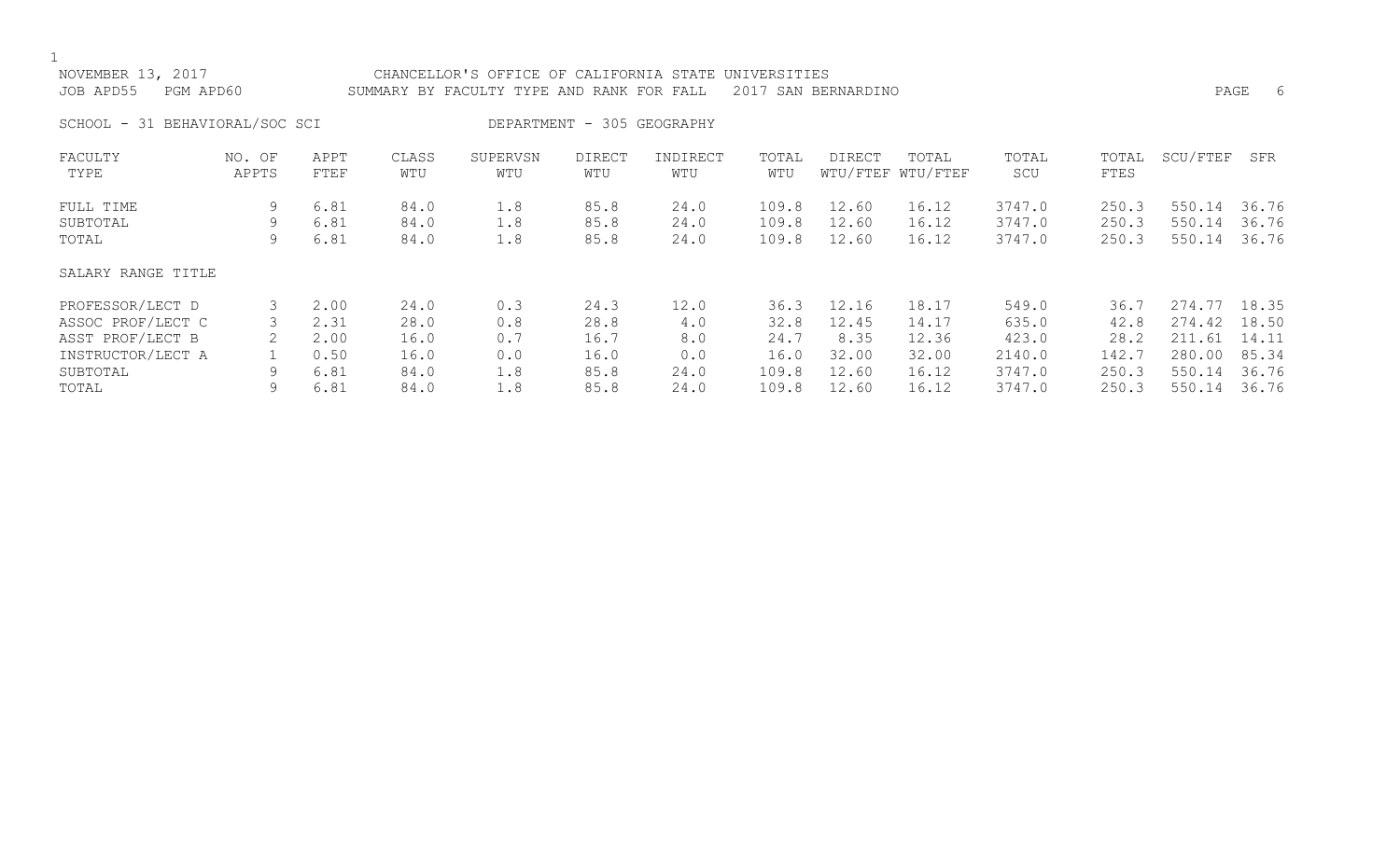| NOVEMBER 13, 2017<br>JOB APD55<br>PGM APD60 |                 |              |              | CHANCELLOR'S OFFICE OF CALIFORNIA STATE<br>UNIVERSITIES<br>SUMMARY BY FACULTY TYPE AND RANK FOR FALL<br>2017 SAN BERNARDINO |                          |                 |              |               |                            |              |               |          | 7<br>PAGE |
|---------------------------------------------|-----------------|--------------|--------------|-----------------------------------------------------------------------------------------------------------------------------|--------------------------|-----------------|--------------|---------------|----------------------------|--------------|---------------|----------|-----------|
| SCHOOL - 31 BEHAVIORAL/SOC SCI              |                 |              |              |                                                                                                                             | DEPARTMENT - 348 HISTORY |                 |              |               |                            |              |               |          |           |
| FACULTY<br>TYPE                             | NO. OF<br>APPTS | APPT<br>FTEF | CLASS<br>WTU | SUPERVSN<br>WTU                                                                                                             | <b>DIRECT</b><br>WTU     | INDIRECT<br>WTU | TOTAL<br>WTU | <b>DIRECT</b> | TOTAL<br>WTU/FTEF WTU/FTEF | TOTAL<br>SCU | TOTAL<br>FTES | SCU/FTEF | SFR       |
| FULL TIME                                   | 13              | 11.24        | 100.0        | 4.7                                                                                                                         | 124.7                    | 36.0            | 160.7        | 11.09         | 14.29                      | 4848.0       | 323.5         | 431.20   | 28.78     |
| PART TIME                                   | 10              | 3.74         | 56.0         | 0.0                                                                                                                         | 56.0                     | 0.0             | 56.0         | 14.98         | 14.98                      | 4276.0       | 285.1         | 143.93   | 76.26     |
| SUBTOTAL                                    | 23              | 14.98        | 156.0        | 4.7                                                                                                                         | 180.7                    | 36.0            | 216.7        | 12.06         | 14.46                      | 9124.0       | 608.6         | 609.04   | 40.62     |
| TOTAL                                       | 23              | 14.98        | 156.0        | 4.7                                                                                                                         | 180.7                    | 36.0            | 216.7        | 12.06         | 14.46                      | 9124.0       | 608.6         | 609.04   | 40.62     |
| SALARY RANGE TITLE                          |                 |              |              |                                                                                                                             |                          |                 |              |               |                            |              |               |          |           |
| PROFESSOR/LECT D                            | 6               | 5.82         | 36.0         | 3.4                                                                                                                         | 51.4                     | 24.0            | 75.4         | 8.83          | 12.95                      | 1692.0       | 113.0         | 290.67   | 19.41     |
| ASSOC PROF/LECT C                           |                 | 2.18         | 24.0         | 1.3                                                                                                                         | 29.3                     | 4.0             | 33.3         | 13.42         | 15.25                      | 1016.0       | 67.9          | 465.20   | 31.08     |

| ASSOC PROF/LECT C | 2.18  | 24.0  |     | 29.3  |      | 33.3  | 13.42 | 15.25 | 1016.0 | 67.9  | 465.20 31.08 |  |
|-------------------|-------|-------|-----|-------|------|-------|-------|-------|--------|-------|--------------|--|
| ASST PROF/LECT B  | 2.74  | 24.0  | 0.0 | 28.0  |      | 36.0  | 10.23 | 13.15 | 844.0  | 56.3  | 308.25 20.55 |  |
| INSTRUCTOR/LECT A | 4.24  | 72.0  | 0.0 | 72.0  |      | 72.0  | 16.99 | 16.99 | 5572.0 | 371.5 | 314.77 87.65 |  |
| SUBTOTAL          | 14.98 | 156.0 |     | 180.7 | 36.0 | 216.7 | 12.06 | 14.46 | 9124.0 | 608.6 | 609.04 40.62 |  |
| TOTAL             | 14.98 | 156.0 |     | 180.7 | 36.0 | 216.7 | 12.06 | 14.46 | 9124.0 | 608.6 | 609.04 40.62 |  |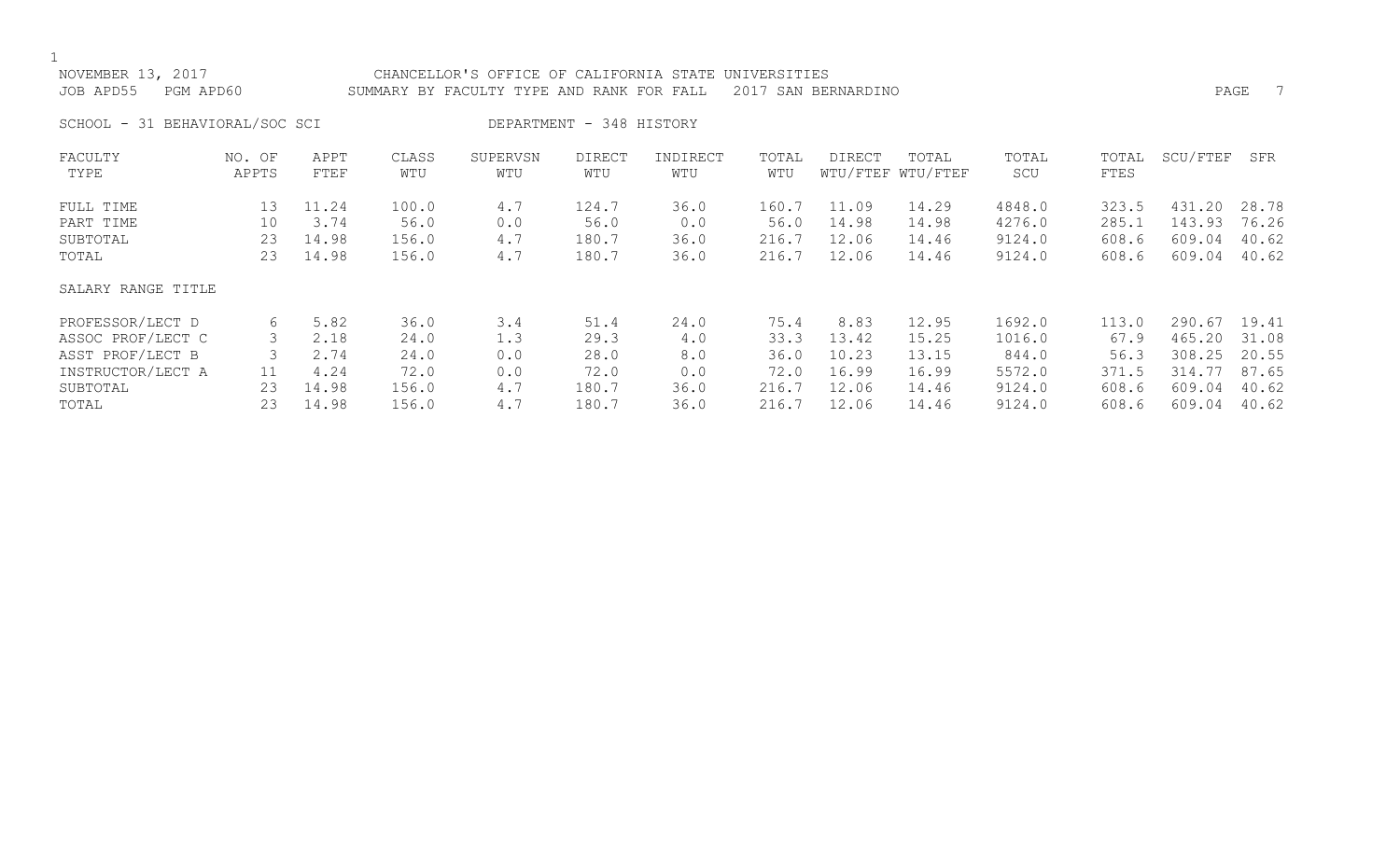| NOVEMBER 13, 2017<br>JOB APD55<br>PGM APD60 |                 |                      | CHANCELLOR'S OFFICE OF CALIFORNIA STATE UNIVERSITIES<br>2017<br>SUMMARY BY FACULTY TYPE AND RANK FOR FALL<br>SAN BERNARDINO |                   |                      |                                          |                   |                      |                            |                         |                   | -8<br>PAGE           |                      |
|---------------------------------------------|-----------------|----------------------|-----------------------------------------------------------------------------------------------------------------------------|-------------------|----------------------|------------------------------------------|-------------------|----------------------|----------------------------|-------------------------|-------------------|----------------------|----------------------|
| SCHOOL - 31 BEHAVIORAL/SOC SCI              |                 |                      |                                                                                                                             |                   |                      | DEPARTMENT - 497 MILITARY SCIENCE (ROTC) |                   |                      |                            |                         |                   |                      |                      |
| FACULTY<br>TYPE                             | NO. OF<br>APPTS | APPT<br>FTEF         | CLASS<br>WTU                                                                                                                | SUPERVSN<br>WTU   | <b>DIRECT</b><br>WTU | INDIRECT<br>WTU                          | TOTAL<br>WTU      | DIRECT               | TOTAL<br>WTU/FTEF WTU/FTEF | TOTAL<br>SCU            | TOTAL<br>FTES     | SCU/FTEF             | SFR                  |
| OTHER<br>TOTAL                              | 6<br>6          | 0.00<br>0.00         | 0.0<br>0.0                                                                                                                  | 0.0<br>0.0        | 0.0<br>0.0           | 0.0<br>0.0                               | 0.0<br>0.0        | 0.00<br>0.00         | 0.00<br>0.00               | 105.0<br>105.0          | 7.0<br>7.0        | 0.00<br>0.00         | 0.00<br>0.00         |
| SALARY RANGE TITLE                          |                 |                      |                                                                                                                             |                   |                      |                                          |                   |                      |                            |                         |                   |                      |                      |
| OTHER<br>SUBTOTAL<br>TOTAL                  | 6<br>6<br>6     | 0.00<br>0.00<br>0.00 | 0.0<br>0.0<br>0.0                                                                                                           | 0.0<br>0.0<br>0.0 | 0.0<br>0.0<br>0.0    | 0.0<br>0.0<br>0.0                        | 0.0<br>0.0<br>0.0 | 0.00<br>0.00<br>0.00 | 0.00<br>0.00<br>0.00       | 105.0<br>105.0<br>105.0 | 7.0<br>7.0<br>7.0 | 0.00<br>0.00<br>0.00 | 0.00<br>0.00<br>0.00 |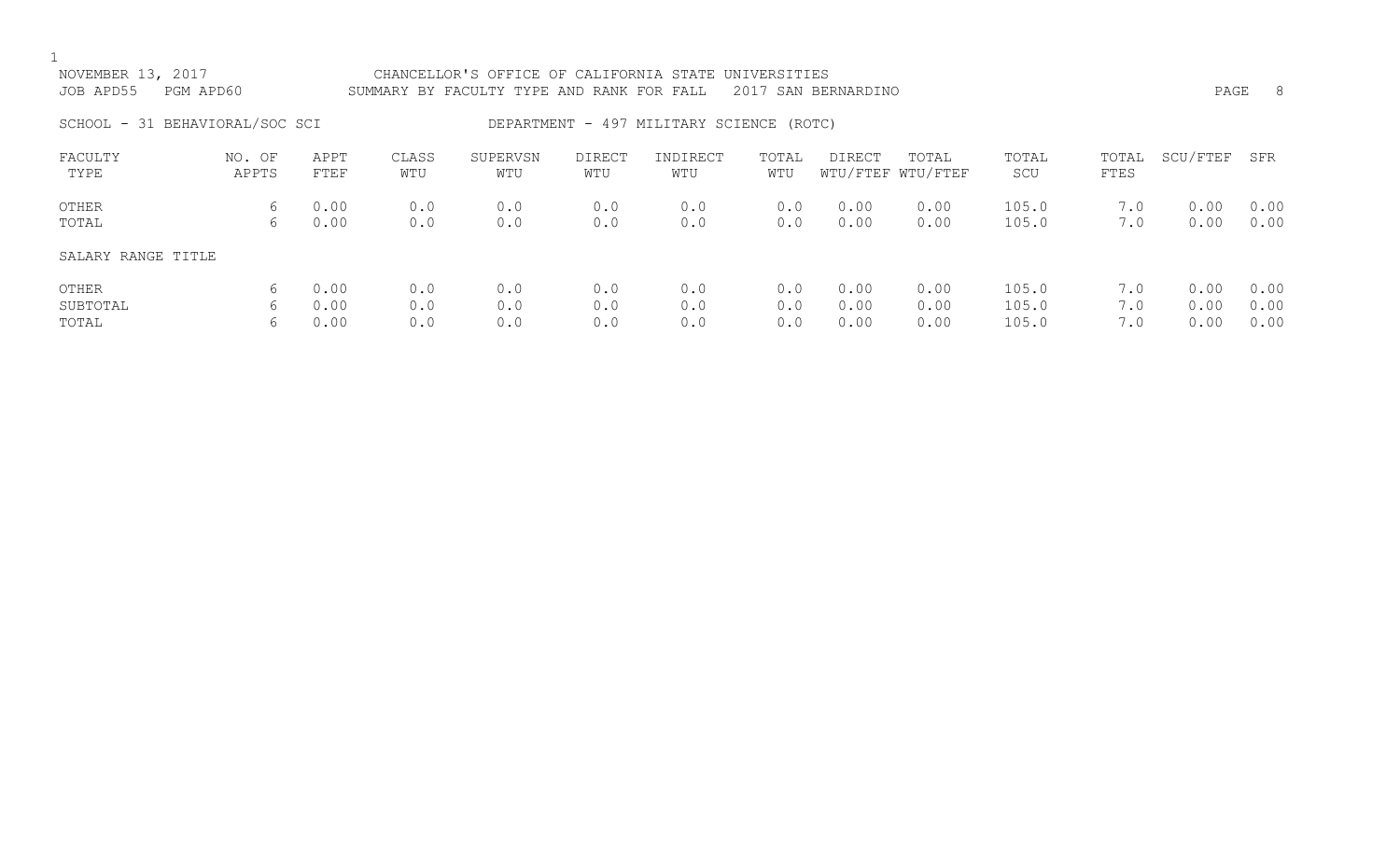$1$  NOV

| NOVEMBER 13, 2017              | CHANCELLOR'S OFFICE OF CALIFORNIA STATE UNIVERSITIES          |      |  |
|--------------------------------|---------------------------------------------------------------|------|--|
| JOB APD55    PGM APD60         | SUMMARY BY FACULTY TYPE AND RANK FOR FALL 2017 SAN BERNARDINO | PAGE |  |
| SCHOOL - 31 BEHAVIORAL/SOC SCI | DEPARTMENT - 580 POLITICAL SCIENCE                            |      |  |

| FACULTY            | NO. OF | APPT | CLASS | SUPERVSN | <b>DIRECT</b> | INDIRECT | TOTAL | DIRECT | TOTAL             | TOTAL  | TOTAL | SCU/FTEF | SFR   |
|--------------------|--------|------|-------|----------|---------------|----------|-------|--------|-------------------|--------|-------|----------|-------|
| TYPE               | APPTS  | FTEF | WTU   | WTU      | WTU           | WTU      | WTU   |        | WTU/FTEF WTU/FTEF | SCU    | FTES  |          |       |
| FULL TIME          | 9      | 7.88 | 68.0  | 3.2      | 75.2          | 36.0     | 111.2 | 9.54   | 14.10             | 4096.0 | 279.5 | 519.53   | 35.46 |
| PART TIME          |        | 1.34 | 20.0  | 0.0      | 24.0          | 2.0      | 26.0  | 17.98  | 19.48             | 2332.0 | 156.7 | 746.82   | 17.36 |
| SUBTOTAL           | 14     | 9.22 | 88.0  | 3.2      | 99.2          | 38.0     | 137.2 | 10.76  | 14.88             | 6428.0 | 436.2 | 697.26   | 47.32 |
| TOTAL              | 14     | 9.22 | 88.0  | 3.2      | 99.2          | 38.0     | 137.2 | 10.76  | 14.88             | 6428.0 | 436.2 | 697.26   | 47.32 |
| SALARY RANGE TITLE |        |      |       |          |               |          |       |        |                   |        |       |          |       |
| PROFESSOR/LECT D   |        | 3.89 | 32.0  | 1.3      | 41.3          | 14.0     | 55.3  | 10.63  | 14.23             | 1918.0 | 132.1 | 493.57   | 33.99 |
| ASSOC PROF/LECT C  |        | 0.00 | 0.0   | 0.0      | 0.0           | 12.0     | 12.0  | 0.00   | 0.00              | 0.0    | 0.0   | 0.00     | 0.00  |
| ASST PROF/LECT B   | 4      | 4.00 | 36.0  | 1.9      | 37.9          | 12.0     | 49.9  | 9.48   | 12.48             | 2178.0 | 147.4 | 544.77   | 36.88 |
| INSTRUCTOR/LECT A  | 4      | 1.34 | 20.0  | 0.0      | 20.0          | 0.0      | 20.0  | 14.98  | 14.98             | 2332.0 | 156.7 | 746.82   | 17.36 |
| SUBTOTAL           | 14     | 9.22 | 88.0  | 3.2      | 99.2          | 38.0     | 137.2 | 10.76  | 14.88             | 6428.0 | 436.2 | 697.26   | 47.32 |
| TOTAL              | 14     | 9.22 | 88.0  | 3.2      | 99.2          | 38.0     | 137.2 | 10.76  | 14.88             | 6428.0 | 436.2 | 697.26   | 47.32 |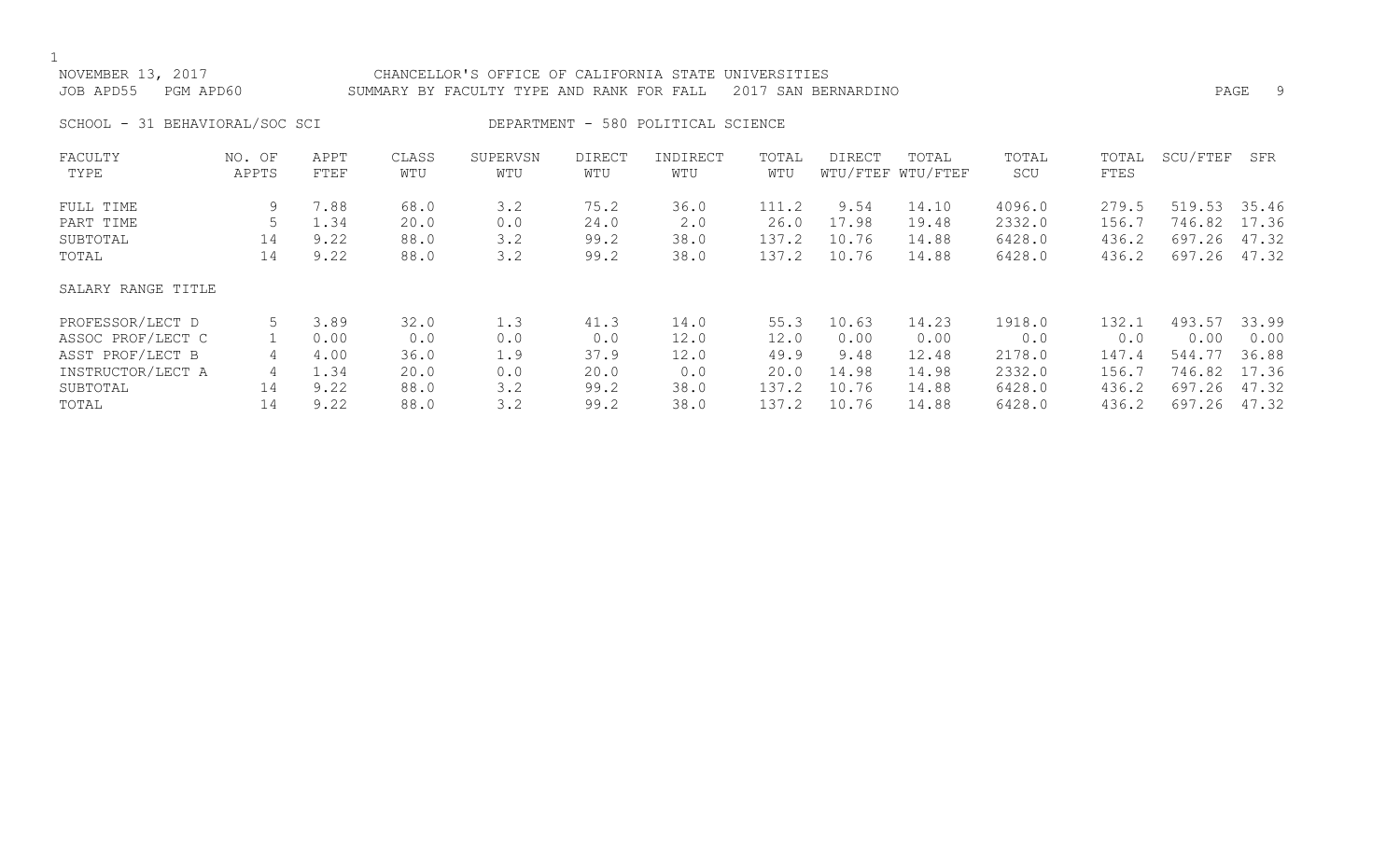| NOVEMBER 13, 2017<br>JOB APD55<br>PGM APD60 | CHANCELLOR'S OFFICE OF CALIFORNIA STATE UNIVERSITIES<br>2017 SAN BERNARDINO<br>SUMMARY BY FACULTY TYPE AND RANK FOR FALL |              |              |                 |               |                             |              |        |                            | PAGE 10      |               |          |       |
|---------------------------------------------|--------------------------------------------------------------------------------------------------------------------------|--------------|--------------|-----------------|---------------|-----------------------------|--------------|--------|----------------------------|--------------|---------------|----------|-------|
| SCHOOL - 31 BEHAVIORAL/SOC SCI              |                                                                                                                          |              |              |                 |               | DEPARTMENT - 590 PSYCHOLOGY |              |        |                            |              |               |          |       |
| FACULTY<br>TYPE                             | NO. OF<br>APPTS                                                                                                          | APPT<br>FTEF | CLASS<br>WTU | SUPERVSN<br>WTU | DIRECT<br>WTU | INDIRECT<br>WTU             | TOTAL<br>WTU | DIRECT | TOTAL<br>WTU/FTEF WTU/FTEF | TOTAL<br>SCU | TOTAL<br>FTES | SCU/FTEF | SFR   |
| FULL TIME                                   | 34                                                                                                                       | 28.04        | 263.6        | 32.8            | 312.4         | 138.0                       | 450.4        | 11.14  | 16.06                      | 14626.0      | 989.3         | 521.61   | 35.28 |
| PART TIME                                   | 27                                                                                                                       | 10.76        | 156.0        | 5.0             | 161.0         | 5.0                         | 166.0        | 14.96  | 15.43                      | 9855.0       | 659.9         | 915.98   | 61.34 |
| SUBTOTAL                                    | 61                                                                                                                       | 38.80        | 419.6        | 37.8            | 473.4         | 143.0                       | 616.4        | 12.20  | 15.89                      | 24481.0      | 1649.2        | 630.97   | 42.51 |
| OTHER                                       | 4                                                                                                                        | 0.00         | 2.0          | 34.2            | 36.2          | 0.0                         | 36.2         | 0.00   | 0.00                       | 233.0        | 15.7          | 0.00     | 0.00  |
| TOTAL                                       | 65                                                                                                                       | 38.80        | 421.6        | 72.0            | 509.6         | 143.0                       | 652.6        | 13.13  | 16.82                      | 24714.0      | 1664.8        | 636.98   | 42.91 |
| SALARY RANGE TITLE                          |                                                                                                                          |              |              |                 |               |                             |              |        |                            |              |               |          |       |
| PROFESSOR/LECT D                            | 18                                                                                                                       | 12.11        | 92.6         | 24.1            | 128.7         | 73.0                        | 201.7        | 10.62  | 16.65                      | 4160.0       | 287.1         | 343.40   | 23.70 |
| ASSOC PROF/LECT C                           | 4                                                                                                                        | 2.81         | 14.0         | 1.8             | 19.8          | 22.0                        | 41.8         | 7.05   | 14.88                      | 643.0        | 43.7          | 228.83   | 15.54 |
| ASST PROF/LECT B                            |                                                                                                                          | 6.00         | 53.0         | 11.0            | 64.0          | 28.0                        | 92.0         | 10.67  | 15.34                      | 2725.0       | 186.9         | 454.32   | 31.16 |
| INSTRUCTOR/LECT A                           | 19                                                                                                                       | 12.14        | 194.0        | 4.3             | 198.3         | 4.0                         | 202.3        | 16.33  | 16.66                      | 14962.0      | 998.0         | 232.45   | 82.21 |
| TCHNG ASSOCIATE                             | $12 \overline{ }$                                                                                                        | 4.34         | 60.0         | 0.5             | 60.5          | 4.0                         | 64.5         | 13.95  | 14.87                      | 1886.0       | 126.5         | 434.86   | 29.17 |
| SUBTOTAL                                    | 60                                                                                                                       | 37.40        | 413.6        | 41.7            | 471.3         | 131.0                       | 602.3        | 12.60  | 16.10                      | 24376.0      | 1642.2        | 651.78   | 43.91 |
| ADMINISTRATOR                               |                                                                                                                          | 1.00         | 0.0          | 1.0             | 1.0           | 12.0                        | 13.0         | 1.00   | 13.00                      | 6.0          | 0.5           | 6.00     | 0.50  |
| OTHER                                       | 4                                                                                                                        | 0.40         | 8.0          | 29.3            | 37.3          | 0.0                         | 37.3         | 93.25  | 93.25                      | 332.0        | 22.2          | 830.00   | 55.45 |
| SUBTOTAL                                    |                                                                                                                          | 1.40         | 8.0          | 30.3            | 38.3          | 12.0                        | 50.3         | 27.36  | 35.93                      | 338.0        | 22.7          | 241.43   | 16.20 |
| TOTAL                                       | 65                                                                                                                       | 38.80        | 421.6        | 72.0            | 509.6         | 143.0                       | 652.6        | 13.13  | 16.82                      | 24714.0      | 1664.8        | 636.98   | 42.91 |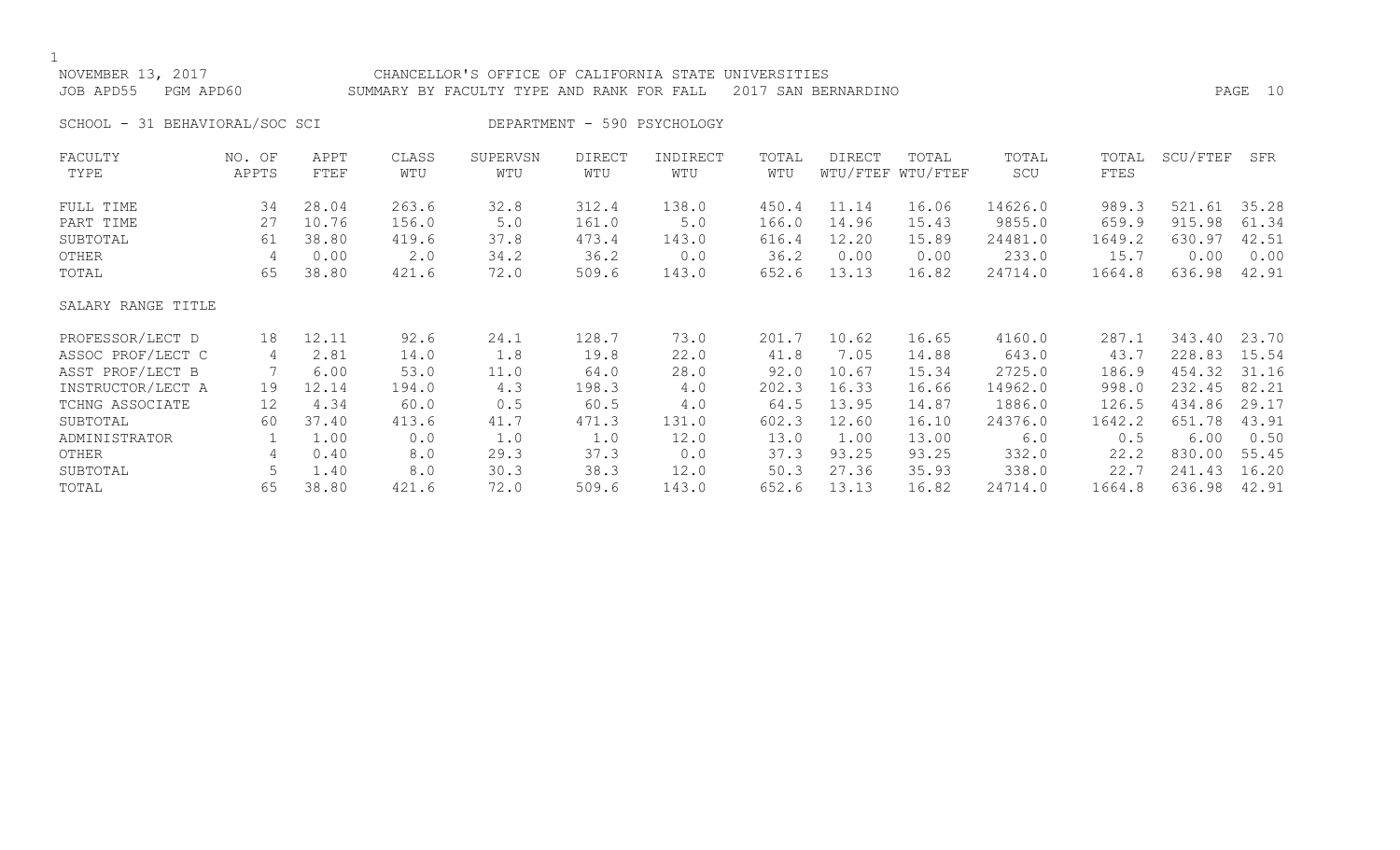## NOVEMBER 13, 2017 CHANCELLOR'S OFFICE OF CALIFORNIA STATE UNIVERSITIES JOB APD55 PGM APD60 SUMMARY BY FACULTY TYPE AND RANK FOR FALL 2017 SAN BERNARDINO

SCHOOL - 31 BEHAVIORAL/SOC SCI DEPARTMENT - 665 SOCIAL SCIENCE

| FACULTY            | NO. OF | APPT | CLASS | SUPERVSN | <b>DIRECT</b> | INDIRECT | TOTAL | <b>DIRECT</b> | TOTAL             | TOTAL  | TOTAL | SCU/FTEF | SFR   |
|--------------------|--------|------|-------|----------|---------------|----------|-------|---------------|-------------------|--------|-------|----------|-------|
| TYPE               | APPTS  | FTEF | WTU   | WTU      | WTU           | WTU      | WTU   |               | WTU/FTEF WTU/FTEF | SCU    | FTES  |          |       |
| FULL TIME          | 4      | 2.25 | 16.0  | 0.0      | 16.0          | 0.0      | 16.0  | 7.11          | 7.11              | 428.0  | 28.6  | 190.22   | 12.71 |
| PART TIME          | 8      | 4.54 | 72.0  | 0.0      | 72.0          | 0.0      | 72.0  | 15.86         | 15.86             | 2580.0 | 172.1 | 568.41   | 37.91 |
| SUBTOTAL           | 12     | 6.79 | 88.0  | 0.0      | 88.0          | 0.0      | 88.0  | 12.96         | 12.96             | 3008.0 | 200.7 | 443.07   | 29.56 |
| OTHER              |        | 0.00 | 8.0   | 0.0      | 8.0           | 0.0      | 8.0   | 0.00          | 0.00              | 1880.0 | 125.3 | 0.00     | 0.00  |
| TOTAL              | 13     | 6.79 | 96.0  | 0.0      | 96.0          | 0.0      | 96.0  | 14.14         | 14.14             | 4888.0 | 326.0 | 719.99   | 48.02 |
| SALARY RANGE TITLE |        |      |       |          |               |          |       |               |                   |        |       |          |       |
| INSTRUCTOR/LECT A  | 12     | 6.79 | 88.0  | 0.0      | 88.0          | 0.0      | 88.0  | 12.96         | 12.96             | 3008.0 | 200.7 | 443.07   | 29.56 |
| SUBTOTAL           | 12     | 6.79 | 88.0  | 0.0      | 88.0          | 0.0      | 88.0  | 12.96         | 12.96             | 3008.0 | 200.7 | 443.07   | 29.56 |
| OTHER              |        | 0.00 | 8.0   | 0.0      | 8.0           | 0.0      | 8.0   | 0.00          | 0.00              | 1880.0 | 125.3 | 0.00     | 0.00  |
| SUBTOTAL           |        | 0.00 | 8.0   | 0.0      | 8.0           | 0.0      | 8.0   | 0.00          | 0.00              | 1880.0 | 125.3 | 0.00     | 0.00  |
| TOTAL              | 13     | 6.79 | 96.0  | 0.0      | 96.0          | 0.0      | 96.0  | 14.14         | 14.14             | 4888.0 | 326.0 | 719.99   | 48.02 |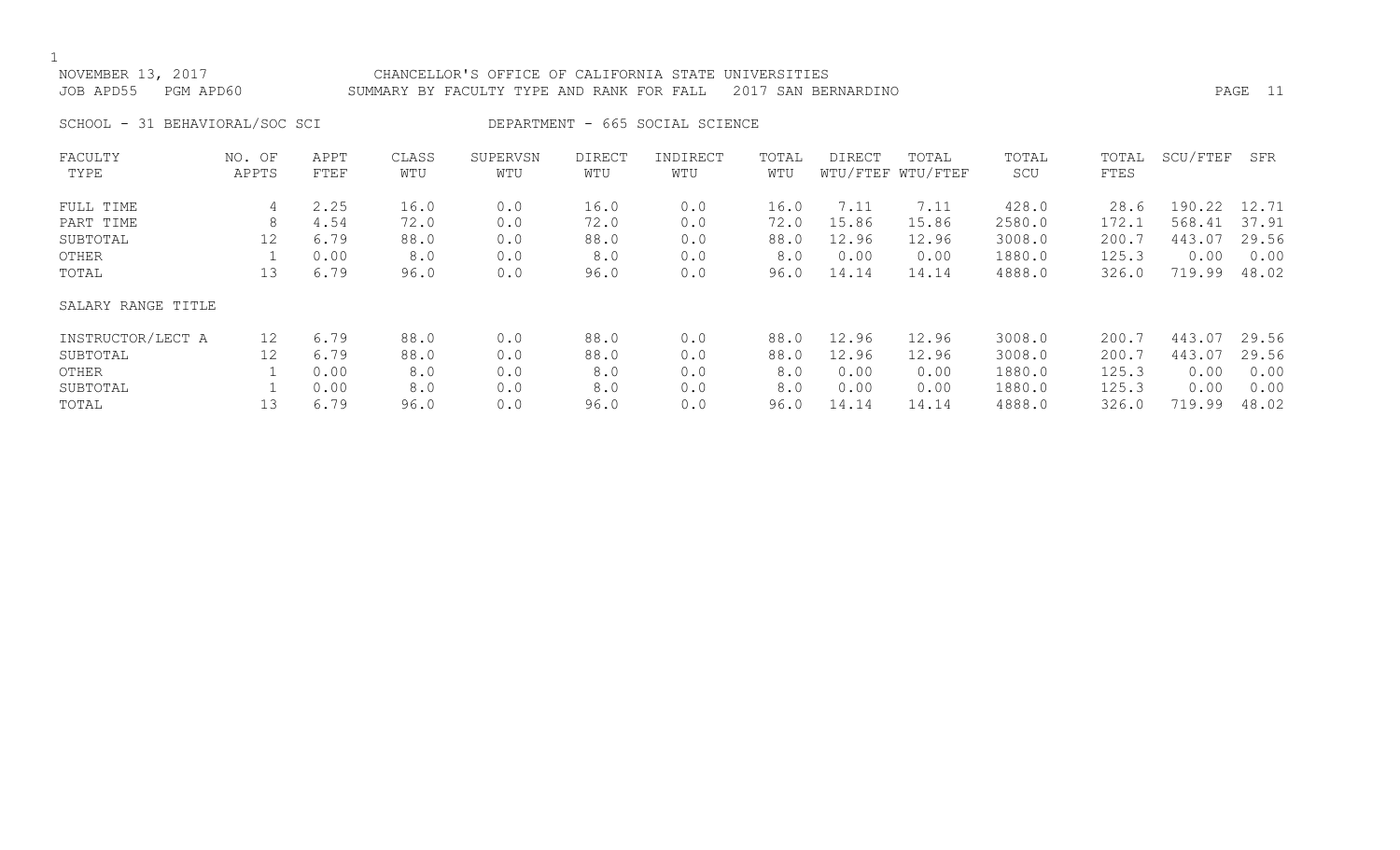## NOVEMBER 13, 2017 CHANCELLOR'S OFFICE OF CALIFORNIA STATE UNIVERSITIES JOB APD55 PGM APD60 SUMMARY BY FACULTY TYPE AND RANK FOR FALL 2017 SAN BERNARDINO PAGE 12

SCHOOL - 31 BEHAVIORAL/SOC SCI DEPARTMENT - 670 SOCIAL WORK

| FACULTY            | NO. OF | APPT  | CLASS | SUPERVSN | <b>DIRECT</b> | INDIRECT | TOTAL | DIRECT | TOTAL             | TOTAL  | TOTAL | SCU/FTEF | SFR   |
|--------------------|--------|-------|-------|----------|---------------|----------|-------|--------|-------------------|--------|-------|----------|-------|
| TYPE               | APPTS  | FTEF  | WTU   | WTU      | WTU           | WTU      | WTU   |        | WTU/FTEF WTU/FTEF | SCU    | FTES  |          |       |
| FULL TIME          | 11     | 10.00 | 60.0  | 11.9     | 79.9          | 36.0     | 115.9 | 7.99   | 11.59             | 1808.0 | 145.5 | 180.78   | 14.55 |
| PART TIME          | 18     | 6.11  | 40.0  | 42.5     | 82.5          | 0.0      | 82.5  | 13.51  | 13.51             | 1808.0 | 139.3 | 296.05   | 22.81 |
| SUBTOTAL           | 29     | 16.11 | 100.0 | 54.4     | 162.4         | 36.0     | 198.4 | 10.08  | 12.32             | 3616.0 | 284.8 | 224.48   | 17.68 |
| OTHER              |        | 0.00  | 0.0   | 0.0      | 0.0           | 0.0      | 0.0   | 0.00   | 0.00              | 0.0    | 0.0   | 0.00     | 0.00  |
| TOTAL              | 31     | 16.11 | 100.0 | 54.4     | 162.4         | 36.0     | 198.4 | 10.08  | 12.32             | 3616.0 | 284.8 | 224.48   | 17.68 |
| SALARY RANGE TITLE |        |       |       |          |               |          |       |        |                   |        |       |          |       |
| PROFESSOR/LECT D   | 4      | 2.00  | 12.0  | 0.0      | 16.0          | 8.0      | 24.0  | 8.00   | 12.00             | 332.0  | 27.7  | 166.00   | 13.84 |
| ASSOC PROF/LECT C  |        | 1.00  | 4.0   | 0.0      | 4.0           | 8.0      | 12.0  | 4.00   | 12.00             | 116.0  | 9.7   | 116.00   | 9.67  |
| ASST PROF/LECT B   |        | 5.00  | 36.0  | 0.0      | 40.0          | 20.0     | 60.0  | 8.00   | 12.00             | 964.0  | 80.3  | 192.80   | 16.07 |
| INSTRUCTOR/LECT A  | 21     | 8.11  | 48.0  | 54.4     | 102.4         | 0.0      | 102.4 | 12.63  | 12.63             | 2204.0 | 167.1 | 271.83   | 20.61 |
| SUBTOTAL           | 31     | 16.11 | 100.0 | 54.4     | 162.4         | 36.0     | 198.4 | 10.08  | 12.32             | 3616.0 | 284.8 | 224.48   | 17.68 |
| TOTAL              | 31     | 16.11 | 100.0 | 54.4     | 162.4         | 36.0     | 198.4 | 10.08  | 12.32             | 3616.0 | 284.8 | 224.48   | 17.68 |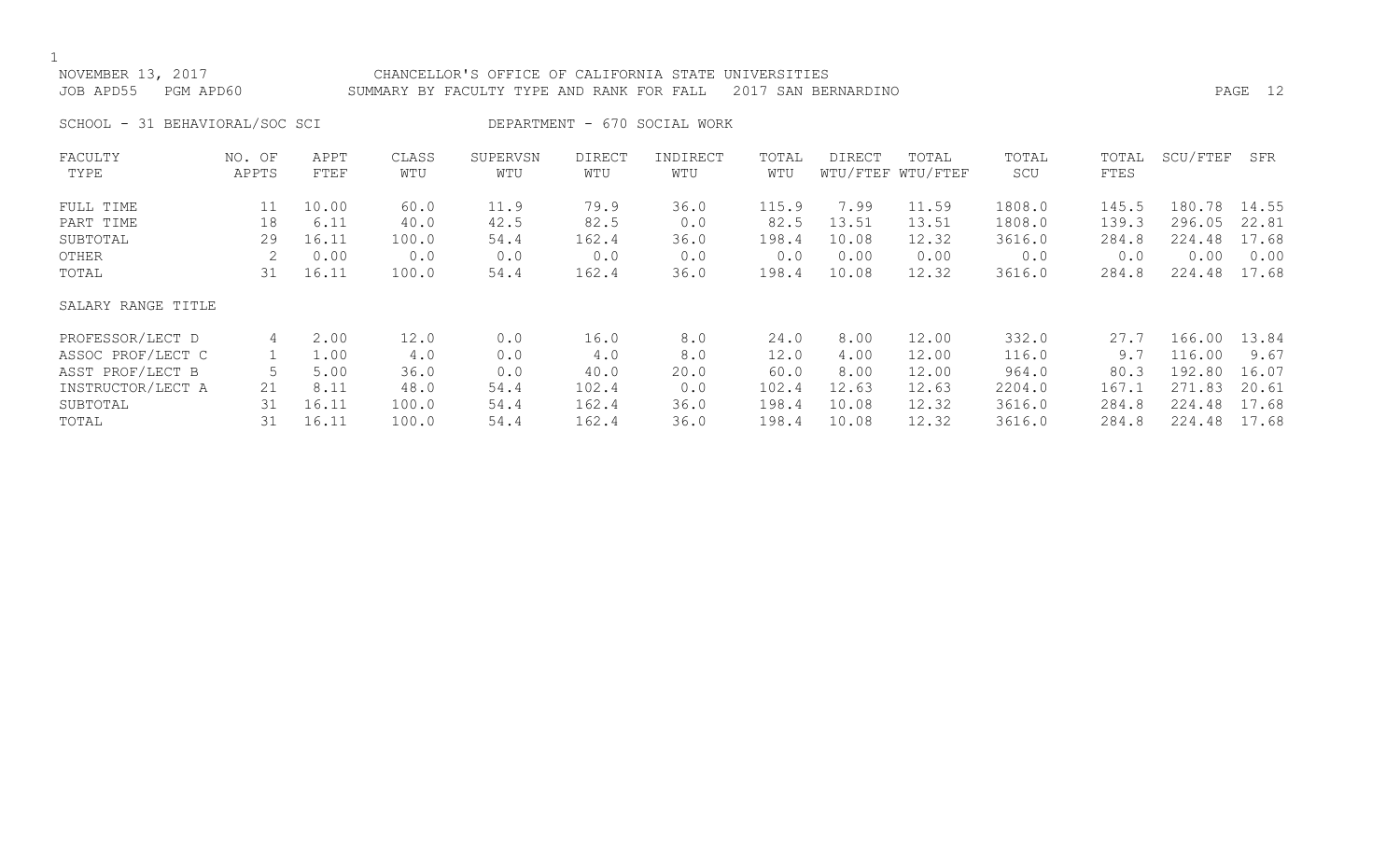## NOVEMBER 13, 2017 CHANCELLOR'S OFFICE OF CALIFORNIA STATE UNIVERSITIES JOB APD55 PGM APD60 SUMMARY BY FACULTY TYPE AND RANK FOR FALL 2017 SAN BERNARDINO

SCHOOL - 31 BEHAVIORAL/SOC SCI DEPARTMENT - 675 SOCIOLOGY

| FACULTY            | NO. OF | APPT  | CLASS | SUPERVSN | <b>DIRECT</b> | INDIRECT | TOTAL | DIRECT   | TOTAL    | TOTAL  | TOTAL | SCU/FTEF | SFR   |
|--------------------|--------|-------|-------|----------|---------------|----------|-------|----------|----------|--------|-------|----------|-------|
| TYPE               | APPTS  | FTEF  | WTU   | WTU      | WTU           | WTU      | WTU   | WTU/FTEF | WTU/FTEF | SCU    | FTES  |          |       |
| FULL TIME          | 10     | 8.00  | 79.9  | 2.7      | 86.6          | 44.0     | 130.6 | 10.82    | 16.32    | 5867.0 | 391.3 | 733.28   | 48.91 |
| PART TIME          | 8      | 3.44  | 36.0  | 9.1      | 45.1          | 6.0      | 51.1  | 13.10    | 14.85    | 3184.0 | 212.3 | 925.04   | 61.69 |
| SUBTOTAL           | 18     | 11.44 | 115.9 | 11.8     | 131.7         | 50.0     | 181.7 | 11.51    | 15.88    | 9051.0 | 603.7 | 790.96   | 52.75 |
| OTHER              |        | 0.00  | 2.0   | 2.0      | 4.0           | 0.0      | 4.0   | 0.00     | 0.00     | 60.0   | 4.0   | 0.00     | 0.00  |
| TOTAL              | 20     | 11.44 | 117.9 | 13.8     | 135.7         | 50.0     | 185.7 | 11.86    | 16.23    | 9111.0 | 607.7 | 796.21   | 53.11 |
| SALARY RANGE TITLE |        |       |       |          |               |          |       |          |          |        |       |          |       |
| PROFESSOR/LECT D   | 8      | 2.97  | 30.0  | 11.1     | 41.1          | 18.0     | 59.1  | 13.82    | 19.87    | 2364.0 | 157.8 | 794.89   | 53.05 |
| ASSOC PROF/LECT C  |        | 1.00  | 4.0   | 2.0      | 6.0           | 8.0      | 14.0  | 6.00     | 14.00    | 292.0  | 19.5  | 292.00   | 19.53 |
| ASST PROF/LECT B   |        | 4.50  | 31.9  | 0.7      | 36.6          | 24.0     | 60.6  | 8.13     | 13.46    | 1927.0 | 128.5 | 428.13   | 28.54 |
| INSTRUCTOR/LECT A  |        | 2.84  | 52.0  | 0.0      | 52.0          | 0.0      | 52.0  | 18.34    | 18.34    | 4528.0 | 301.9 | 597.18   | 6.50  |
| TCHNG ASSOCIATE    |        | 0.13  | 0.0   | 0.0      | 0.0           | 0.0      | 0.0   | 0.00     | 0.00     | 0.0    | 0.0   | 0.00     | 0.00  |
| SUBTOTAL           | 20     | 11.44 | 117.9 | 13.8     | 135.7         | 50.0     | 185.7 | 11.86    | 16.23    | 9111.0 | 607.7 | 796.21   | 53.11 |
| TOTAL              | 20     | 11.44 | 117.9 | 13.8     | 135.7         | 50.0     | 185.7 | 11.86    | 16.23    | 9111.0 | 607.7 | 796.21   | 53.11 |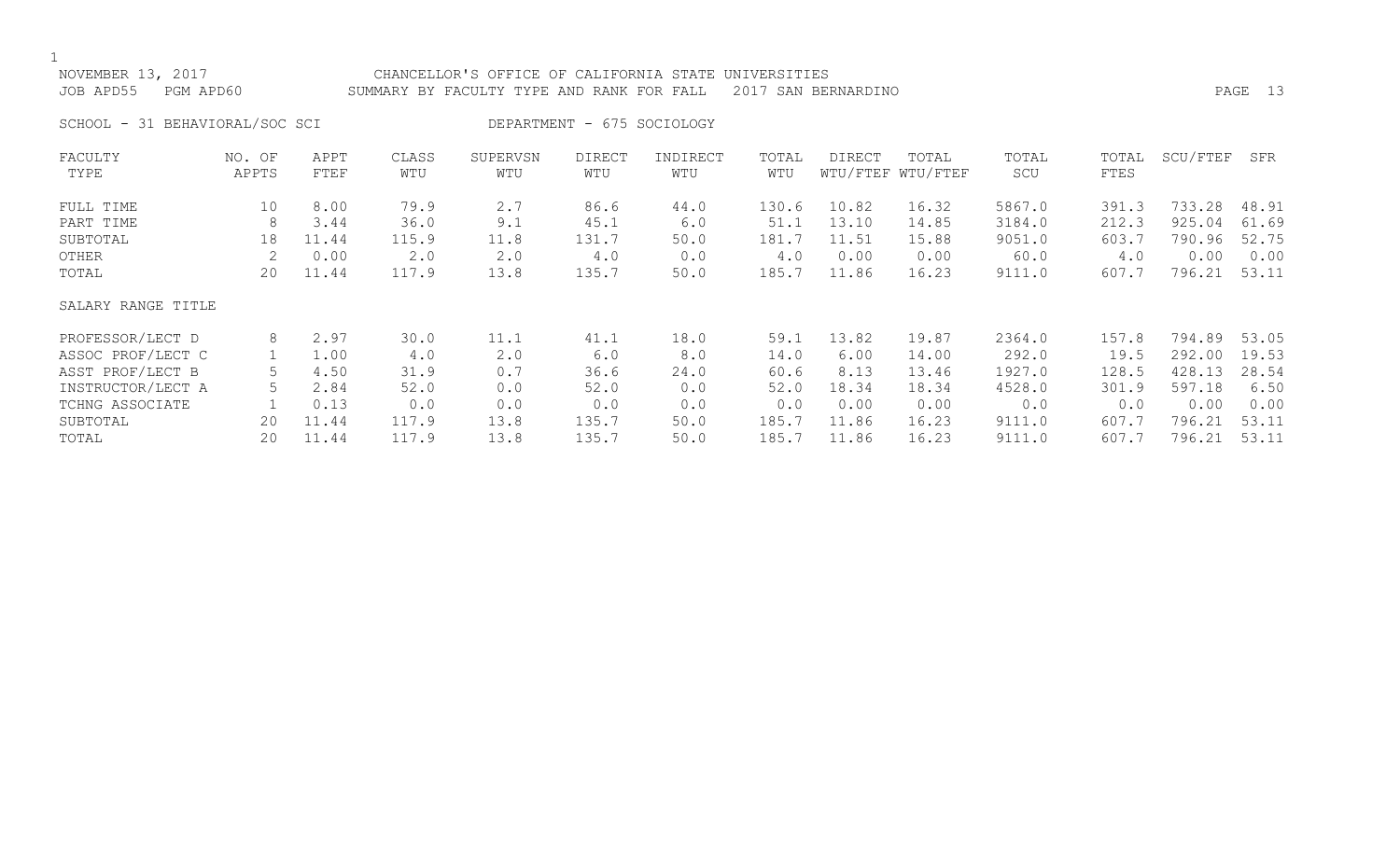## NOVEMBER 13, 2017 CHANCELLOR'S OFFICE OF CALIFORNIA STATE UNIVERSITIES JOB APD55 PGM APD60 SUMMARY BY FACULTY TYPE AND RANK FOR FALL 2017 SAN BERNARDINO PAGE 14

SCHOOL - 31 BEHAVIORAL/SOC SCI

| FACULTY            | NO. OF | APPT   | CLASS  | SUPERVSN | <b>DIRECT</b> | INDIRECT | TOTAL  | DIRECT | TOTAL             | TOTAL   | TOTAL  | SCU/FTEF | SFR   |
|--------------------|--------|--------|--------|----------|---------------|----------|--------|--------|-------------------|---------|--------|----------|-------|
| TYPE               | APPTS  | FTEF   | WTU    | WTU      | WTU           | WTU      | WTU    |        | WTU/FTEF WTU/FTEF | SCU     | FTES   |          |       |
| FULL TIME          | 117    | 97.16  | 877.7  | 63.7     | 1005.4        | 402.0    | 1407.4 | 10.35  | 14.49             | 42735.0 | 2900.7 | 439.86   | 29.86 |
| PART TIME          | 96     | 36.96  | 482.0  | 56.6     | 542.6         | 21.0     | 563.6  | 14.68  | 15.25             | 31048.0 | 2092.9 | 840.02   | 56.63 |
| SUBTOTAL           | 213    | 134.12 | 1359.7 | 120.3    | 1548.0        | 423.0    | 1971.0 | 11.54  | 14.70             | 73783.0 | 4993.7 | 550.14   | 37.23 |
| OTHER              | 20     | 0.00   | 12.0   | 36.9     | 48.9          | 0.0      | 48.9   | 0.00   | 0.00              | 2363.0  | 157.8  | 0.00     | 0.00  |
| TOTAL              | 233    | 134.12 | 1371.7 | 157.2    | 1596.9        | 423.0    | 2019.9 | 11.91  | 15.06             | 76146.0 | 5151.5 | 567.76   | 38.41 |
| SALARY RANGE TITLE |        |        |        |          |               |          |        |        |                   |         |        |          |       |
| PROFESSOR/LECT D   | 58     | 38.22  | 312.8  | 41.8     | 398.6         | 189.0    | 587.6  | 10.43  | 15.37             | 13852.0 | 946.2  | 362.44   | 24.76 |
| ASSOC PROF/LECT C  | 15     | 11.31  | 86.0   | 7.9      | 101.9         | 70.0     | 171.9  | 9.01   | 15.20             | 3142.0  | 212.9  | 277.83   | 18.83 |
| ASST PROF/LECT B   | 37     | 34.23  | 284.9  | 16.6     | 317.5         | 140.0    | 457.5  | 9.27   | 13.36             | 12123.0 | 833.7  | 354.13   | 24.35 |
| INSTRUCTOR/LECT A  | 91     | 43.22  | 600.0  | 58.7     | 658.7         | 4.0      | 662.7  | 15.24  | 15.33             | 42343.0 | 2845.0 | 979.73   | 65.83 |
| TCHNG ASSOCIATE    | 14     | 5.47   | 68.0   | 1.2      | 69.2          | 8.0      | 77.2   | 12.65  | 14.11             | 2126.0  | 142.7  | 388.67   | 26.09 |
| SUBTOTAL           | 215    | 132.45 | 1351.7 | 126.2    | 1545.9        | 411.0    | 1956.9 | 11.67  | 14.77             | 73586.0 | 4980.5 | 555.58   | 37.60 |
| ADMINISTRATOR      | 2      | 1.00   | 0.0    | 1.0      | 1.0           | 12.0     | 13.0   | 1.00   | 13.00             | 6.0     | 0.5    | 6.00     | 0.50  |
| OTHER              | 16     | 0.67   | 20.0   | 30.0     | 50.0          | 0.0      | 50.0   | 74.96  | 74.96             | 2554.0  | 170.5  | 829.09   | 55.58 |
| SUBTOTAL           | 18     | 1.67   | 20.0   | 31.0     | 51.0          | 12.0     | 63.0   | 30.59  | 37.79             | 2560.0  | 171.0  | 535.69   | 2.56  |
| TOTAL              | 233    | 134.12 | 1371.7 | 157.2    | 1596.9        | 423.0    | 2019.9 | 11.91  | 15.06             | 76146.0 | 5151.5 | 567.76   | 38.41 |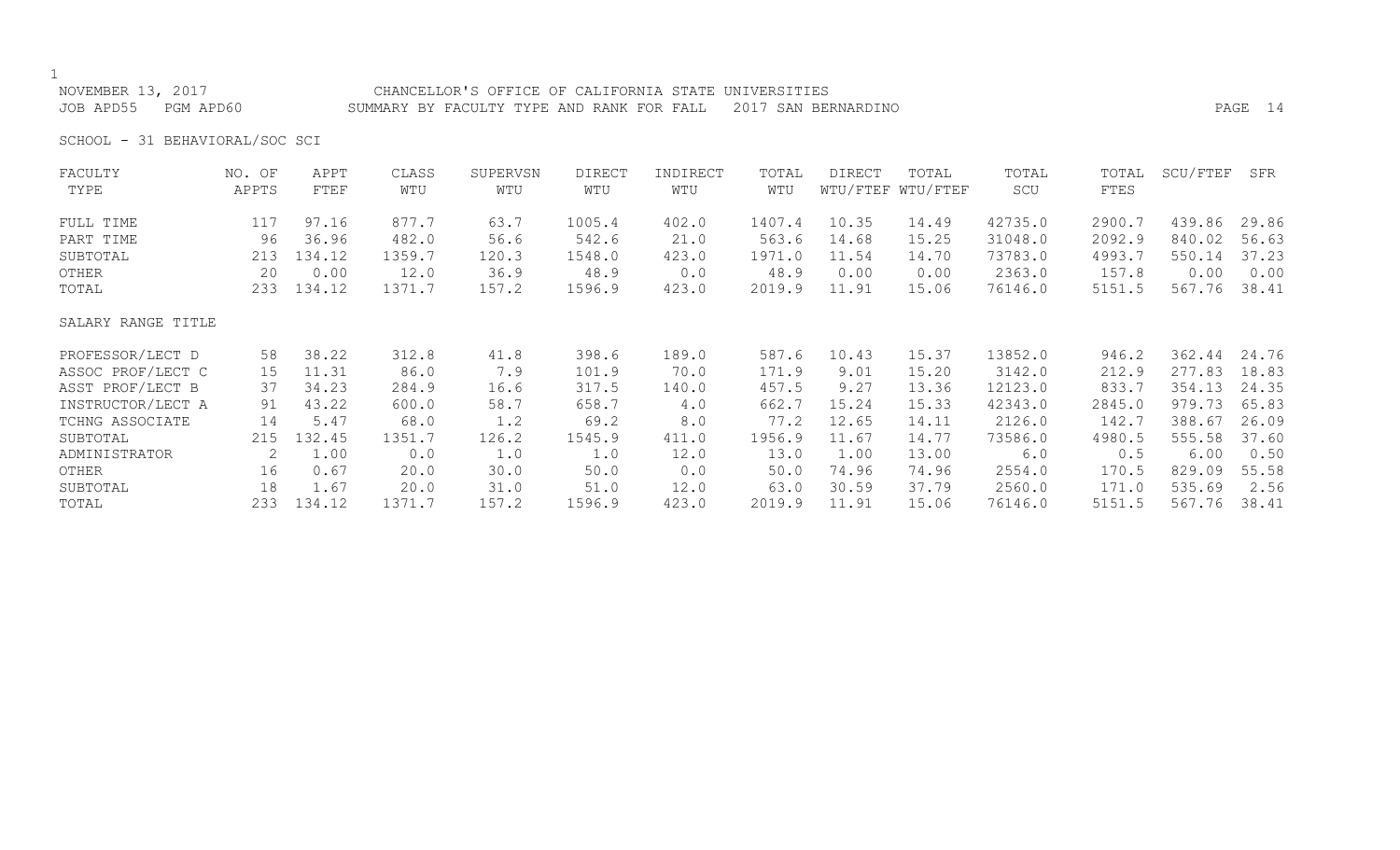| NOVEMBER  |              | CHANCELLOR'S OFFICE OF CALIFORNIA STATE UNIVERSITIES          |      |  |
|-----------|--------------|---------------------------------------------------------------|------|--|
| JOB APD55 | PGM<br>APD60 | SUMMARY BY FACULTY TYPE AND RANK FOR FALL 2017 SAN BERNARDINO | PAGE |  |
|           |              |                                                               |      |  |

SCHOOL - 44 BUSINESS/PUBLIC ADMIN DEPARTMENT - 102 ACCOUNTING AND FINANCE

| FACULTY            | NO. OF | APPT  | CLASS | SUPERVSN | <b>DIRECT</b> | INDIRECT | TOTAL | DIRECT | TOTAL             | TOTAL   | TOTAL | SCU/FTEF | SFR   |
|--------------------|--------|-------|-------|----------|---------------|----------|-------|--------|-------------------|---------|-------|----------|-------|
| TYPE               | APPTS  | FTEF  | WTU   | WTU      | WTU           | WTU      | WTU   |        | WTU/FTEF WTU/FTEF | SCU     | FTES  |          |       |
| FULL TIME          | 17     | 16.33 | 181.5 | 3.0      | 184.5         | 24.0     | 208.5 | 11.30  | 12.77             | 6178.0  | 419.5 | 378.39   | 25.70 |
| PART TIME          | 15     | 7.20  | 109.5 | 0.0      | 109.5         | 0.0      | 109.5 | 15.20  | 15.20             | 4138.0  | 277.9 | 574.48   | 38.59 |
| SUBTOTAL           | 32     | 23.53 | 291.0 | 3.0      | 294.0         | 24.0     | 318.0 | 12.49  | 13.51             | 10316.0 | 697.5 | 438.42   | 29.64 |
| OTHER              |        | 0.00  | 12.0  | 0.0      | 12.0          | 0.0      | 12.0  | 0.00   | 0.00              | 596.0   | 39.7  | 0.00     | 0.00  |
| TOTAL              | 33     | 23.53 | 303.0 | 3.0      | 306.0         | 24.0     | 330.0 | 13.00  | 14.02             | 10912.0 | 737.2 | 463.75   | 31.33 |
| SALARY RANGE TITLE |        |       |       |          |               |          |       |        |                   |         |       |          |       |
| PROFESSOR/LECT D   | 10     | 9.33  | 96.9  | 3.0      | 99.9          | 16.0     | 115.9 | 10.71  | 12.42             | 3042.0  | 209.7 | 326.05   | 22.48 |
| ASSOC PROF/LECT C  |        | 1.00  | 24.3  | 0.0      | 24.3          | 0.0      | 24.3  | 24.30  | 24.30             | 932.0   | 62.7  | 932.00   | 62.73 |
| ASST PROF/LECT B   |        | 3.00  | 28.0  | 0.0      | 28.0          | 8.0      | 36.0  | 9.34   | 12.00             | 1404.0  | 93.6  | 468.16   | 31.21 |
| INSTRUCTOR/LECT A  | 18     | 10.20 | 153.8 | 0.0      | 153.8         | 0.0      | 153.8 | 15.08  | 15.08             | 5534.0  | 371.1 | 542.50   | 36.38 |
| SUBTOTAL           | 33     | 23.53 | 303.0 | 3.0      | 306.0         | 24.0     | 330.0 | 13.00  | 14.02             | 10912.0 | 737.2 | 463.75   | 31.33 |
| TOTAL              | 33     | 23.53 | 303.0 | 3.0      | 306.0         | 24.0     | 330.0 | 13.00  | 14.02             | 10912.0 | 737.2 | 463.75   | 31.33 |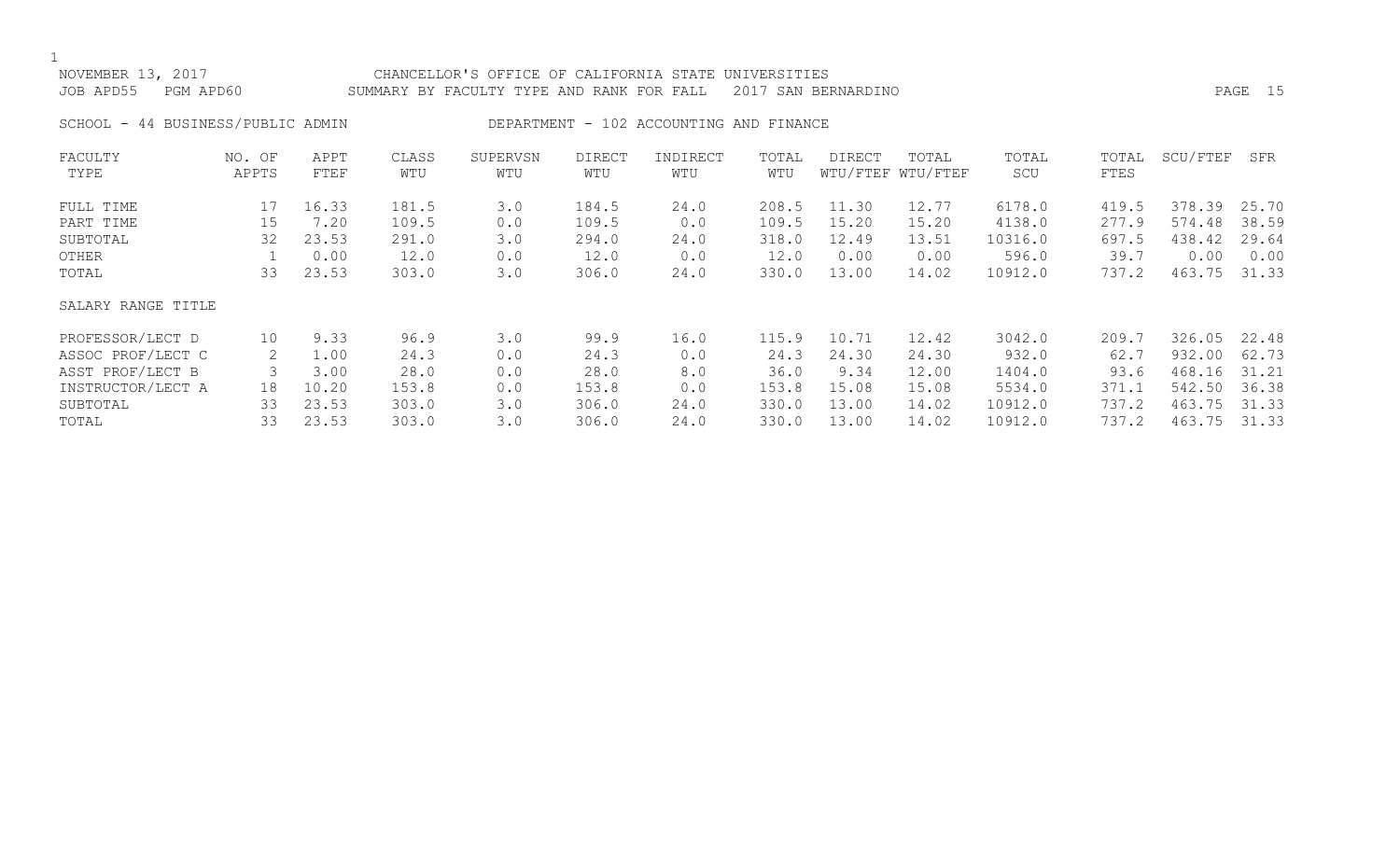| NOVEMBER 13, 2017<br>JOB APD55<br>PGM APD60 |                 |                      | CHANCELLOR'S OFFICE OF CALIFORNIA STATE UNIVERSITIES<br>2017 SAN BERNARDINO<br>SUMMARY BY FACULTY TYPE AND RANK FOR FALL |                   |                      |                                          |                      |                         |                            |                         |                      | PAGE 16                    |                         |  |
|---------------------------------------------|-----------------|----------------------|--------------------------------------------------------------------------------------------------------------------------|-------------------|----------------------|------------------------------------------|----------------------|-------------------------|----------------------------|-------------------------|----------------------|----------------------------|-------------------------|--|
| SCHOOL - 44 BUSINESS/PUBLIC ADMIN           |                 |                      |                                                                                                                          |                   |                      | DEPARTMENT - 161 BUSINESS ADMINISTRATION |                      |                         |                            |                         |                      |                            |                         |  |
| FACULTY<br>TYPE                             | NO. OF<br>APPTS | APPT<br>FTEF         | CLASS<br>WTU                                                                                                             | SUPERVSN<br>WTU   | <b>DIRECT</b><br>WTU | INDIRECT<br>WTU                          | TOTAL<br>WTU         | DIRECT                  | TOTAL<br>WTU/FTEF WTU/FTEF | TOTAL<br>SCU            | TOTAL<br>FTES        | SCU/FTEF                   | SFR                     |  |
| FULL TIME<br>SUBTOTAL<br>TOTAL              | 3               | 0.80<br>0.80<br>0.80 | 12.0<br>12.0<br>12.0                                                                                                     | 0.0<br>0.0<br>0.0 | 12.0<br>12.0<br>12.0 | 0.0<br>0.0<br>0.0                        | 12.0<br>12.0<br>12.0 | 14.98<br>14.98<br>14.98 | 14.98<br>14.98<br>14.98    | 340.0<br>340.0<br>340.0 | 28.3<br>28.3<br>28.3 | 424.47<br>424.47<br>424.47 | 35.37<br>35.37<br>35.37 |  |
| SALARY RANGE TITLE                          |                 |                      |                                                                                                                          |                   |                      |                                          |                      |                         |                            |                         |                      |                            |                         |  |
| INSTRUCTOR/LECT A<br>SUBTOTAL<br>TOTAL      | 3               | 0.80<br>0.80<br>0.80 | 12.0<br>12.0<br>12.0                                                                                                     | 0.0<br>0.0<br>0.0 | 12.0<br>12.0<br>12.0 | 0.0<br>0.0<br>0.0                        | 12.0<br>12.0<br>12.0 | 14.98<br>14.98<br>14.98 | 14.98<br>14.98<br>14.98    | 340.0<br>340.0<br>340.0 | 28.3<br>28.3<br>28.3 | 424.47<br>424.47<br>424.47 | 35.37<br>35.37<br>35.37 |  |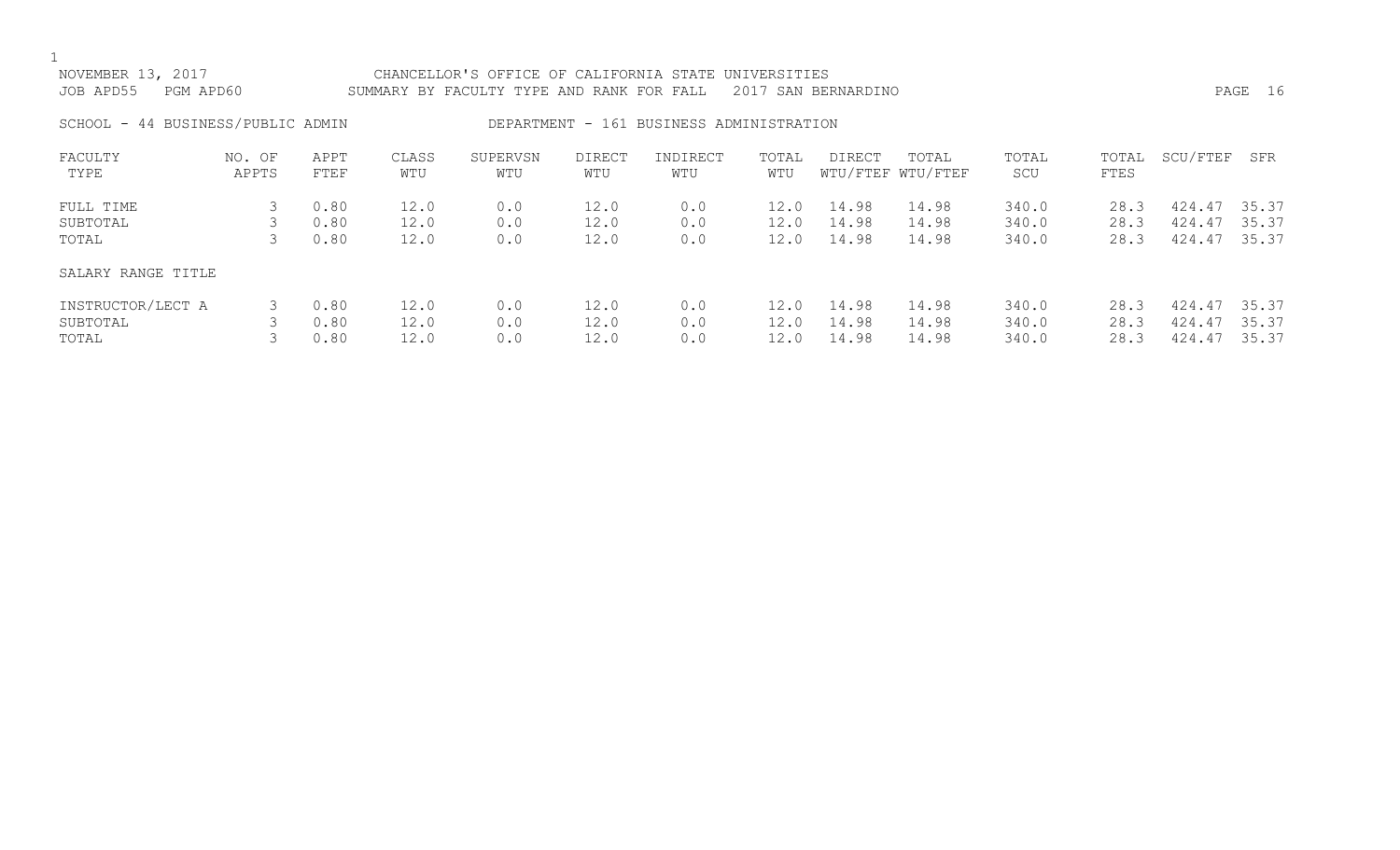## NOVEMBER 13, 2017 CHANCELLOR'S OFFICE OF CALIFORNIA STATE UNIVERSITIES JOB APD55 PGM APD60 SUMMARY BY FACULTY TYPE AND RANK FOR FALL 2017 SAN BERNARDINO

SCHOOL - 44 BUSINESS/PUBLIC ADMIN DEPARTMENT - 369 INFORMATION AND DECISION SCIENCES

| FACULTY            | NO. OF | APPT  | CLASS | SUPERVSN | DIRECT | INDIRECT | TOTAL | DIRECT | TOTAL             | TOTAL  | TOTAL | SCU/FTEF | SFR   |
|--------------------|--------|-------|-------|----------|--------|----------|-------|--------|-------------------|--------|-------|----------|-------|
| TYPE               | APPTS  | FTEF  | WTU   | WTU      | WTU    | WTU      | WTU   |        | WTU/FTEF WTU/FTEF | SCU    | FTES  |          |       |
| FULL TIME          | 11     | 10.33 | 107.0 | 2.6      | 109.6  | 18.0     | 127.6 | 10.61  | 12.35             | 4024.0 | 272.9 | 389.55   | 26.42 |
| PART TIME          | 19     | 5.34  | 74.4  | 0.0      | 74.4   | 0.0      | 74.4  | 13.94  | 13.94             | 2879.0 | 194.9 | 539.24   | 36.51 |
| SUBTOTAL           | 30     | 15.67 | 181.4 | 2.6      | 184.0  | 18.0     | 202.0 | 11.74  | 12.89             | 6903.0 | 467.8 | 440.55   | 29.86 |
| OTHER              |        | 0.00  | 11.0  | 0.5      | 11.5   | 0.0      | 11.5  | 0.00   | 0.00              | 1025.0 | 68.4  | 0.00     | 0.00  |
| TOTAL              | 32     | 15.67 | 192.4 | 3.1      | 195.5  | 18.0     | 213.5 | 12.48  | 13.63             | 7928.0 | 536.2 | 505.97   | 34.22 |
| SALARY RANGE TITLE |        |       |       |          |        |          |       |        |                   |        |       |          |       |
| PROFESSOR/LECT D   | 8      | 6.33  | 60.0  | 3.1      | 63.1   | 14.0     | 77.1  | 9.97   | 12.18             | 2268.0 | 155.4 | 358.35   | 24.55 |
| ASST PROF/LECT B   |        | 3.00  | 32.0  | 0.0      | 32.0   | 4.0      | 36.0  | 10.67  | 12.00             | 1080.0 | 72.5  | 360.00   | 24.15 |
| INSTRUCTOR/LECT A  | 18     | 5.54  | 90.0  | 0.0      | 90.0   | 0.0      | 90.0  | 16.25  | 16.25             | 4345.0 | 292.7 | 784.58   | 52.85 |
| TCHNG ASSOCIATE    |        | 0.80  | 10.4  | 0.0      | 10.4   | 0.0      | 10.4  | 12.97  | 12.97             | 235.0  | 15.7  | 293.02   | 19.54 |
| SUBTOTAL           | 32     | 15.67 | 192.4 | 3.1      | 195.5  | 18.0     | 213.5 | 12.48  | 13.63             | 7928.0 | 536.2 | 505.97   | 34.22 |
| TOTAL              | 32     | 15.67 | 192.4 | 3.1      | 195.5  | 18.0     | 213.5 | 12.48  | 13.63             | 7928.0 | 536.2 | 505.97   | 34.22 |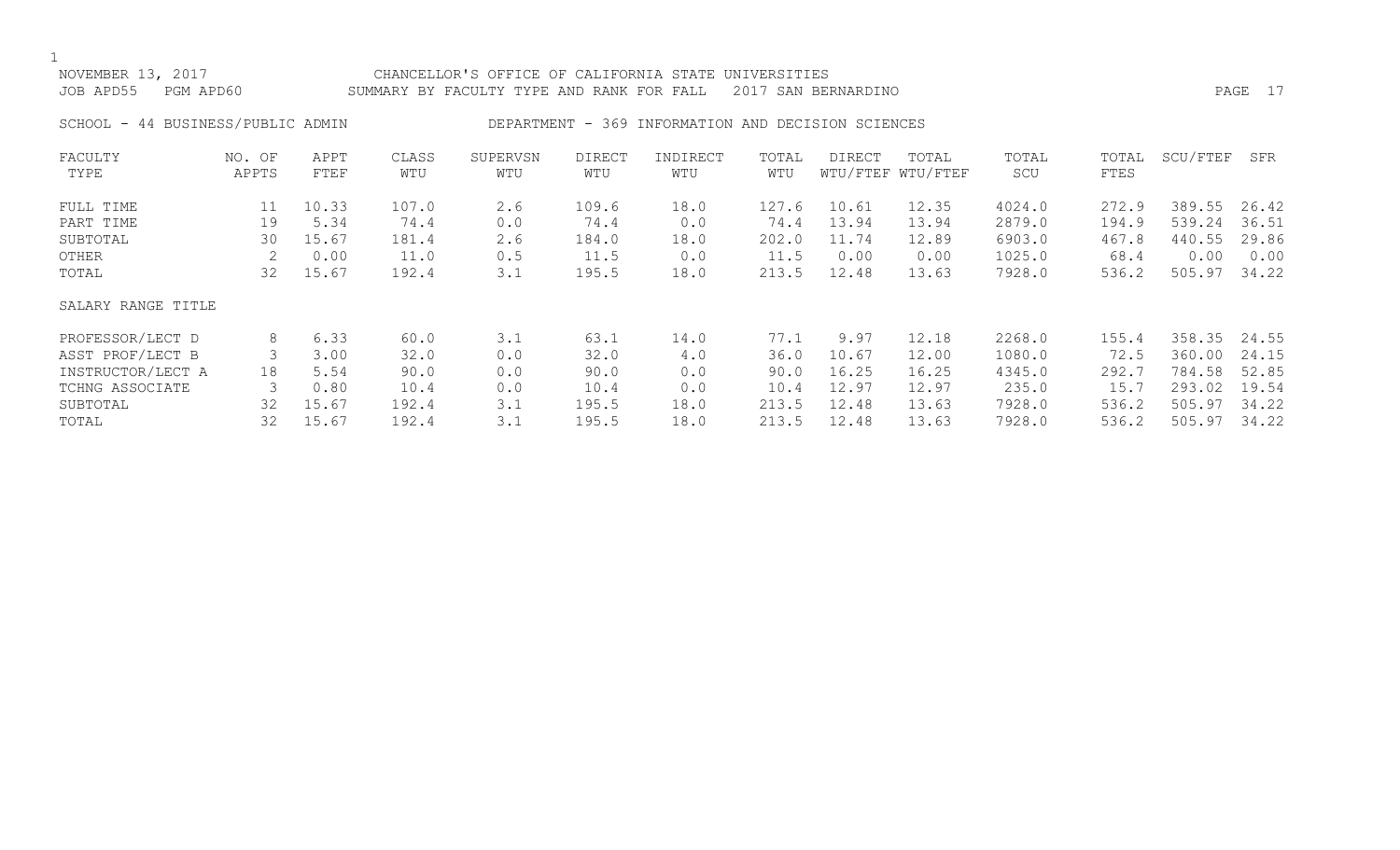$\frac{1}{\text{NOV}}$ 

| NOVEMBER 13, 2017                 | CHANCELLOR'S OFFICE OF CALIFORNIA STATE UNIVERSITIES          |         |  |
|-----------------------------------|---------------------------------------------------------------|---------|--|
| JOB APD55 PGM APD60               | SUMMARY BY FACULTY TYPE AND RANK FOR FALL 2017 SAN BERNARDINO | PAGE 18 |  |
| SCHOOL - 44 BUSINESS/PUBLIC ADMIN | DEPARTMENT - 461 MANAGEMENT                                   |         |  |

| FACULTY<br>TYPE        | NO. OF<br>APPTS | APPT<br>FTEF  | CLASS<br>WTU  | SUPERVSN<br>WTU | <b>DIRECT</b><br>WTU | INDIRECT<br>WTU | TOTAL<br>WTU   | DIRECT         | TOTAL<br>WTU/FTEF WTU/FTEF | TOTAL<br>SCU     | TOTAL<br>FTES  | SCU/FTEF         | SFR            |
|------------------------|-----------------|---------------|---------------|-----------------|----------------------|-----------------|----------------|----------------|----------------------------|------------------|----------------|------------------|----------------|
| FULL TIME<br>PART TIME | 19<br>14        | 17.41<br>6.87 | 188.0<br>96.0 | 9.4<br>0.0      | 197.4<br>100.0       | 44.0<br>0.0     | 241.4<br>100.0 | 11.34<br>14.55 | 13.86<br>14.55             | 5784.0<br>3344.0 | 389.1<br>224.5 | 332.17<br>486.47 | 22.34<br>32.65 |
| SUBTOTAL               | 33              | 24.29         | 284.0         | 9.4             | 297.4                | 44.0            | 341.4          | 12.25          | 14.06                      | 9128.0           | 613.5          | 375.84           | 25.26          |
| OTHER                  |                 | 0.00          | 0.0           | 0.0             | 0.0                  | 0.0             | 0.0            | 0.00           | 0.00                       | 0.0              | 0.0            | 0.00             | 0.00           |
| TOTAL                  | 34              | 24.29         | 284.0         | 9.4             | 297.4                | 44.0            | 341.4          | 12.25          | 14.06                      | 9128.0           | 613.5          | 375.84           | 25.26          |
| SALARY RANGE TITLE     |                 |               |               |                 |                      |                 |                |                |                            |                  |                |                  |                |
| PROFESSOR/LECT D       | 6               | 3.60          | 44.0          | 4.7             | 52.7                 | 8.0             | 60.7           | 14.63          | 16.86                      | 2032.0           | 136.6          | 564.29           | 37.93          |
| ASSOC PROF/LECT C      | 3               | 3.00          | 20.0          | 4.7             | 24.7                 | 12.0            | 36.7           | 8.23           | 12.23                      | 764.0            | 51.0           | 254.67           | 17.00          |
| ASST PROF/LECT B       | 6               | 5.67          | 52.0          | 0.0             | 52.0                 | 20.0            | 72.0           | 9.18           | 12.71                      | 1448.0           | 96.5           | 255.56           | 17.04          |
| INSTRUCTOR/LECT A      | 18              | 12.02         | 168.0         | 0.0             | 168.0                | 4.0             | 172.0          | 13.98          | 14.31                      | 4884.0           | 329.4          | 406.32           | 27.40          |
| SUBTOTAL               | 33              | 24.29         | 284.0         | 9.4             | 297.4                | 44.0            | 341.4          | 12.25          | 14.06                      | 9128.0           | 613.5          | 375.84           | 25.26          |
| ADMINISTRATOR          |                 | 0.00          | 0.0           | 0.0             | 0.0                  | 0.0             | 0.0            | 0.00           | 0.00                       | 0.0              | 0.0            | 0.00             | 0.00           |
| SUBTOTAL               |                 | 0.00          | 0.0           | 0.0             | 0.0                  | 0.0             | 0.0            | 0.00           | 0.00                       | 0.0              | 0.0            | 0.00             | 0.00           |
| TOTAL                  | 34              | 24.29         | 284.0         | 9.4             | 297.4                | 44.0            | 341.4          | 12.25          | 14.06                      | 9128.0           | 613.5          | 375.84           | 25.26          |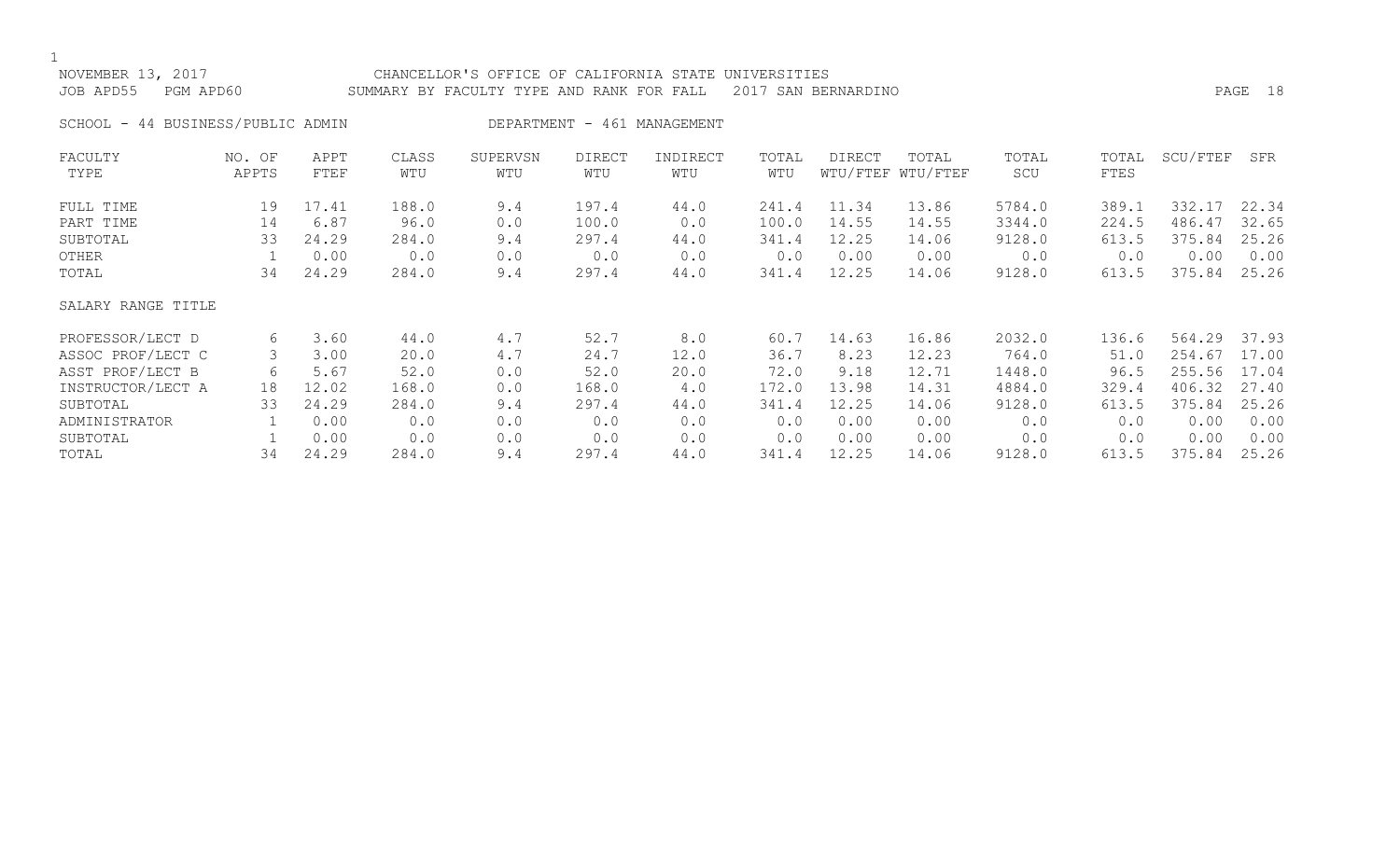| NOVEMBER 13, 2017<br>JOB APD55    | PGM APD60       |              | CHANCELLOR'S OFFICE OF CALIFORNIA STATE UNIVERSITIES<br>PAGE 19<br>SUMMARY BY FACULTY TYPE AND RANK FOR FALL<br>2017 SAN BERNARDINO |                 |                      |                 |              |                |                            |                  |                |                        |                |
|-----------------------------------|-----------------|--------------|-------------------------------------------------------------------------------------------------------------------------------------|-----------------|----------------------|-----------------|--------------|----------------|----------------------------|------------------|----------------|------------------------|----------------|
| SCHOOL - 44 BUSINESS/PUBLIC ADMIN |                 |              | DEPARTMENT - 476 MARKETING                                                                                                          |                 |                      |                 |              |                |                            |                  |                |                        |                |
| FACULTY<br>TYPE                   | NO. OF<br>APPTS | APPT<br>FTEF | CLASS<br>WTU                                                                                                                        | SUPERVSN<br>WTU | <b>DIRECT</b><br>WTU | INDIRECT<br>WTU | TOTAL<br>WTU | DIRECT         | TOTAL<br>WTU/FTEF WTU/FTEF | TOTAL<br>SCU     | TOTAL<br>FTES  | SCU/FTEF               | SFR            |
| FULL TIME<br>PART TIME            | 6<br>4          | 5.33<br>2.14 | 52.0<br>32.0                                                                                                                        | 0.3<br>0.0      | 52.3<br>32.0         | 12.0<br>0.0     | 64.3<br>32.0 | 9.81<br>14.98  | 12.06<br>14.98             | 2272.0<br>1004.0 | 151.7<br>68.3  | 426.27<br>470.04       | 28.46<br>31.96 |
| SUBTOTAL<br>TOTAL                 | 10<br>10        | 7.47<br>7.47 | 84.0<br>84.0                                                                                                                        | 0.3<br>0.3      | 84.3<br>84.3         | 12.0<br>12.0    | 96.3<br>96.3 | 11.29<br>11.29 | 12.90<br>12.90             | 3276.0<br>3276.0 | 219.9<br>219.9 | 438.79<br>438.79 29.46 | 29.46          |

## SALARY RANGE TITLE

| PROFESSOR/LECT D  |     | 2.33 | 28.0 | 0.3 | 28.3 |      | 28.3 | 12.14 | 12.14 | 1304.0 | 87.0  | 559.42 37.32 |       |
|-------------------|-----|------|------|-----|------|------|------|-------|-------|--------|-------|--------------|-------|
| ASSOC PROF/LECT C |     | 1.00 | 4.0  | 0.0 | 4.0  |      | 12.0 | 4.00  | 12.00 | 124.0  | 8.4   | 124.00       | 8.40  |
| ASST PROF/LECT B  |     | 2.00 | 20.0 | 0.0 | 20.0 | 4.0  | 24.0 | 10.01 | 12.01 | 844.0  | 56.3  | 422.21       | 28.15 |
| INSTRUCTOR/LECT A |     | 2.14 | 32.0 | 0.0 | 32.0 |      | 32.0 | 14.98 | 14.98 | 1004.0 | 68.3  | 470.04       | 31.96 |
| SUBTOTAL          | 10  | 7.47 | 84.0 | 0.3 | 84.3 | 12.0 | 96.3 | 11.29 | 12.90 | 3276.0 | 219.9 | 438.79       | 29.46 |
| TOTAL             | 1 N | 7.47 | 84.0 | 0.3 | 84.3 | 12.0 | 96.3 | 11.29 | 12.90 | 3276.0 | 219.9 | 438.79       | 29.46 |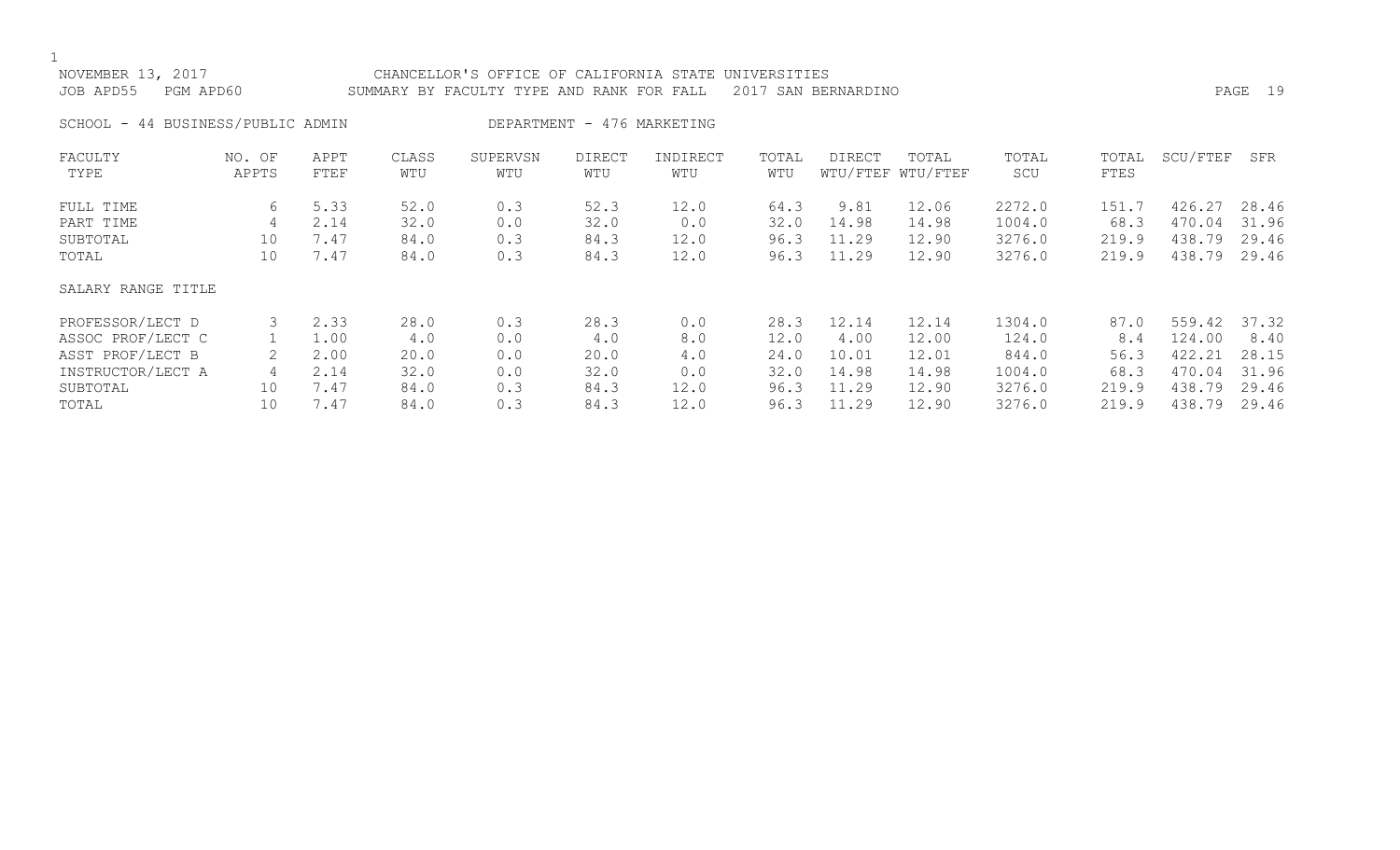| NOVEMBER 13, 2017<br>JOB APD55<br>PGM APD60 |                 |              |              | CHANCELLOR'S OFFICE OF CALIFORNIA STATE UNIVERSITIES<br>PAGE 20<br>2017 SAN BERNARDINO<br>SUMMARY BY FACULTY TYPE AND RANK FOR FALL |                      |                                        |              |               |                            |              |               |          |       |
|---------------------------------------------|-----------------|--------------|--------------|-------------------------------------------------------------------------------------------------------------------------------------|----------------------|----------------------------------------|--------------|---------------|----------------------------|--------------|---------------|----------|-------|
| SCHOOL - 44 BUSINESS/PUBLIC ADMIN           |                 |              |              |                                                                                                                                     |                      | DEPARTMENT - 598 PUBLIC ADMINISTRATION |              |               |                            |              |               |          |       |
| FACULTY<br>TYPE                             | NO. OF<br>APPTS | APPT<br>FTEF | CLASS<br>WTU | SUPERVSN<br>WTU                                                                                                                     | <b>DIRECT</b><br>WTU | INDIRECT<br>WTU                        | TOTAL<br>WTU | <b>DIRECT</b> | TOTAL<br>WTU/FTEF WTU/FTEF | TOTAL<br>SCU | TOTAL<br>FTES | SCU/FTEF | SFR   |
| FULL TIME                                   | 8               | 7.33         | 60.0         | 2.3                                                                                                                                 | 66.3                 | 28.0                                   | 94.3         | 9.04          | 12.86                      | 2261.0       | 166.4         | 308.37   | 22.70 |
| PART TIME                                   | 9               | 2.72         | 40.0         | 3.0                                                                                                                                 | 43.0                 | 0.0                                    | 43.0         | 15.83         | 15.83                      | 936.0        | 66.5          | 344.50   | 24.49 |
| SUBTOTAL                                    | 17              | 10.05        | 100.0        | 5.3                                                                                                                                 | 109.3                | 28.0                                   | 137.3        | 10.88         | 13.66                      | 3197.0       | 233.0         | 318.14   | 23.18 |
| TOTAL                                       | 17              | 10.05        | 100.0        | 5.3                                                                                                                                 | 109.3                | 28.0                                   | 137.3        | 10.88         | 13.66                      | 3197.0       | 233.0         | 318.14   | 23.18 |
| SALARY RANGE TITLE                          |                 |              |              |                                                                                                                                     |                      |                                        |              |               |                            |              |               |          |       |
| PROFESSOR/LECT D                            | 3               | 2.00         | 20.0         | 2.3                                                                                                                                 | 22.3                 | 4.0                                    | 26.3         | 11.14         | 13.14                      | 440.0        | 36.5          | 219.89   | 18.23 |
| ASSOC PROF/LECT C                           | 4               | 4.00         | 28.0         | 0.0                                                                                                                                 | 32.0                 | 16.0                                   | 48.0         | 8.00          | 12.00                      | 1181.0       | 85.7          | 295.25   | 21.42 |
| ASST PROF/LECT B                            |                 | 1.00         | 8.0          | 0.0                                                                                                                                 | 8.0                  | 4.0                                    | 12.0         | 8.00          | 12.00                      | 196.0        | 15.3          | 196.00   | 15.27 |
| INSTRUCTOR/LECT A                           | 8               | 2.78         | 40.0         | 3.0                                                                                                                                 | 43.0                 | 4.0                                    | 47.0         | 15.46         | 16.90                      | 1284.0       | 89.1          | 461.70   | 32.05 |
| SUBTOTAL                                    | 16              | 9.78         | 96.0         | 5.3                                                                                                                                 | 105.3                | 28.0                                   | 133.3        | 10.76         | 13.63                      | 3101.0       | 226.6         | 317.01   | 23.16 |

OTHER 1 0.27 4.0 0.0 4.0 0.0 4.0 14.98 14.98 96.0 6.4 359.55 23.97 SUBTOTAL 1 0.27 4.0 0.0 4.0 0.0 4.0 14.98 14.98 96.0 6.4 359.55 23.97 TOTAL 17 10.05 100.0 5.3 109.3 28.0 137.3 10.88 13.66 3197.0 233.0 318.14 23.18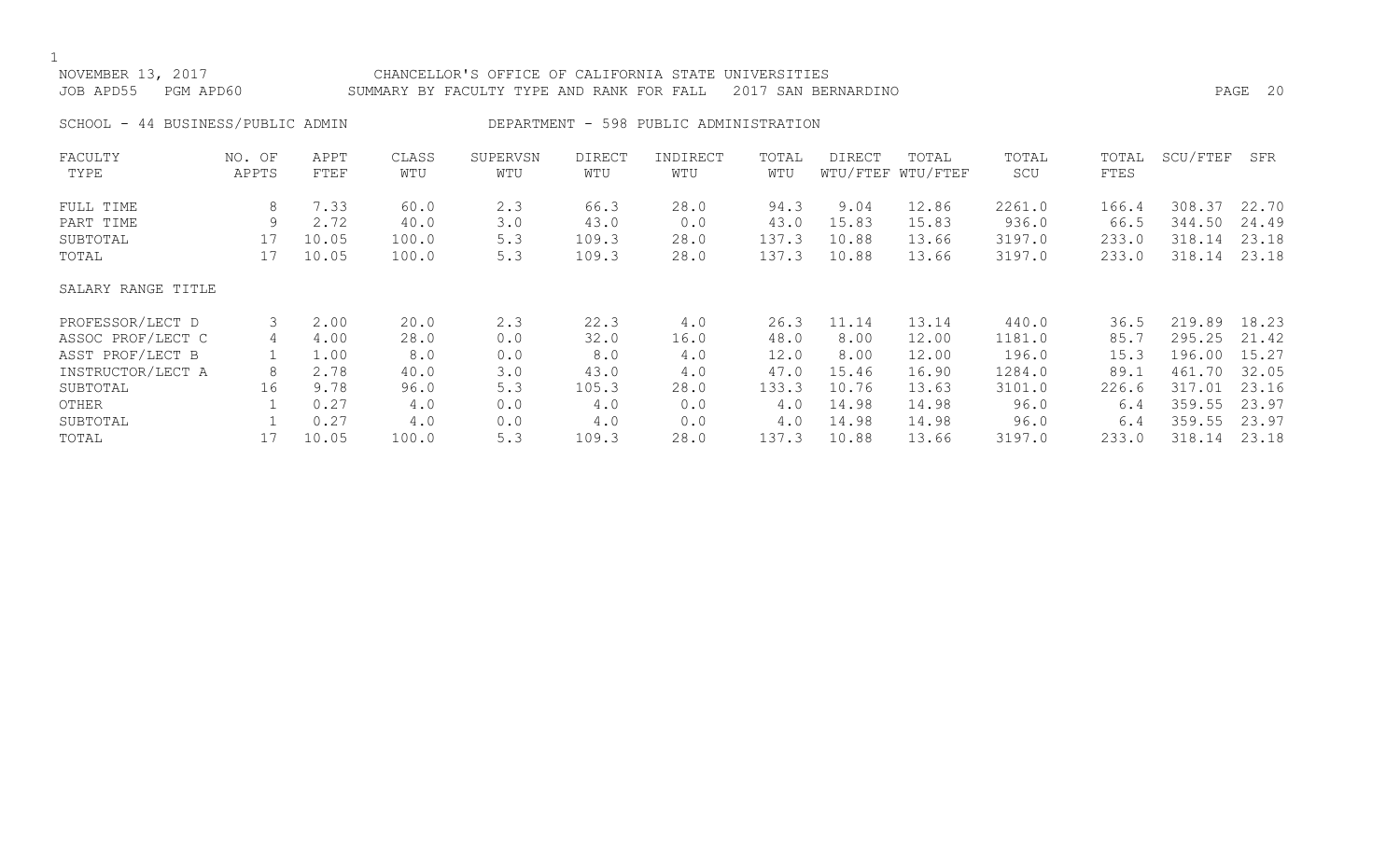# NOVEMBER 13, 2017 CHANCELLOR'S OFFICE OF CALIFORNIA STATE UNIVERSITIES

JOB APD55 PGM APD60 SUMMARY BY FACULTY TYPE AND RANK FOR FALL 2017 SAN BERNARDINO PAGE 21

SCHOOL - 44 BUSINESS/PUBLIC ADMIN

| FACULTY            | NO. OF | APPT  | CLASS | SUPERVSN | DIRECT | INDIRECT | TOTAL  | <b>DIRECT</b> | TOTAL             | TOTAL   | TOTAL  | SCU/FTEF | SFR   |
|--------------------|--------|-------|-------|----------|--------|----------|--------|---------------|-------------------|---------|--------|----------|-------|
| TYPE               | APPTS  | FTEF  | WTU   | WTU      | WTU    | WTU      | WTU    |               | WTU/FTEF WTU/FTEF | SCU     | FTES   |          |       |
| FULL TIME          | 64     | 57.53 | 600.5 | 17.6     | 622.1  | 126.0    | 748.1  | 10.81         | 13.00             | 20859.0 | 1427.9 | 362.56   | 24.82 |
| PART TIME          | 61     | 24.27 | 351.9 | 3.0      | 358.9  | 0.0      | 358.9  | 14.79         | 14.79             | 12301.0 | 832.1  | 506.86   | 34.29 |
| SUBTOTAL           | 125    | 81.80 | 952.4 | 20.6     | 981.0  | 126.0    | 1107.0 | 11.99         | 13.53             | 33160.0 | 2260.0 | 405.37   | 27.63 |
| OTHER              | 4      | 0.00  | 23.0  | 0.5      | 23.5   | 0.0      | 23.5   | 0.00          | 0.00              | 1621.0  | 108.1  | 0.00     | 0.00  |
| TOTAL              | 129    | 81.80 | 975.4 | 21.1     | 1004.5 | 126.0    | 1130.5 | 12.28         | 13.82             | 34781.0 | 2368.2 | 425.19   | 28.95 |
| SALARY RANGE TITLE |        |       |       |          |        |          |        |               |                   |         |        |          |       |
| PROFESSOR/LECT D   | 30     | 23.59 | 248.9 | 13.4     | 266.3  | 42.0     | 308.3  | 11.29         | 13.07             | 9086.0  | 625.2  | 385.13   | 26.50 |
| ASSOC PROF/LECT C  | 10     | 9.00  | 76.3  | 4.7      | 85.0   | 36.0     | 121.0  | 9.44          | 13.44             | 3001.0  | 207.8  | 333.44   | 23.09 |
| ASST PROF/LECT B   | 15     | 14.66 | 140.0 | 0.0      | 140.0  | 40.0     | 180.0  | 9.55          | 12.27             | 4972.0  | 334.1  | 339.06   | 22.79 |
| INSTRUCTOR/LECT A  | 69     | 33.48 | 495.8 | 3.0      | 498.8  | 8.0      | 506.8  | 14.90         | 15.14             | 17391.0 | 1178.9 | 519.49   | 35.22 |
| TCHNG ASSOCIATE    | 3      | 0.80  | 10.4  | 0.0      | 10.4   | 0.0      | 10.4   | 12.97         | 12.97             | 235.0   | 15.7   | 293.02   | 19.54 |
| SUBTOTAL           | 127    | 81.54 | 971.4 | 21.1     | 1000.5 | 126.0    | 1126.5 | 12.27         | 13.82             | 34685.0 | 2361.8 | 425.40   | 28.97 |
| ADMINISTRATOR      |        | 0.00  | 0.0   | 0.0      | 0.0    | 0.0      | 0.0    | 0.00          | 0.00              | 0.0     | 0.0    | 0.00     | 0.00  |
| OTHER              |        | 0.27  | 4.0   | 0.0      | 4.0    | 0.0      | 4.0    | 14.98         | 14.98             | 96.0    | 6.4    | 359.55   | 23.97 |
| SUBTOTAL           |        | 0.27  | 4.0   | 0.0      | 4.0    | 0.0      | 4.0    | 14.98         | 14.98             | 96.0    | 6.4    | 359.55   | 23.97 |
| TOTAL              | 129    | 81.80 | 975.4 | 21.1     | 1004.5 | 126.0    | 1130.5 | 12.28         | 13.82             | 34781.0 | 2368.2 | 425.19   | 28.95 |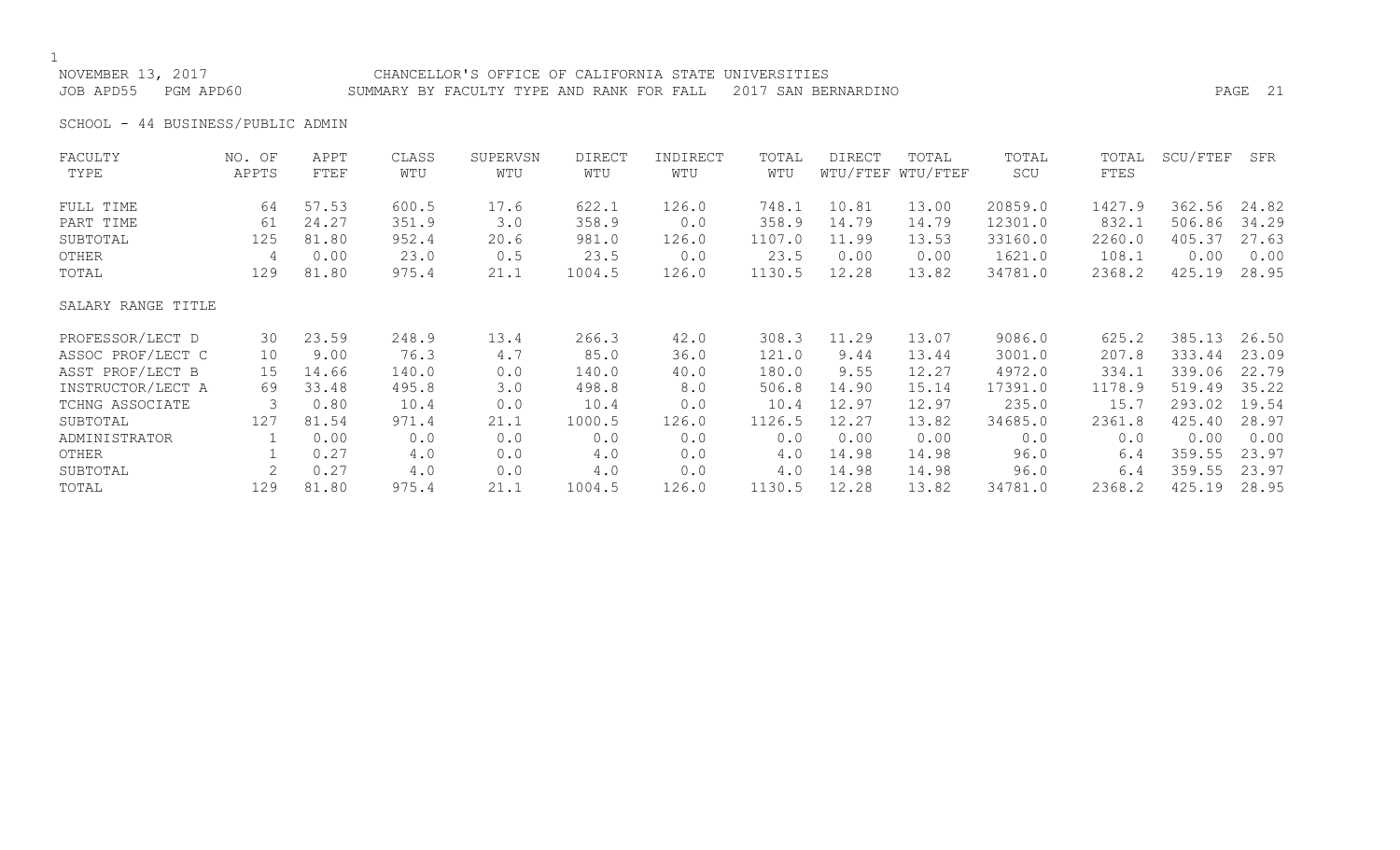### NOVEMBER 13, 2017 CHANCELLOR'S OFFICE OF CALIFORNIA STATE UNIVERSITIES JOB APD55 PGM APD60 SUMMARY BY FACULTY TYPE AND RANK FOR FALL 2017 SAN BERNARDINO PAGE 22

SCHOOL - 47 HUMANITIES DEPARTMENT - 136 ART

| FACULTY            | NO. OF | APPT  | CLASS | SUPERVSN | <b>DIRECT</b> | INDIRECT | TOTAL | DIRECT | TOTAL             | TOTAL  | TOTAL | SCU/FTEF | SFR   |
|--------------------|--------|-------|-------|----------|---------------|----------|-------|--------|-------------------|--------|-------|----------|-------|
| TYPE               | APPTS  | FTEF  | WTU   | WTU      | WTU           | WTU      | WTU   |        | WTU/FTEF WTU/FTEF | SCU    | FTES  |          |       |
| FULL TIME          | 9      | 8.67  | 100.0 | 4.0      | 114.0         | 4.0      | 118.0 | 13.15  | 13.61             | 1445.0 | 98.4  | 166.69   | 11.35 |
| PART TIME          | 23     | 12.62 | 191.2 | 0.0      | 191.2         | 0.0      | 191.2 | 15.15  | 15.15             | 3959.0 | 264.6 | 313.66   | 20.96 |
| SUBTOTAL           | 32     | 21.29 | 291.2 | 4.0      | 305.2         | 4.0      | 309.2 | 14.33  | 14.52             | 5404.0 | 363.0 | 253.82   | 17.05 |
| OTHER              |        | 0.00  | 2.0   | 5.6      | 7.6           | 0.0      | 7.6   | 0.00   | 0.00              | 128.0  | 8.5   | 0.00     | 0.00  |
| TOTAL              | 33     | 21.29 | 293.2 | 9.6      | 312.8         | 4.0      | 316.8 | 14.69  | 14.88             | 5532.0 | 371.5 | 259.83   | 17.45 |
| SALARY RANGE TITLE |        |       |       |          |               |          |       |        |                   |        |       |          |       |
| PROFESSOR/LECT D   | 6      | 4.84  | 62.4  | 8.1      | 76.5          | 0.0      | 76.5  | 15.82  | 15.82             | 839.0  | 58.2  | 173.49   | 12.04 |
| ASSOC PROF/LECT C  |        | 2.67  | 23.8  | 1.5      | 29.3          | 4.0      | 33.3  | 10.99  | 12.49             | 452.0  | 30.4  | 169.48   | 11.40 |
| ASST PROF/LECT B   |        | 2.00  | 25.7  | 0.0      | 25.7          | 0.0      | 25.7  | 12.85  | 12.85             | 379.0  | 25.3  | 189.50   | 12.64 |
| INSTRUCTOR/LECT A  | 21     | 11.39 | 175.4 | 0.0      | 175.4         | 0.0      | 175.4 | 15.40  | 15.40             | 3762.0 | 251.0 | 330.35   | 22.04 |
| TCHNG ASSOCIATE    |        | 0.40  | 5.9   | 0.0      | 5.9           | 0.0      | 5.9   | 14.75  | 14.75             | 100.0  | 6.7   | 250.00   | 16.68 |
| SUBTOTAL           | 33     | 21.29 | 293.2 | 9.6      | 312.8         | 4.0      | 316.8 | 14.69  | 14.88             | 5532.0 | 371.5 | 259.83   | 17.45 |
| TOTAL              | 33     | 21.29 | 293.2 | 9.6      | 312.8         | 4.0      | 316.8 | 14.69  | 14.88             | 5532.0 | 371.5 | 259.83   | 17.45 |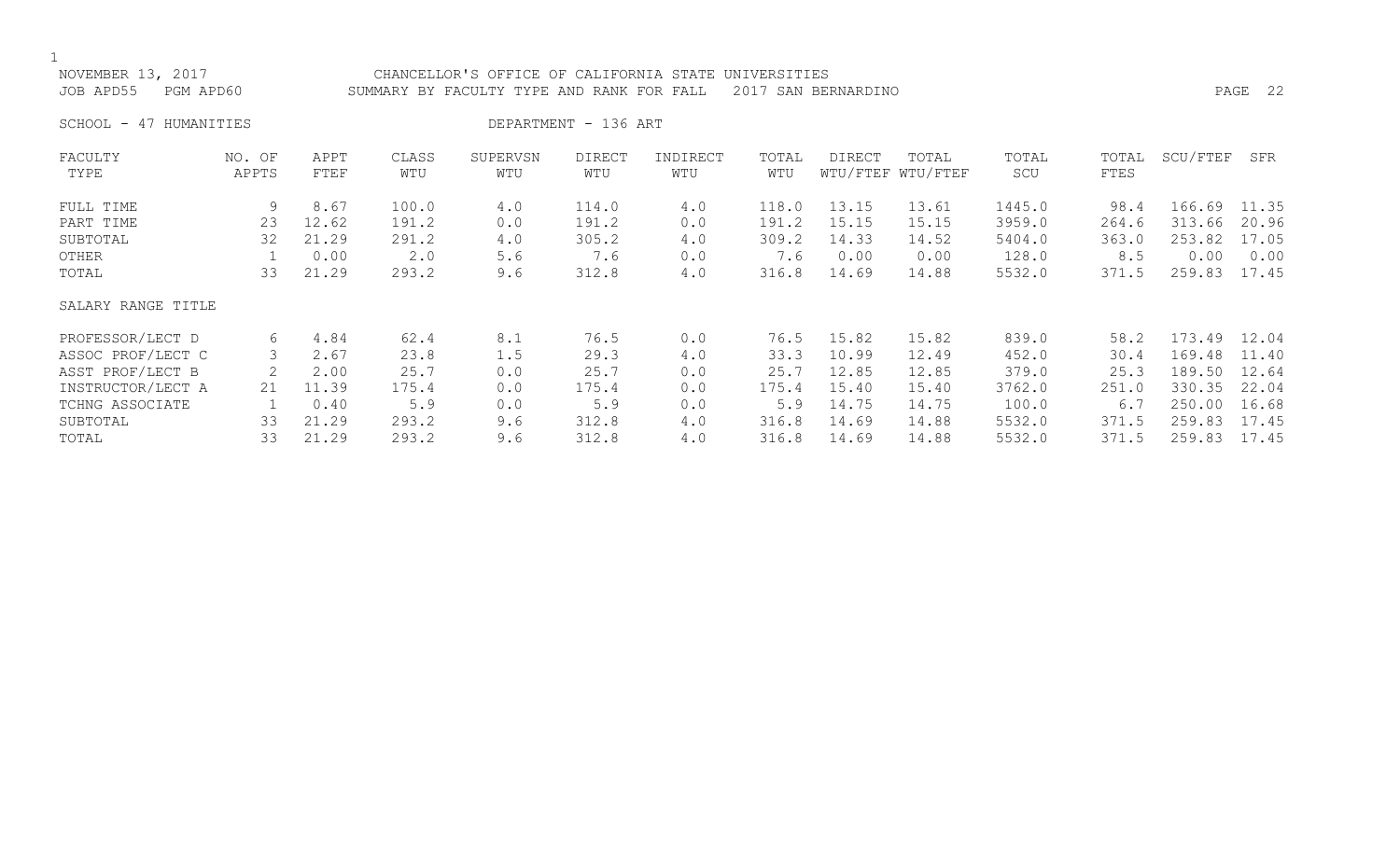NOVEMBER 13, 2017 CHANCELLOR'S OFFICE OF CALIFORNIA STATE UNIVERSITIES JOB APD55 PGM APD60 SUMMARY BY FACULTY TYPE AND RANK FOR FALL 2017 SAN BERNARDINO PAGE 23

SCHOOL - 47 HUMANITIES SERVICES DEPARTMENT - 186 COMMUNICATIONS

| FACULTY            | NO. OF | APPT  | CLASS | SUPERVSN | <b>DIRECT</b> | INDIRECT | TOTAL | <b>DIRECT</b> | TOTAL             | TOTAL   | TOTAL | SCU/FTEF | SFR   |
|--------------------|--------|-------|-------|----------|---------------|----------|-------|---------------|-------------------|---------|-------|----------|-------|
| TYPE               | APPTS  | FTEF  | WTU   | WTU      | WTU           | WTU      | WTU   |               | WTU/FTEF WTU/FTEF | SCU     | FTES  |          |       |
| FULL TIME          | 25     | 21.33 | 211.5 | 15.3     | 233.8         | 68.0     | 301.8 | 10.96         | 14.15             | 6269.0  | 421.7 | 293.86   | 19.77 |
| PART TIME          | 26     | 11.56 | 167.6 | 3.3      | 172.9         | 2.0      | 174.9 | 14.95         | 15.13             | 5682.0  | 378.9 | 491.39   | 32.77 |
| SUBTOTAL           | 51     | 32.90 | 379.1 | 18.6     | 406.7         | 70.0     | 476.7 | 12.36         | 14.49             | 11951.0 | 800.6 | 363.30   | 24.34 |
| OTHER              |        | 0.00  | 10.4  | 0.0      | 10.4          | 0.0      | 10.4  | 0.00          | 0.00              | 8.0     | 0.5   | 0.00     | 0.00  |
| TOTAL              | 52     | 32.90 | 389.5 | 18.6     | 417.1         | 70.0     | 487.1 | 12.68         | 14.81             | 11959.0 | 801.1 | 363.54   | 24.35 |
| SALARY RANGE TITLE |        |       |       |          |               |          |       |               |                   |         |       |          |       |
| PROFESSOR/LECT D   | 6      | 3.83  | 32.0  | 4.6      | 40.6          | 22.0     | 62.6  | 10.60         | 16.34             | 1012.0  | 69.1  | 264.16   | 18.03 |
| ASSOC PROF/LECT C  | 5      | 4.00  | 42.3  | 6.8      | 49.1          | 16.0     | 65.1  | 12.27         | 16.27             | 1085.0  | 72.5  | 271.18   | 18.12 |
| ASST PROF/LECT B   | 4      | 4.00  | 23.9  | 0.6      | 24.5          | 24.0     | 48.5  | 6.13          | 12.13             | 616.0   | 41.2  | 154.00   | 10.29 |
| INSTRUCTOR/LECT A  | 27     | 16.79 | 227.3 | 6.6      | 238.9         | 8.0      | 246.9 | 14.23         | 14.70             | 7474.0  | 500.3 | 445.07   | 29.79 |
| TCHNG ASSOCIATE    | 10     | 4.27  | 64.0  | 0.0      | 64.0          | 0.0      | 64.0  | 14.98         | 14.98             | 1772.0  | 118.1 | 414.89   | 27.66 |
| SUBTOTAL           | 52     | 32.90 | 389.5 | 18.6     | 417.1         | 70.0     | 487.1 | 12.68         | 14.81             | 11959.0 | 801.1 | 363.54   | 24.35 |
| TOTAL              | 52     | 32.90 | 389.5 | 18.6     | 417.1         | 70.0     | 487.1 | 12.68         | 14.81             | 11959.0 | 801.1 | 363.54   | 24.35 |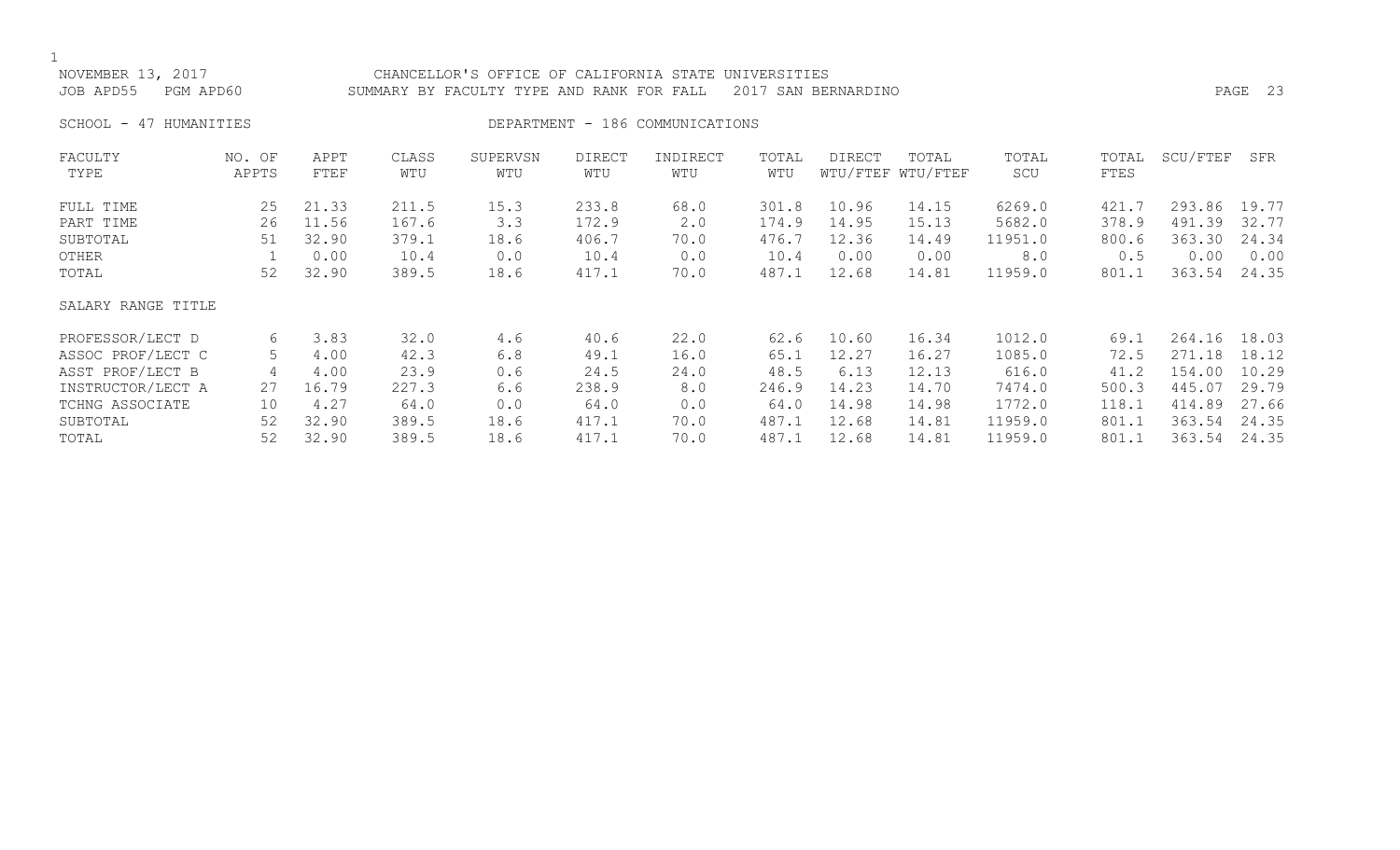## NOVEMBER 13, 2017 CHANCELLOR'S OFFICE OF CALIFORNIA STATE UNIVERSITIES JOB APD55 PGM APD60 SUMMARY BY FACULTY TYPE AND RANK FOR FALL 2017 SAN BERNARDINO PAGE 24

SCHOOL - 47 HUMANITIES DEPARTMENT - 254 ENGLISH

| FACULTY            | NO. OF | APPT  | CLASS | SUPERVSN | <b>DIRECT</b> | INDIRECT | TOTAL | <b>DIRECT</b> | TOTAL             | TOTAL   | TOTAL  | SCU/FTEF | SFR   |
|--------------------|--------|-------|-------|----------|---------------|----------|-------|---------------|-------------------|---------|--------|----------|-------|
| TYPE               | APPTS  | FTEF  | WTU   | WTU      | WTU           | WTU      | WTU   |               | WTU/FTEF WTU/FTEF | SCU     | FTES   |          |       |
| FULL TIME          | 39     | 28.81 | 414.6 | 15.5     | 443.1         | 112.0    | 555.1 | 15.38         | 19.27             | 11980.0 | 804.2  | 415.81   | 27.91 |
| PART TIME          | 34     | 17.84 | 265.0 | 0.0      | 265.0         | 8.0      | 273.0 | 14.85         | 15.30             | 7147.0  | 477.7  | 400.62   | 26.78 |
| SUBTOTAL           | 73     | 46.65 | 679.6 | 15.5     | 708.1         | 120.0    | 828.1 | 15.18         | 17.75             | 19127.0 | 1281.9 | 410.00   | 27.48 |
| OTHER              |        | 0.00  | 0.0   | 0.6      | 0.6           | 0.0      | 0.6   | 0.00          | 0.00              | 7.0     | 0.5    | 0.00     | 0.00  |
| TOTAL              | 74     | 46.65 | 679.6 | 16.1     | 708.7         | 120.0    | 828.7 | 15.19         | 17.76             | 19134.0 | 1282.4 | 410.15   | 27.49 |
| SALARY RANGE TITLE |        |       |       |          |               |          |       |               |                   |         |        |          |       |
| PROFESSOR/LECT D   | 16     | 7.63  | 80.6  | 5.4      | 90.0          | 78.0     | 168.0 | 11.79         | 22.01             | 2138.0  | 144.9  | 280.06   | 18.98 |
| ASSOC PROF/LECT C  | 5      | 4.00  | 34.0  | 10.4     | 51.4          | 20.0     | 71.4  | 12.85         | 17.85             | 723.0   | 50.0   | 180.80   | 12.50 |
| ASST PROF/LECT B   |        | 3.00  | 30.0  | 0.3      | 32.3          | 4.0      | 36.3  | 10.77         | 12.10             | 626.0   | 42.8   | 208.74   | 14.28 |
| INSTRUCTOR/LECT A  | 43     | 30.15 | 507.0 | 0.0      | 507.0         | 18.0     | 525.0 | 16.82         | 17.41             | 15007.0 | 1002.0 | 497.74   | 33.23 |
| TCHNG ASSOCIATE    | 6      | 1.60  | 24.0  | 0.0      | 24.0          | 0.0      | 24.0  | 14.98         | 14.98             | 548.0   | 36.5   | 342.07   | 22.80 |
| SUBTOTAL           | 73     | 46.38 | 675.6 | 16.1     | 704.7         | 120.0    | 824.7 | 15.19         | 17.78             | 19042.0 | 1276.3 | 410.53   | 27.52 |
| OTHER              |        | 0.27  | 4.0   | 0.0      | 4.0           | 0.0      | 4.0   | 14.98         | 14.98             | 92.0    | 6.1    | 344.57   | 22.96 |
| SUBTOTAL           |        | 0.27  | 4.0   | 0.0      | 4.0           | 0.0      | 4.0   | 14.98         | 14.98             | 92.0    | 6.1    | 344.57   | 22.96 |
| TOTAL              | 74     | 46.65 | 679.6 | 16.1     | 708.7         | 120.0    | 828.7 | 15.19         | 17.76             | 19134.0 | 1282.4 | 410.15   | 27.49 |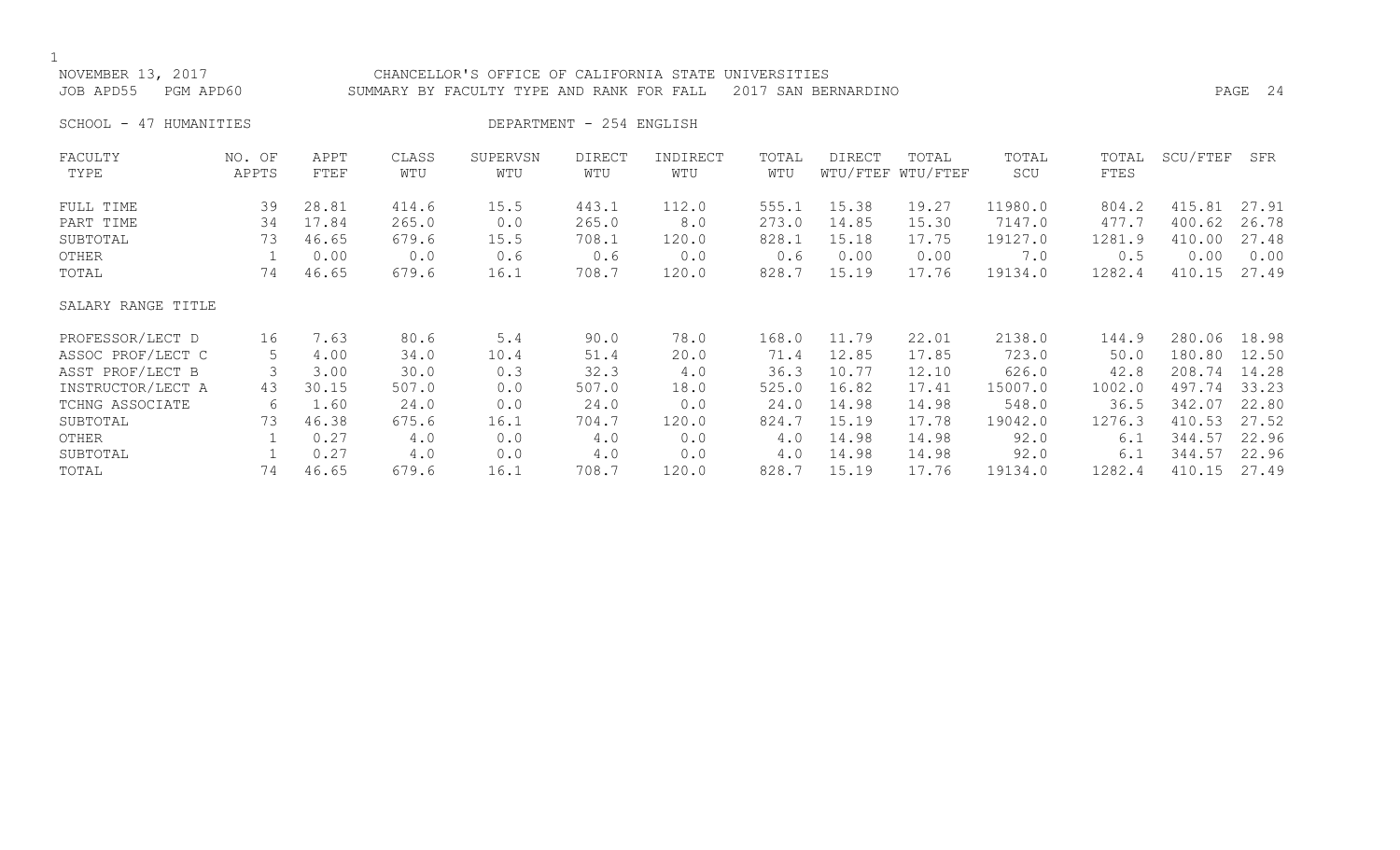NOVEMBER 13, 2017 CHANCELLOR'S OFFICE OF CALIFORNIA STATE UNIVERSITIES JOB APD55 PGM APD60 SUMMARY BY FACULTY TYPE AND RANK FOR FALL 2017 SAN BERNARDINO PAGE 25 SCHOOL - 47 HUMANITIES **DEPARTMENT - 281 FOREIGN LANGUAGE AND LITERATURE** FACULTY NO. OF APPT CLASS SUPERVSN DIRECT INDIRECT TOTAL DIRECT TOTAL TOTAL TOTAL SCU/FTEF SFR TYPE APPTS FTEF WTU WTU WTU WTU WTU WTU/FTEF WTU/FTEF SCU FTES FULL TIME 19 15.54 188.3 17.3 223.6 34.0 257.6 14.39 16.58 5382.0 361.0 346.38 23.23 PART TIME 19 8.81 132.0 0.0 132.0 0.0 132.0 14.98 14.98 2944.0 197.0 334.13 22.36 SUBTOTAL 38 24.35 320.3 17.3 355.6 34.0 389.6 14.60 16.00 8326.0 558.0 341.94 22.92 OTHER 2 0.00 0.0 0.0 0.0 6.0 6.0 0.00 0.00 8.0 0.5 0.00 0.00 TOTAL 40 24.35 320.3 17.3 355.6 40.0 395.6 14.60 16.25 8334.0 558.5 342.27 22.94 SALARY RANGE TITLE PROFESSOR/LECT D 9 6.46 56.0 5.3 63.3 24.0 87.3 9.79 13.51 1326.0 89.9 205.17 13.90 ASSOC PROF/LECT C 2 1.00 12.0 2.7 14.7 12.0 26.7 14.70 26.70 250.0 17.0 250.00 17.00 ASST PROF/LECT B 3 2.74 32.3 8.6 44.9 4.0 48.9 16.38 17.84 1440.0 96.1 525.36 35.07 INSTRUCTOR/LECT A 21 13.08 204.0 0.7 204.7 0.0 204.7 15.65 15.65 5078.0 339.5 388.32 25.96 TCHNG ASSOCIATE 3 0.80 12.0 0.0 12.0 0.0 12.0 14.98 14.98 224.0 14.9 279.65 18.64 SUBTOTAL 38 24.08 316.3 17.3 339.6 40.0 379.6 14.10 15.76 8318.0 557.5 345.40 23.15

OTHER 2 0.27 4.0 0.0 16.0 0.0 16.0 59.93 59.93 16.0 1.1 59.93 4.01 SUBTOTAL 2 0.27 4.0 0.0 16.0 0.0 16.0 59.93 59.93 16.0 1.1 59.93 4.01 TOTAL 40 24.35 320.3 17.3 355.6 40.0 395.6 14.60 16.25 8334.0 558.5 342.27 22.94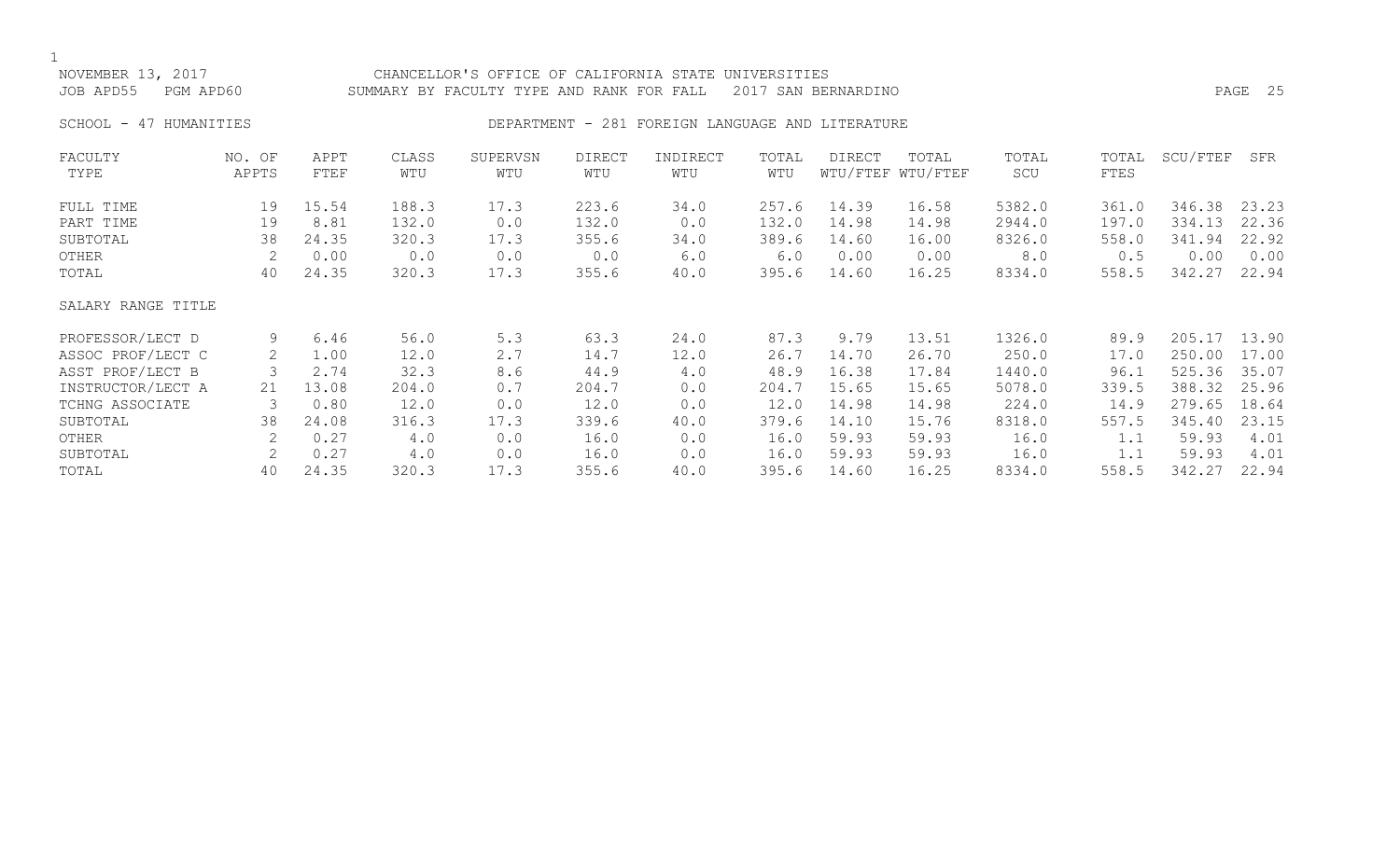### NOVEMBER 13, 2017 CHANCELLOR'S OFFICE OF CALIFORNIA STATE UNIVERSITIES JOB APD55 PGM APD60 SUMMARY BY FACULTY TYPE AND RANK FOR FALL 2017 SAN BERNARDINO PAGE 26

SCHOOL - 47 HUMANITIES DEPARTMENT - 350 HUMANITIES

| FACULTY            | NO. OF | APPT | CLASS | SUPERVSN | <b>DIRECT</b> | INDIRECT | TOTAL | <b>DIRECT</b> | TOTAL             | TOTAL  | TOTAL | SCU/FTEF | SFR   |
|--------------------|--------|------|-------|----------|---------------|----------|-------|---------------|-------------------|--------|-------|----------|-------|
| TYPE               | APPTS  | FTEF | WTU   | WTU      | WTU           | WTU      | WTU   |               | WTU/FTEF WTU/FTEF | SCU    | FTES  |          |       |
| FULL TIME          | 5      | 2.17 | 4.0   | 0.0      | 6.0           | 0.0      | 6.0   | 2.77          | 2.77              | 584.0  | 38.9  | 269.62   | 17.97 |
| PART TIME          | 9      | 1.95 | 20.0  | 0.0      | 20.0          | 4.0      | 24.0  | 10.26         | 10.26             | 2440.0 | 162.7 | 251.28   | 83.42 |
| SUBTOTAL           | 14     | 4.12 | 24.0  | 0.0      | 26.0          | 4.0      | 30.0  | 6.32          | 6.32              | 3024.0 | 201.6 | 734.69   | 48.98 |
| OTHER              |        | 0.00 | 1.0   | 5.0      | 6.0           | 0.0      | 6.0   | 0.00          | 0.00              | 213.0  | 14.2  | 0.00     | 0.00  |
| TOTAL              | 15     | 4.12 | 25.0  | $5.0$    | 32.0          | 4.0      | 36.0  | 7.77          | 7.77              | 3237.0 | 215.8 | 786.44   | 52.43 |
| SALARY RANGE TITLE |        |      |       |          |               |          |       |               |                   |        |       |          |       |
| PROFESSOR/LECT D   |        | 0.50 | 4.0   | 0.0      | 6.0           | 0.0      | 6.0   | 12.00         | 12.00             | 584.0  | 38.9  | 168.00   | 77.86 |
| INSTRUCTOR/LECT A  | 13     | 3.62 | 20.0  | 0.0      | 20.0          | 4.0      | 24.0  | 5.53          | 5.53              | 2440.0 | 162.7 | 674.78   | 44.99 |
| SUBTOTAL           | 14     | 4.12 | 24.0  | 0.0      | 26.0          | 4.0      | 30.0  | 6.32          | 6.32              | 3024.0 | 201.6 | 734.69   | 48.98 |
| OTHER              |        | 0.00 | 1.0   | $5.0$    | 6.0           | 0.0      | 6.0   | 0.00          | 0.00              | 213.0  | 14.2  | 0.00     | 0.00  |
| SUBTOTAL           |        | 0.00 | 1.0   | 5.0      | 6.0           | 0.0      | 6.0   | 0.00          | 0.00              | 213.0  | 14.2  | 0.00     | 0.00  |
| TOTAL              | 15     | 4.12 | 25.0  | 5.0      | 32.0          | 4.0      | 36.0  | 7.77          | 7.77              | 3237.0 | 215.8 | 786.44   | 52.43 |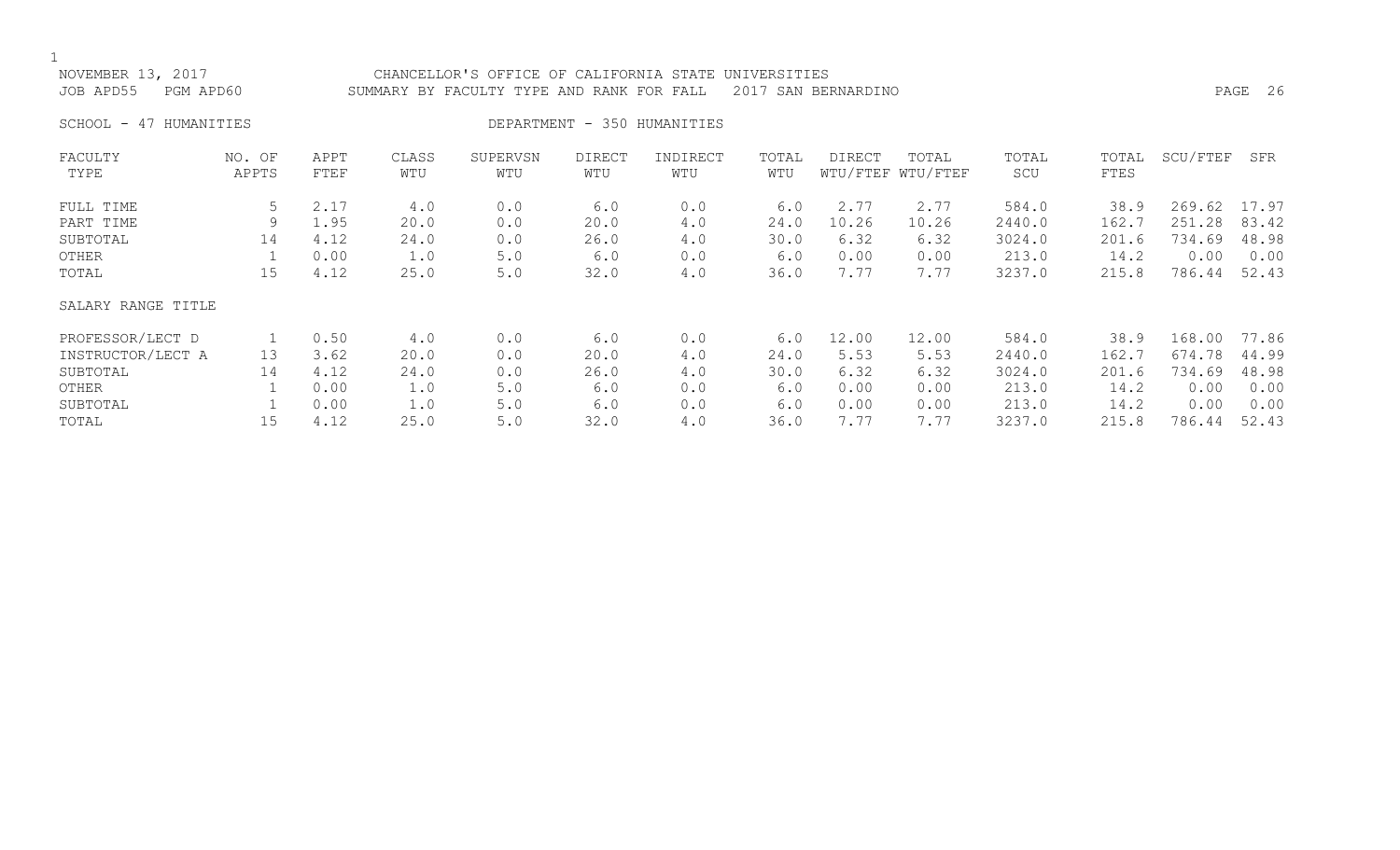## NOVEMBER 13, 2017 CHANCELLOR'S OFFICE OF CALIFORNIA STATE UNIVERSITIES JOB APD55 PGM APD60 SUMMARY BY FACULTY TYPE AND RANK FOR FALL 2017 SAN BERNARDINO PAGE 27

SCHOOL - 47 HUMANITIES DEPARTMENT - 498 MUSIC

| FACULTY            | NO. OF | APPT  | CLASS | SUPERVSN | DIRECT | INDIRECT | TOTAL | <b>DIRECT</b> | TOTAL             | TOTAL  | TOTAL | SCU/FTEF | SFR   |
|--------------------|--------|-------|-------|----------|--------|----------|-------|---------------|-------------------|--------|-------|----------|-------|
| TYPE               | APPTS  | FTEF  | WTU   | WTU      | WTU    | WTU      | WTU   |               | WTU/FTEF WTU/FTEF | SCU    | FTES  |          |       |
| FULL TIME          | 6      | 5.33  | 38.1  | 12.3     | 55.4   | 11.0     | 66.4  | 10.39         | 12.45             | 1413.0 | 94.2  | 264.90   | 17.66 |
| PART TIME          | 14     | 5.52  | 58.9  | 20.7     | 79.6   | 4.0      | 83.6  | 14.42         | 15.14             | 2371.0 | 158.1 | 429.53   | 28.64 |
| SUBTOTAL           | 20     | 10.85 | 97.0  | 33.0     | 135.0  | 15.0     | 150.0 | 12.44         | 13.82             | 3784.0 | 252.3 | 348.63   | 23.24 |
| OTHER              |        | 0.00  | 0.0   | 0.0      | 0.0    | 0.0      | 0.0   | 0.00          | 0.00              | 0.0    | 0.0   | 0.00     | 0.00  |
| TOTAL              | 21     | 10.85 | 97.0  | 33.0     | 135.0  | 15.0     | 150.0 | 12.44         | 13.82             | 3784.0 | 252.3 | 348.63   | 23.24 |
| SALARY RANGE TITLE |        |       |       |          |        |          |       |               |                   |        |       |          |       |
| PROFESSOR/LECT D   | 4      | 2.67  | 23.3  | 7.4      | 34.7   | 4.0      | 38.7  | 13.02         | 14.52             | 1809.0 | 120.6 | 678.54   | 45.24 |
| ASSOC PROF/LECT C  |        | 1.00  | 8.6   | 1.2      | 10.8   | 1.0      | 11.8  | 10.78         | 11.78             | 162.0  | 10.8  | 161.68   | 10.78 |
| ASST PROF/LECT B   |        | 2.00  | 14.2  | 3.7      | 17.9   | 6.0      | 23.9  | 8.95          | 11.95             | 126.0  | 8.4   | 63.00    | 4.20  |
| INSTRUCTOR/LECT A  | 10     | 4.49  | 45.7  | 15.7     | 61.4   | 4.0      | 65.4  | 13.68         | 14.58             | 1627.0 | 108.5 | 362.60   | 24.17 |
| SUBTOTAL           | 17     | 10.16 | 91.8  | 28.0     | 124.8  | 15.0     | 139.8 | 12.29         | 13.77             | 3724.0 | 248.3 | 366.72   | 24.45 |
| OTHER              | 4      | 0.70  | 5.2   | 5.0      | 10.2   | 0.0      | 10.2  | 14.59         | 14.59             | 60.0   | 4.0   | 85.84    | 5.72  |
| SUBTOTAL           | 4      | 0.70  | 5.2   | 5.0      | 10.2   | 0.0      | 10.2  | 14.59         | 14.59             | 60.0   | 4.0   | 85.84    | 5.72  |
| TOTAL              | 21     | 10.85 | 97.0  | 33.0     | 135.0  | 15.0     | 150.0 | 12.44         | 13.82             | 3784.0 | 252.3 | 348.63   | 23.24 |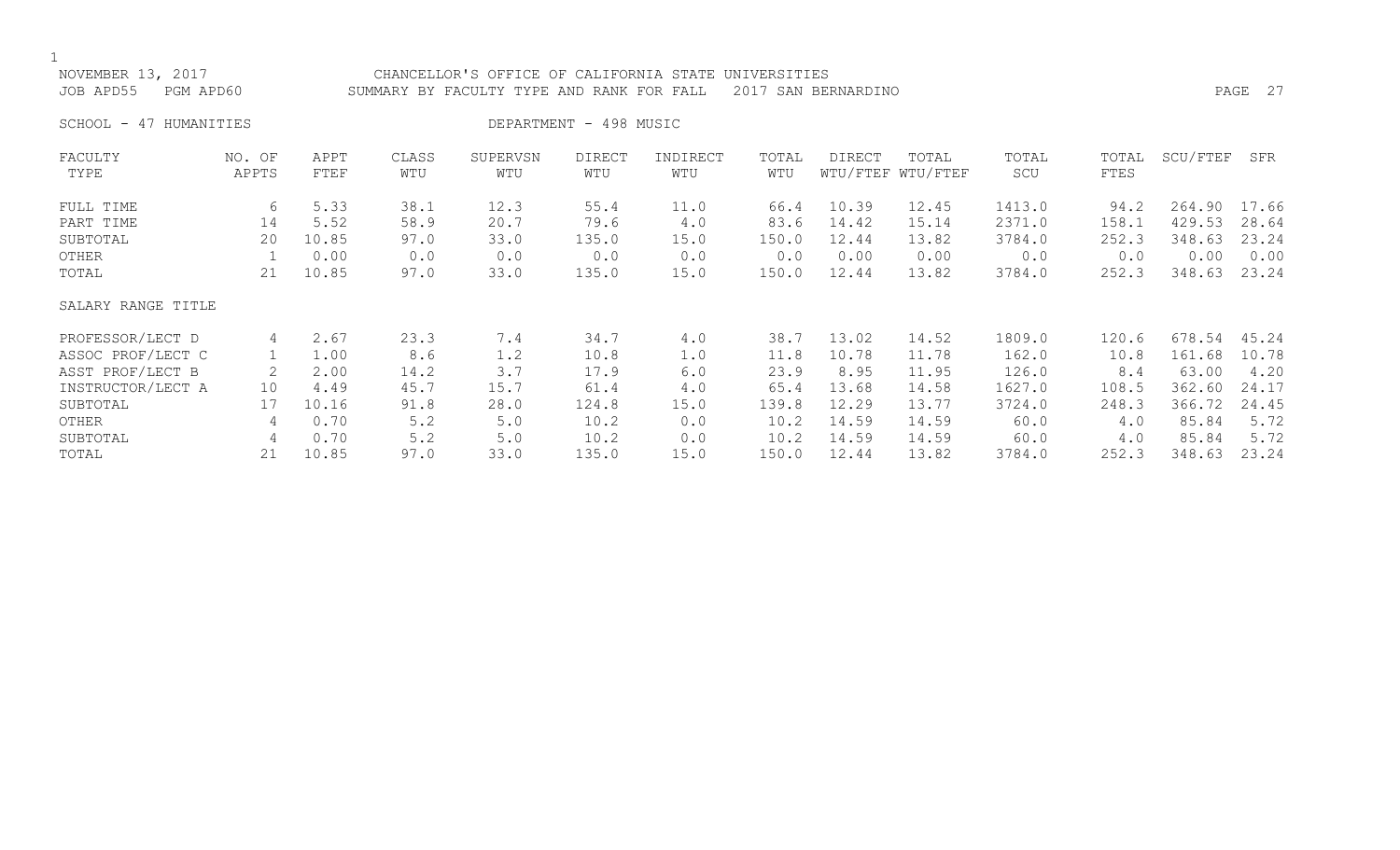NOVEMBER 13, 2017 CHANCELLOR'S OFFICE OF CALIFORNIA STATE UNIVERSITIES JOB APD55 PGM APD60 SUMMARY BY FACULTY TYPE AND RANK FOR FALL 2017 SAN BERNARDINO PAGE 28 SCHOOL - 47 HUMANITIES DEPARTMENT - 560 PHILOSOPHY FACULTY NO. OF APPT CLASS SUPERVSN DIRECT INDIRECT TOTAL DIRECT TOTAL TOTAL TOTAL SCU/FTEF SFR TYPE APPTS FTEF WTU WTU WTU WTU WTU WTU/FTEF WTU/FTEF SCU FTES FULL TIME 8 6.33 92.0 0.3 92.3 12.0 104.3 14.58 16.47 2336.0 155.7 368.92 24.59 PART TIME 13 8.07 120.0 0.0 120.0 0.0 120.0 14.86 14.86 3620.0 241.3 448.35 29.89 SUBTOTAL 21 14.41 212.0 0.3 212.3 12.0 224.3 14.74 15.57 5956.0 397.1 413.44 27.56 TOTAL 21 14.41 212.0 0.3 212.3 12.0 224.3 14.74 15.57 5956.0 397.1 413.44 27.56 SALARY RANGE TITLE PROFESSOR/LECT D 5 3.17 44.0 0.3 44.3 4.0 48.3 14.00 15.26 876.0 58.4 276.78 18.45 ASST PROF/LECT B 1 1.00 4.0 0.0 4.0 8.0 12.0 4.00 12.00 96.0 6.4 96.00 6.40 INSTRUCTOR/LECT A 15 10.24 164.0 0.0 164.0 0.0 164.0 16.01 16.01 4984.0 332.3 486.67 32.45 SUBTOTAL 21 14.41 212.0 0.3 212.3 12.0 224.3 14.74 15.57 5956.0 397.1 413.44 27.56 TOTAL 21 14.41 212.0 0.3 212.3 12.0 224.3 14.74 15.57 5956.0 397.1 413.44 27.56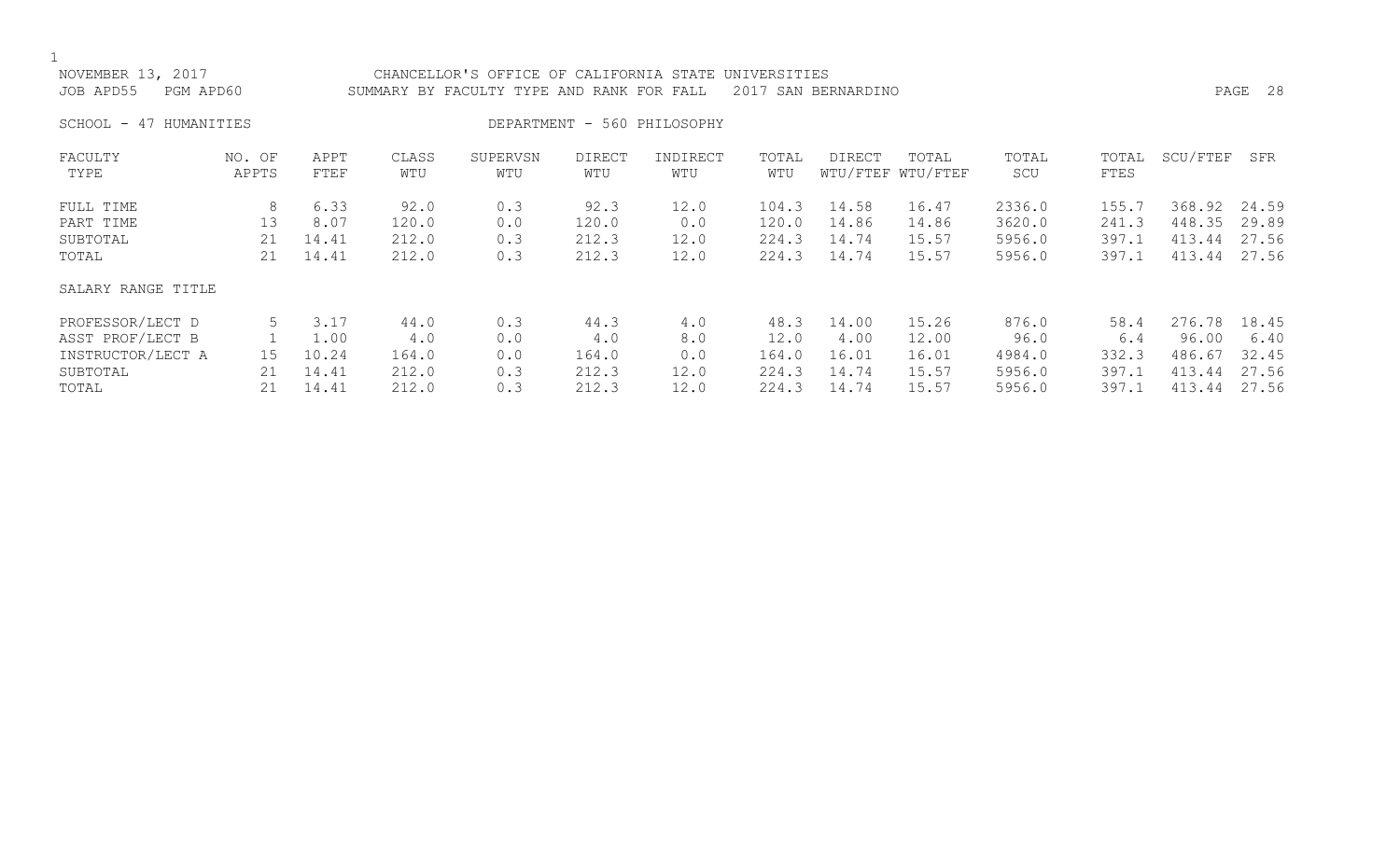| NOVEMBER 13, 2017<br>JOB APD55<br>PGM APD60 |                 |              |              | CHANCELLOR'S OFFICE OF CALIFORNIA STATE UNIVERSITIES<br>SUMMARY BY FACULTY TYPE AND RANK FOR FALL |                      |                                    |              | 2017 SAN BERNARDINO |                            |              |               |          | PAGE 29 |
|---------------------------------------------|-----------------|--------------|--------------|---------------------------------------------------------------------------------------------------|----------------------|------------------------------------|--------------|---------------------|----------------------------|--------------|---------------|----------|---------|
| SCHOOL - 47 HUMANITIES                      |                 |              |              |                                                                                                   |                      | DEPARTMENT - 711 THEATRE AND DANCE |              |                     |                            |              |               |          |         |
| FACULTY<br>TYPE                             | NO. OF<br>APPTS | APPT<br>FTEF | CLASS<br>WTU | SUPERVSN<br>WTU                                                                                   | <b>DIRECT</b><br>WTU | INDIRECT<br>WTU                    | TOTAL<br>WTU | DIRECT              | TOTAL<br>WTU/FTEF WTU/FTEF | TOTAL<br>SCU | TOTAL<br>FTES | SCU/FTEF | SFR     |
| FULL TIME                                   | 9               | 7.23         | 85.3         | 3.6                                                                                               | 88.9                 | 8.0                                | 96.9         | 12.29               | 13.40                      | 2678.6       | 178.6         | 370.43   | 24.70   |
| PART TIME                                   | 6               | 3.83         | 51.4         | 0.0                                                                                               | 51.4                 | 0.0                                | 51.4         | 13.42               | 14.46                      | 1657.3       | 110.5         | 432.72   | 28.85   |
| SUBTOTAL                                    | 15              | 11.06        | 136.7        | 3.6                                                                                               | 140.3                | 8.0                                | 148.3        | 12.68               | 13.77                      | 4335.9       | 289.1         | 392.00   | 26.13   |
| TOTAL                                       | 15              | 11.06        | 136.7        | 3.6                                                                                               | 140.3                | 8.0                                | 148.3        | 12.68               | 13.77                      | 4335.9       | 289.1         | 392.00   | 26.13   |
| SALARY RANGE TITLE                          |                 |              |              |                                                                                                   |                      |                                    |              |                     |                            |              |               |          |         |
| PROFESSOR/LECT D                            | 5               | 4.33         | 46.5         | 3.6                                                                                               | 50.1                 | 4.0                                | 54.1         | 11.57               | 12.49                      | 1232.7       | 82.2          | 284.69   | 18.98   |
| ASST PROF/LECT B                            |                 | 1.00         | 8.5          | 0.0                                                                                               | 8.5                  | 4.0                                | 12.5         | 8.50                | 12.50                      | 84.6         | 5.6           | 84.60    | 5.64    |
| INSTRUCTOR/LECT A                           | 9               | 5.73         | 81.7         | 0.0                                                                                               | 81.7                 | 0.0                                | 81.7         | 14.26               | 14.95                      | 3018.6       | 201.2         | 526.71   | 35.11   |
| SUBTOTAL                                    | 15              | 11.06        | 136.7        | 3.6                                                                                               | 140.3                | 8.0                                | 148.3        | 12.68               | 13.77                      | 4335.9       | 289.1         | 392.00   | 26.13   |
| TOTAL                                       | 15              | 11.06        | 136.7        | 3.6                                                                                               | 140.3                | 8.0                                | 148.3        | 12.68               | 13.77                      | 4335.9       | 289.1         | 392.00   | 26.13   |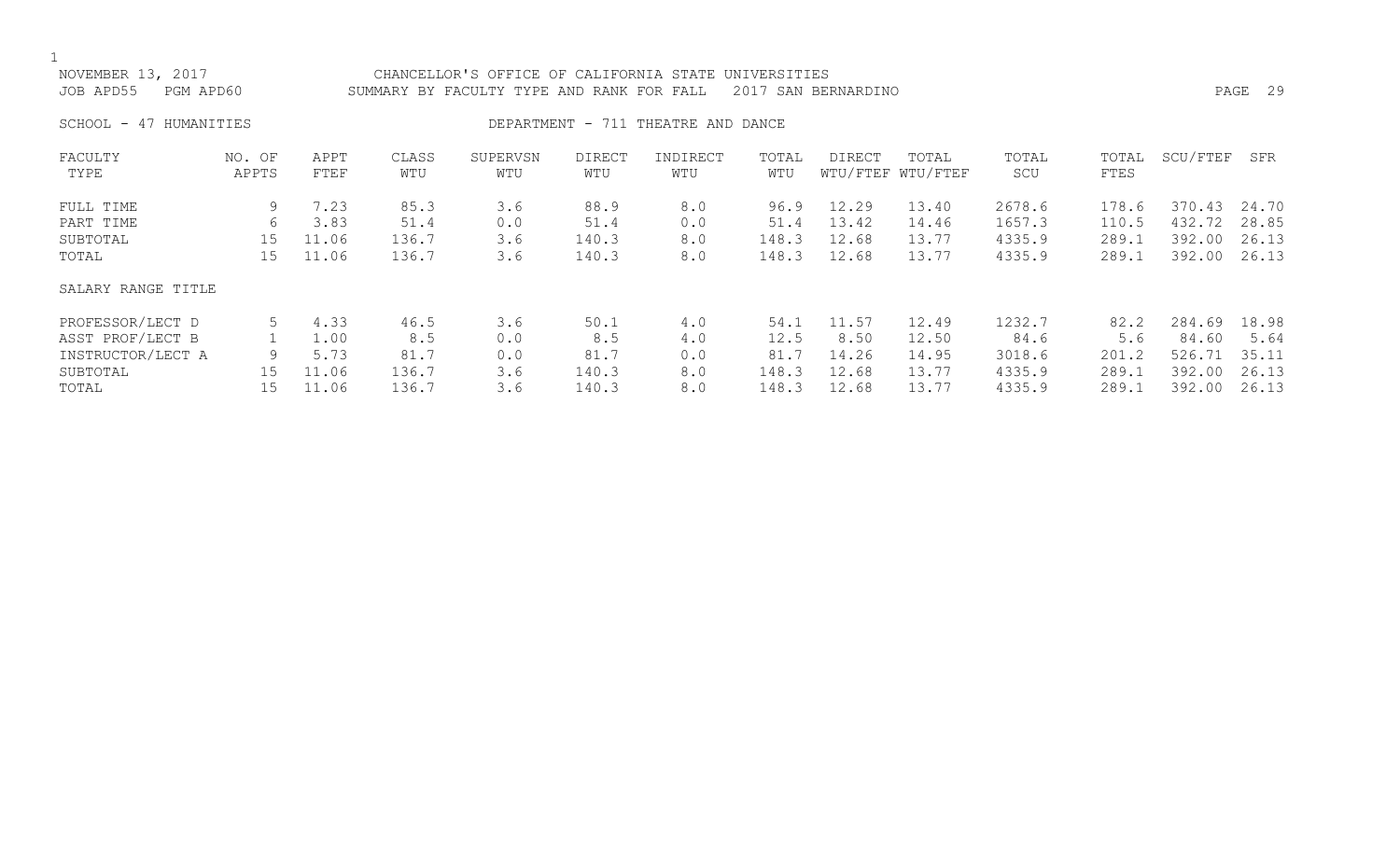NOVEMBER 13, 2017 CHANCELLOR'S OFFICE OF CALIFORNIA STATE UNIVERSITIES JOB APD55 PGM APD60 SUMMARY BY FACULTY TYPE AND RANK FOR FALL 2017 SAN BERNARDINO PAGE 30

SCHOOL - 47 HUMANITIES

| FACULTY            | NO. OF | APPT   | CLASS  | SUPERVSN | <b>DIRECT</b> | INDIRECT | TOTAL  | <b>DIRECT</b> | TOTAL             | TOTAL   | TOTAL  | SCU/FTEF | SFR   |
|--------------------|--------|--------|--------|----------|---------------|----------|--------|---------------|-------------------|---------|--------|----------|-------|
| TYPE               | APPTS  | FTEF   | WTU    | WTU      | WTU           | WTU      | WTU    |               | WTU/FTEF WTU/FTEF | SCU     | FTES   |          |       |
| FULL TIME          | 120    | 95.41  | 1133.8 | 68.3     | 1257.1        | 249.0    | 1506.1 | 13.18         | 15.78             | 32087.6 | 2152.7 | 336.30   | 22.56 |
| PART TIME          | 144    | 70.21  | 1006.1 | 24.0     | 1032.1        | 18.0     | 1050.1 | 14.70         | 14.96             | 29820.3 | 1990.8 | 424.73   | 28.36 |
| SUBTOTAL           | 264    | 165.62 | 2139.9 | 92.3     | 2289.2        | 267.0    | 2556.2 | 13.82         | 15.43             | 61907.9 | 4143.5 | 373.79   | 25.02 |
| OTHER              |        | 0.00   | 13.4   | 11.2     | 24.6          | 6.0      | 30.6   | 0.00          | 0.00              | 364.0   | 24.3   | 0.00     | 0.00  |
| TOTAL              | 271    | 165.62 | 2153.3 | 103.5    | 2313.8        | 273.0    | 2586.8 | 13.97         | 15.62             | 62271.9 | 4167.8 | 375.98   | 25.16 |
| SALARY RANGE TITLE |        |        |        |          |               |          |        |               |                   |         |        |          |       |
| PROFESSOR/LECT D   | 52     | 33.43  | 348.8  | 34.7     | 405.5         | 136.0    | 541.5  | 12.13         | 16.20             | 9816.7  | 662.2  | 293.69   | 19.81 |
| ASSOC PROF/LECT C  | 16     | 12.67  | 120.7  | 22.6     | 155.3         | 53.0     | 208.3  | 12.26         | 16.44             | 2672.0  | 180.7  | 210.91   | 14.26 |
| ASST PROF/LECT B   | 16     | 15.74  | 138.6  | 13.2     | 157.8         | 50.0     | 207.8  | 10.03         | 13.20             | 3367.6  | 225.8  | 213.95   | 14.35 |
| INSTRUCTOR/LECT A  | 159    | 95.48  | 1425.1 | 23.0     | 1453.1        | 34.0     | 1487.1 | 15.22         | 15.57             | 43390.6 | 2897.4 | 454.43   | 30.34 |
| TCHNG ASSOCIATE    | 20     | 7.07   | 105.9  | 0.0      | 105.9         | 0.0      | 105.9  | 14.97         | 14.97             | 2644.0  | 176.3  | 373.76   | 24.92 |
| SUBTOTAL           | 263    | 164.39 | 2139.1 | 93.5     | 2277.6        | 273.0    | 2550.6 | 13.85         | 15.52             | 61890.9 | 4142.4 | 376.49   | 25.20 |
| OTHER              | 8      | 1.23   | 14.2   | 10.0     | 36.2          | 0.0      | 36.2   | 29.36         | 29.36             | 381.0   | 25.4   | 309.00   | 20.60 |
| SUBTOTAL           | 8      | 1.23   | 14.2   | 10.0     | 36.2          | 0.0      | 36.2   | 29.36         | 29.36             | 381.0   | 25.4   | 309.00   | 20.60 |
| TOTAL              | 271    | 165.62 | 2153.3 | 103.5    | 2313.8        | 273.0    | 2586.8 | 13.97         | 15.62             | 62271.9 | 4167.8 | 375.98   | 25.16 |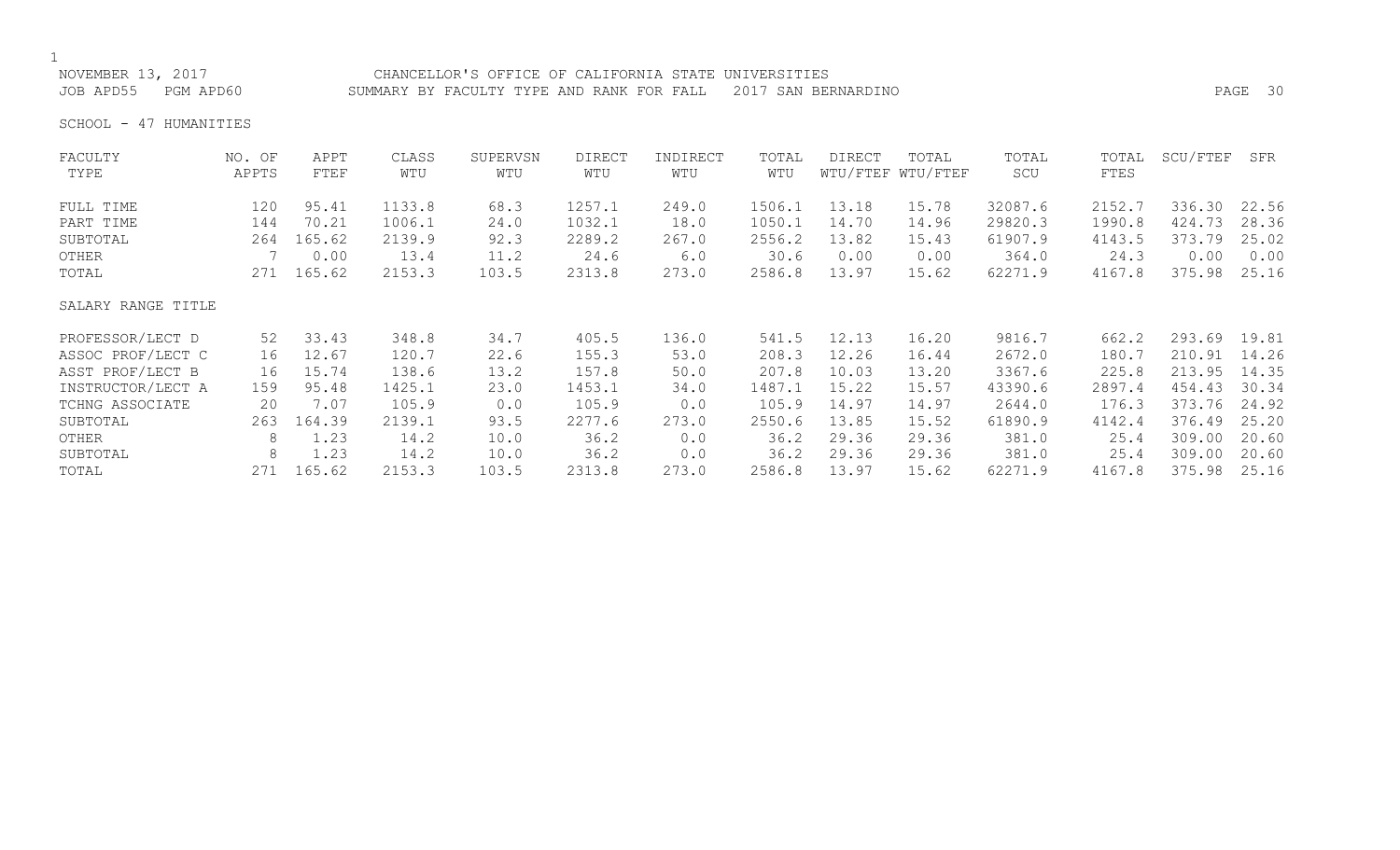## NOVEMBER 13, 2017 CHANCELLOR'S OFFICE OF CALIFORNIA STATE UNIVERSITIES JOB APD55 PGM APD60 SUMMARY BY FACULTY TYPE AND RANK FOR FALL 2017 SAN BERNARDINO PAGE 31

## SCHOOL - 50 EDUCATION **DEPARTMENT - 242 EDUCATIONAL PSYCHOLOGY**

| FACULTY            | NO. OF          | APPT  | CLASS | SUPERVSN | <b>DIRECT</b> | INDIRECT | TOTAL | <b>DIRECT</b> | TOTAL             | TOTAL  | TOTAL | SCU/FTEF | SFR   |
|--------------------|-----------------|-------|-------|----------|---------------|----------|-------|---------------|-------------------|--------|-------|----------|-------|
| TYPE               | APPTS           | FTEF  | WTU   | WTU      | WTU           | WTU      | WTU   |               | WTU/FTEF WTU/FTEF | SCU    | FTES  |          |       |
| FULL TIME          | 16              | 13.10 | 98.0  | 12.4     | 135.4         | 48.5     | 183.9 | 10.33         | 14.03             | 2064.0 | 159.8 | 157.52   | 12.20 |
| PART TIME          | 40              | 12.05 | 109.0 | 77.3     | 186.3         | 6.0      | 192.3 | 15.47         | 15.96             | 2928.0 | 228.9 | 243.07   | 19.00 |
| SUBTOTAL           | 56              | 25.15 | 207.0 | 89.7     | 321.7         | 54.5     | 376.2 | 12.79         | 14.96             | 4992.0 | 388.7 | 198.50   | 15.46 |
| OTHER              |                 | 0.00  | 0.0   | 0.0      | 0.0           | 0.0      | 0.0   | 0.00          | 0.00              | 0.0    | 0.0   | 0.00     | 0.00  |
| TOTAL              | 58              | 25.15 | 207.0 | 89.7     | 321.7         | 54.5     | 376.2 | 12.79         | 14.96             | 4992.0 | 388.7 | 198.50   | 15.46 |
| SALARY RANGE TITLE |                 |       |       |          |               |          |       |               |                   |        |       |          |       |
| PROFESSOR/LECT D   | 12 <sup>°</sup> | 5.31  | 34.0  | 13.1     | 55.1          | 30.5     | 85.6  | 10.38         | 16.13             | 838.0  | 62.7  | 157.87   | 11.82 |
| ASSOC PROF/LECT C  |                 | 1.00  | 4.0   | 0.0      | 4.0           | 8.0      | 12.0  | 4.00          | 12.00             | 64.0   | 5.3   | 64.00    | 5.33  |
| ASST PROF/LECT B   |                 | 4.94  | 40.0  | 2.5      | 48.5          | 12.0     | 60.5  | 9.81          | 12.24             | 786.0  | 60.4  | 159.04   | 12.23 |
| INSTRUCTOR/LECT A  | 40              | 13.90 | 129.0 | 74.1     | 214.1         | 4.0      | 218.1 | 15.40         | 15.69             | 3304.0 | 260.2 | 237.71   | 18.72 |
| SUBTOTAL           | 58              | 25.15 | 207.0 | 89.7     | 321.7         | 54.5     | 376.2 | 12.79         | 14.96             | 4992.0 | 388.7 | 198.50   | 15.46 |
| TOTAL              | 58              | 25.15 | 207.0 | 89.7     | 321.7         | 54.5     | 376.2 | 12.79         | 14.96             | 4992.0 | 388.7 | 198.50   | 15.46 |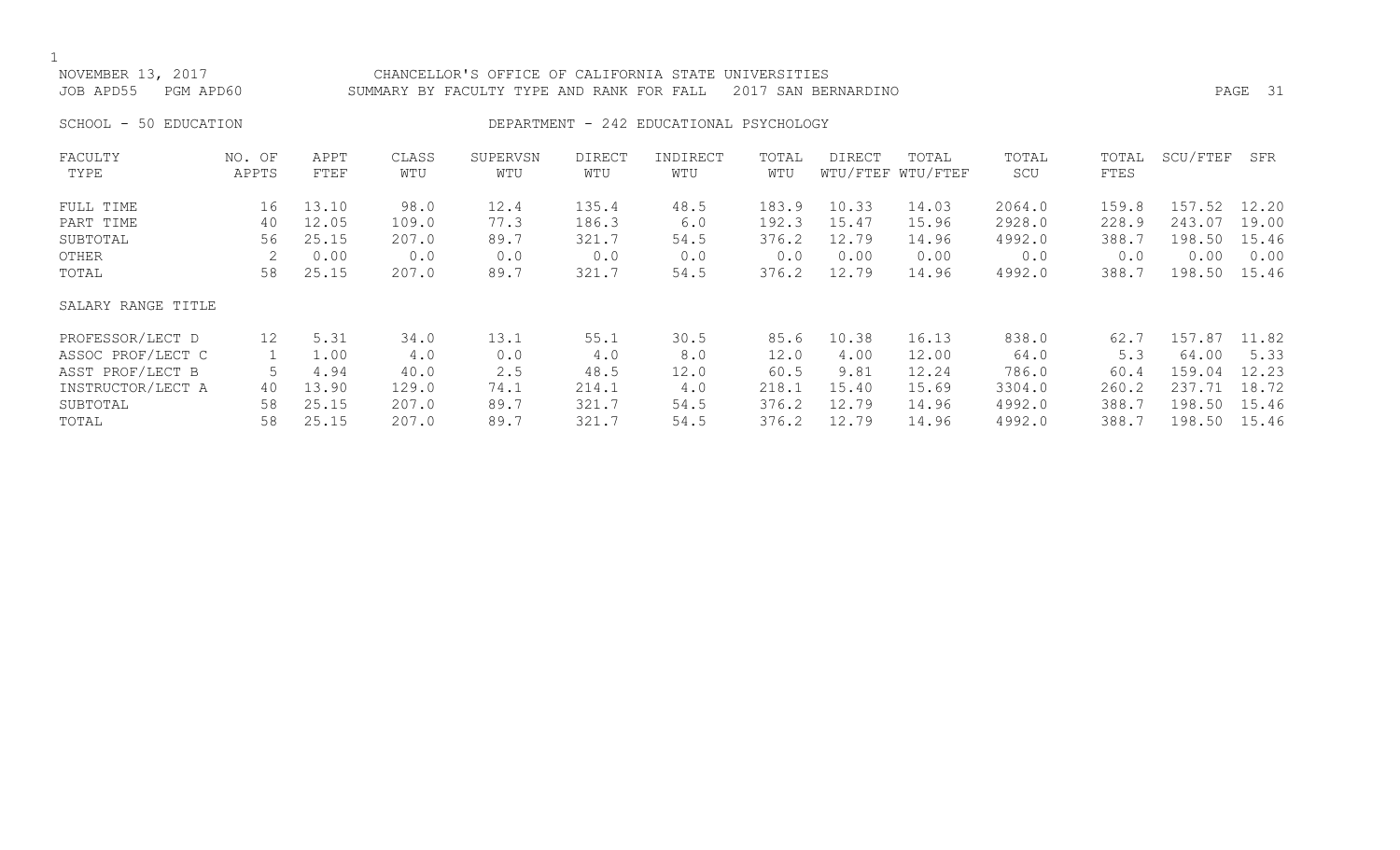| NOVEMBER 13, 2017<br>JOB APD55 | PGM APD60       |              |              | CHANCELLOR'S OFFICE OF CALIFORNIA STATE<br>SUMMARY BY FACULTY TYPE AND RANK FOR FALL |                      |                                      | UNIVERSITIES | 2017 SAN BERNARDINO |                            |              |               |          | PAGE 32 |
|--------------------------------|-----------------|--------------|--------------|--------------------------------------------------------------------------------------|----------------------|--------------------------------------|--------------|---------------------|----------------------------|--------------|---------------|----------|---------|
| SCHOOL - 50 EDUCATION          |                 |              |              |                                                                                      |                      | DEPARTMENT - 245 TEACHER PREPARATION |              |                     |                            |              |               |          |         |
| FACULTY<br>TYPE                | NO. OF<br>APPTS | APPT<br>FTEF | CLASS<br>WTU | SUPERVSN<br>WTU                                                                      | <b>DIRECT</b><br>WTU | INDIRECT<br>WTU                      | TOTAL<br>WTU | DIRECT              | TOTAL<br>WTU/FTEF WTU/FTEF | TOTAL<br>SCU | TOTAL<br>FTES | SCU/FTEF | SFR     |
| FULL TIME                      | 13              | 10.62        | 102.1        | 18.9                                                                                 | 133.0                | 20.0                                 | 153.0        | 12.52               | 14.41                      | 1543.0       | 123.4         | 145.31   | 11.62   |
| PART TIME                      | 8               | 1.14         | 28.3         | 10.4                                                                                 | 46.7                 | 0.0                                  | 46.7         | 40.82               | 40.82                      | 444.0        | 35.5          | 388.11   | 31.00   |
| SUBTOTAL                       | 21              | 11.76        | 130.4        | 29.3                                                                                 | 179.7                | 20.0                                 | 199.7        | 15.28               | 16.98                      | 1987.0       | 158.9         | 168.92   | 13.50   |
| TOTAL                          | 21              | 11.76        | 130.4        | 29.3                                                                                 | 179.7                | 20.0                                 | 199.7        | 15.28               | 16.98                      | 1987.0       | 158.9         | 168.92   | 13.50   |
| SALARY RANGE TITLE             |                 |              |              |                                                                                      |                      |                                      |              |                     |                            |              |               |          |         |
| PROFESSOR/LECT D               | 6               | 3.50         | 37.0         | 7.7                                                                                  | 48.7                 | 12.0                                 | 60.7         | 13.93               | 17.36                      | 710.0        | 55.8          | 203.03   | 15.97   |
| ASST PROF/LECT B               | 4               | 4.00         | 39.3         | 0.0                                                                                  | 39.3                 | 8.0                                  | 47.3         | 9.83                | 11.83                      | 452.0        | 36.7          | 113.03   | 9.17    |
| INSTRUCTOR/LECT A              | 10              | 3.93         | 46.8         | 18.0                                                                                 | 80.8                 | 0.0                                  | 80.8         | 20.55               | 20.55                      | 755.0        | 60.9          | 192.01   | 15.48   |
| SUBTOTAL                       | 20              | 11.43        | 123.1        | 25.7                                                                                 | 168.8                | 20.0                                 | 188.8        | 14.77               | 16.52                      | 1917.0       | 153.4         | 167.75   | 13.42   |
| ADMINISTRATOR                  |                 | 0.34         | 7.3          | 3.6                                                                                  | 10.9                 | 0.0                                  | 10.9         | 32.54               | 32.54                      | 70.0         | 5.5           | 208.96   | 16.42   |

ADMINISTRATOR 1 0.34 7.3 3.6 10.9 0.0 10.9 32.54 32.54 70.0 5.5 208.96 16.42 SUBTOTAL 1 0.34 7.3 3.6 10.9 0.0 10.9 32.54 32.54 70.0 5.5 208.96 16.42 TOTAL 21 11.76 130.4 29.3 179.7 20.0 199.7 15.28 16.98 1987.0 158.9 168.92 13.50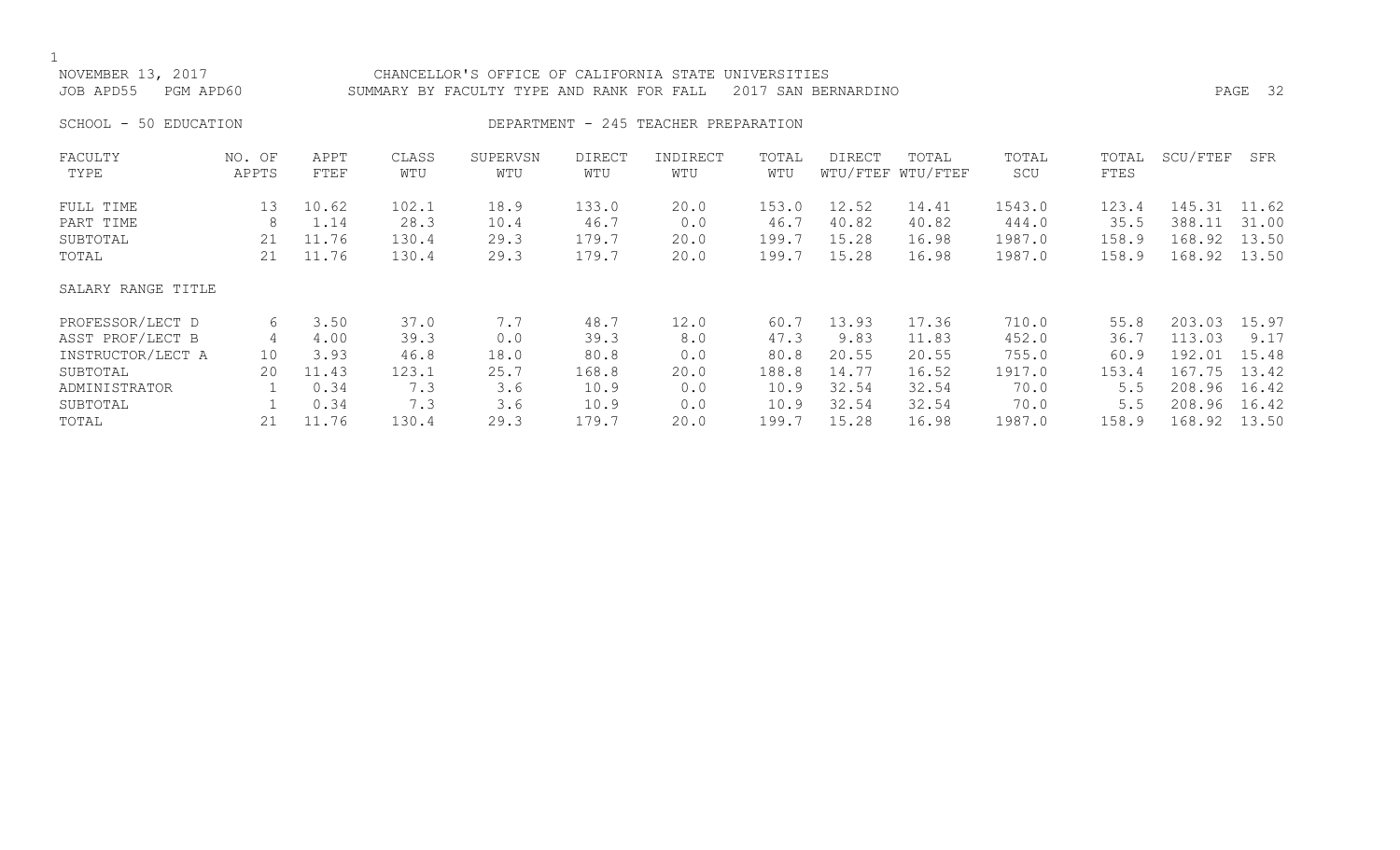NOVEMBER 13, 2017 CHANCELLOR'S OFFICE OF CALIFORNIA STATE UNIVERSITIES JOB APD55 PGM APD60 SUMMARY BY FACULTY TYPE AND RANK FOR FALL 2017 SAN BERNARDINO PAGE 33 SCHOOL - 50 EDUCATION **DEPARTMENT - 701 TEACHER EDUCATION** FACULTY NO. OF APPT CLASS SUPERVSN DIRECT INDIRECT TOTAL DIRECT TOTAL TOTAL TOTAL SCU/FTEF SFR

| TYPE               | APPTS | FTEF  | WTU   | WTU  | WTU   | WTU  | WTU   |       | WTU/FTEF WTU/FTEF | SCU    | FTES  |        |       |
|--------------------|-------|-------|-------|------|-------|------|-------|-------|-------------------|--------|-------|--------|-------|
| FULL TIME          | 17    | 12.27 | 91.0  | 9.7  | 112.7 | 24.0 | 136.7 | 9.18  | 11.14             | 2068.0 | 145.9 | 168.51 | 11.89 |
| PART TIME          | 57    | 14.41 | 160.6 | 67.0 | 231.6 | 0.0  | 231.6 | 16.08 | 16.08             | 4269.0 | 292.2 | 296.36 | 20.29 |
| SUBTOTAL           | 74    | 26.68 | 251.6 | 76.7 | 344.3 | 24.0 | 368.3 | 12.91 | 13.81             | 6337.0 | 438.1 | 237.55 | 16.42 |
| TOTAL              | 74    | 26.68 | 251.6 | 76.7 | 344.3 | 24.0 | 368.3 | 12.91 | 13.81             | 6337.0 | 438.1 | 237.55 | 16.42 |
| SALARY RANGE TITLE |       |       |       |      |       |      |       |       |                   |        |       |        |       |
| PROFESSOR/LECT D   | 15    | 10.44 | 85.0  | 7.7  | 108.7 | 16.0 | 124.7 | 10.41 | 11.95             | 1906.0 | 134.1 | 182.62 | 12.85 |
| ASSOC PROF/LECT C  |       | 0.50  | 4.0   | 0.0  | 4.0   | 0.0  | 4.0   | 8.00  | 8.00              | 76.0   | 6.3   | 152.00 | 12.66 |
| ASST PROF/LECT B   | 3     | 1.67  | 12.0  | 2.0  | 14.0  | 8.0  | 22.0  | 8.39  | 13.19             | 336.0  | 23.7  | 201.44 | 14.23 |
| INSTRUCTOR/LECT A  | 54    | 13.54 | 142.6 | 67.0 | 209.6 | 0.0  | 209.6 | 15.48 | 15.48             | 3871.0 | 263.7 | 285.94 | 19.48 |
| SUBTOTAL           | 73    | 26.14 | 243.6 | 76.7 | 336.3 | 24.0 | 360.3 | 12.86 | 13.78             | 6189.0 | 427.9 | 236.74 | 16.37 |
| OTHER              |       | 0.53  | 8.0   | 0.0  | 8.0   | 0.0  | 8.0   | 14.98 | 14.98             | 148.0  | 10.2  | 277.15 | 19.10 |
| SUBTOTAL           |       | 0.53  | 8.0   | 0.0  | 8.0   | 0.0  | 8.0   | 14.98 | 14.98             | 148.0  | 10.2  | 277.15 | 19.10 |
| TOTAL              | 74    | 26.68 | 251.6 | 76.7 | 344.3 | 24.0 | 368.3 | 12.91 | 13.81             | 6337.0 | 438.1 | 237.55 | 16.42 |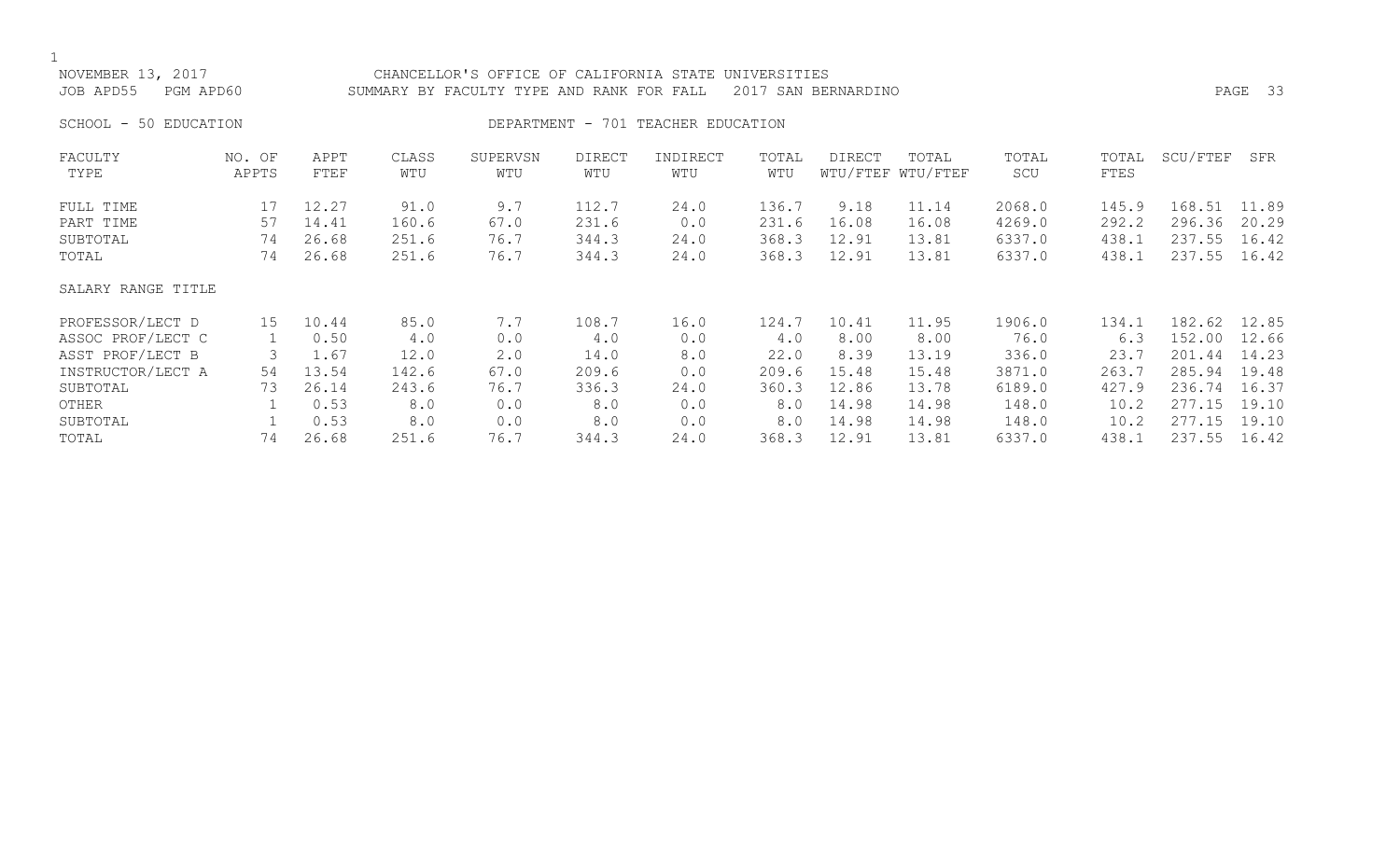NOVEMBER 13, 2017 CHANCELLOR'S OFFICE OF CALIFORNIA STATE UNIVERSITIES JOB APD55 PGM APD60 SUMMARY BY FACULTY TYPE AND RANK FOR FALL 2017 SAN BERNARDINO PAGE 34

SCHOOL - 50 EDUCATION

| FACULTY            | NO. OF          | APPT  | CLASS | SUPERVSN | <b>DIRECT</b> | INDIRECT | TOTAL | DIRECT | TOTAL             | TOTAL   | TOTAL | SCU/FTEF | SFR   |
|--------------------|-----------------|-------|-------|----------|---------------|----------|-------|--------|-------------------|---------|-------|----------|-------|
| TYPE               | APPTS           | FTEF  | WTU   | WTU      | WTU           | WTU      | WTU   |        | WTU/FTEF WTU/FTEF | SCU     | FTES  |          |       |
| FULL TIME          | 46              | 35.99 | 291.1 | 41.0     | 381.1         | 92.5     | 473.6 | 10.59  | 13.16             | 5675.0  | 429.1 | 157.67   | 11.92 |
| PART TIME          | 105             | 27.60 | 297.9 | 154.7    | 464.6         | 6.0      | 470.6 | 16.84  | 17.05             | 7641.0  | 556.6 | 276.90   | 20.17 |
| SUBTOTAL           | 151             | 63.59 | 589.0 | 195.7    | 845.7         | 98.5     | 944.2 | 13.30  | 14.85             | 13316.0 | 985.7 | 209.41   | 15.50 |
| OTHER              | 2               | 0.00  | 0.0   | 0.0      | 0.0           | 0.0      | 0.0   | 0.00   | 0.00              | 0.0     | 0.0   | 0.00     | 0.00  |
| TOTAL              | 153             | 63.59 | 589.0 | 195.7    | 845.7         | 98.5     | 944.2 | 13.30  | 14.85             | 13316.0 | 985.7 | 209.41   | 15.50 |
| SALARY RANGE TITLE |                 |       |       |          |               |          |       |        |                   |         |       |          |       |
| PROFESSOR/LECT D   | 33              | 19.24 | 156.0 | 28.5     | 212.5         | 58.5     | 271.0 | 11.04  | 14.08             | 3454.0  | 252.7 | 179.50   | 13.13 |
| ASSOC PROF/LECT C  | 2               | 1.50  | 8.0   | 0.0      | 8.0           | 8.0      | 16.0  | 5.33   | 10.67             | 140.0   | 11.7  | 93.33    | 7.78  |
| ASST PROF/LECT B   | 12 <sup>2</sup> | 10.61 | 91.3  | 4.5      | 101.8         | 28.0     | 129.8 | 9.60   | 12.23             | 1574.0  | 120.8 | 148.36   | 11.39 |
| INSTRUCTOR/LECT A  | 104             | 31.37 | 318.4 | 159.1    | 504.5         | 4.0      | 508.5 | 16.08  | 16.21             | 7930.0  | 584.8 | 252.80   | 18.64 |
| SUBTOTAL           | 151             | 62.72 | 573.7 | 192.1    | 826.8         | 98.5     | 925.3 | 13.18  | 14.75             | 13098.0 | 970.0 | 208.83   | 15.46 |
| ADMINISTRATOR      |                 | 0.34  | 7.3   | 3.6      | 10.9          | 0.0      | 10.9  | 32.54  | 32.54             | 70.0    | 5.5   | 208.96   | 16.42 |
| OTHER              |                 | 0.53  | 8.0   | 0.0      | 8.0           | 0.0      | 8.0   | 14.98  | 14.98             | 148.0   | 10.2  | 277.15   | 19.10 |
| SUBTOTAL           | 2               | 0.87  | 15.3  | 3.6      | 18.9          | 0.0      | 18.9  | 21.75  | 21.75             | 218.0   | 15.7  | 250.86   | 18.07 |
| TOTAL              | 153             | 63.59 | 589.0 | 195.7    | 845.7         | 98.5     | 944.2 | 13.30  | 14.85             | 13316.0 | 985.7 | 209.41   | 15.50 |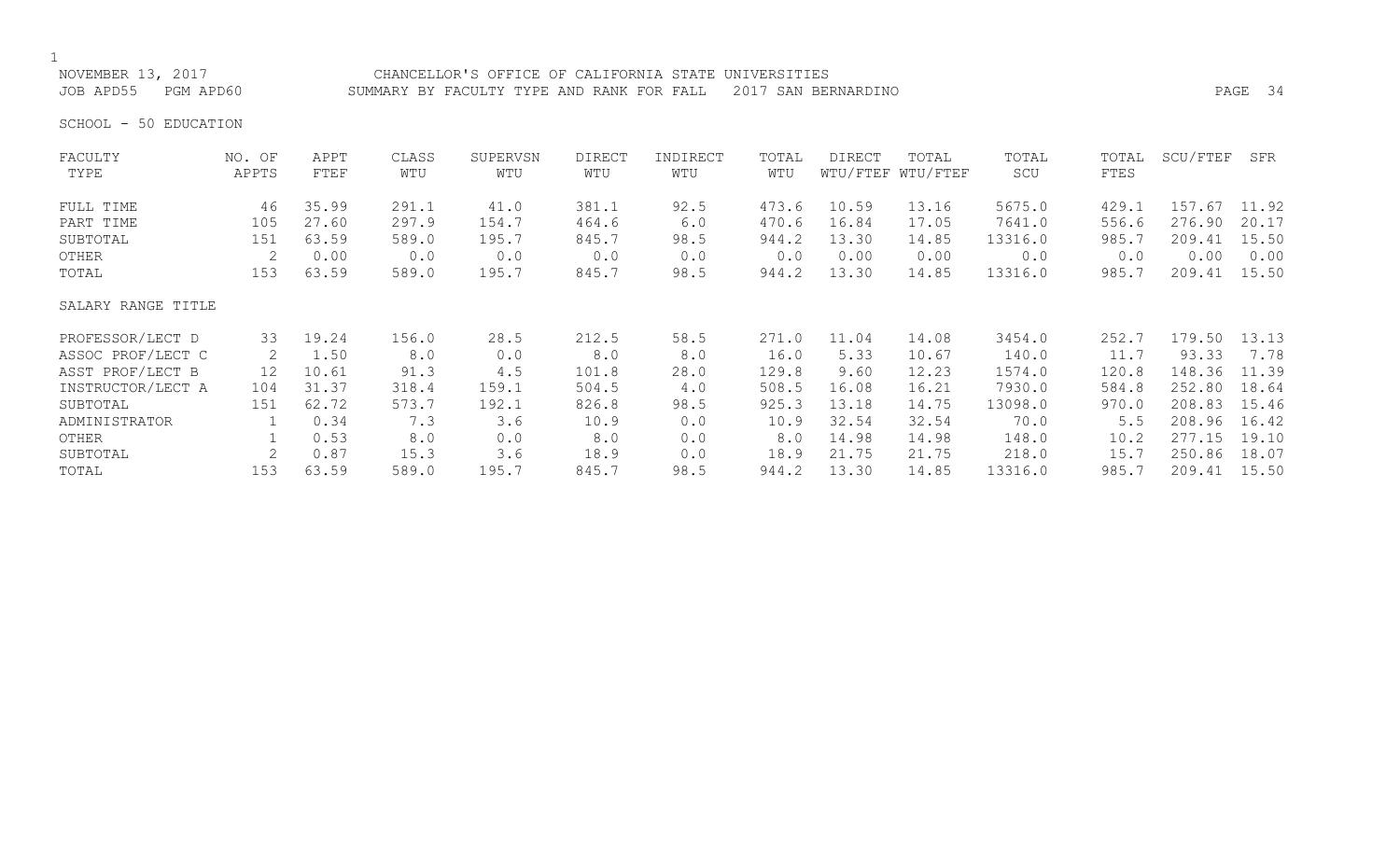| NOVEMBER 13, 2017<br>JOB APD55<br>PGM APD60 |        |       |       | CHANCELLOR'S OFFICE OF CALIFORNIA STATE<br>SUMMARY BY FACULTY TYPE AND RANK FOR FALL |                          |             | UNIVERSITIES | 2017 SAN BERNARDINO |                   |         |       |          | PAGE 35 |
|---------------------------------------------|--------|-------|-------|--------------------------------------------------------------------------------------|--------------------------|-------------|--------------|---------------------|-------------------|---------|-------|----------|---------|
| SCHOOL - 66 NATURAL SCI AND MATH            |        |       |       |                                                                                      | DEPARTMENT - 145 BIOLOGY |             |              |                     |                   |         |       |          |         |
| FACULTY                                     | NO. OF | APPT  | CLASS | SUPERVSN                                                                             | <b>DIRECT</b>            | INDIRECT    | TOTAL        | DIRECT              | TOTAL             | TOTAL   | TOTAL | SCU/FTEF | SFR     |
| TYPE                                        | APPTS  | FTEF  | WTU   | WTU                                                                                  | WTU                      | WTU         | WTU          |                     | WTU/FTEF WTU/FTEF | SCU     | FTES  |          |         |
| FULL TIME                                   | 17     | 13.51 | 121.3 | 11.0                                                                                 | 180.9                    | 24.0        | 204.9        | 13.39               | 15.17             | 7938.4  | 530.8 | 587.77   | 39.30   |
| PART TIME                                   | 32     | 10.96 | 157.7 | 0.0                                                                                  | 157.7                    | 4.0         | 161.7        | 14.39               | 14.76             | 2669.7  | 178.0 | 243.65   | 16.25   |
| SUBTOTAL                                    | 49     | 24.46 | 279.0 | 11.0                                                                                 | 338.6                    | 28.0        | 366.6        | 13.84               | 14.99             | 10608.1 | 708.8 | 433.64   | 28.97   |
| TOTAL                                       | 49     | 24.46 | 279.0 | 11.0                                                                                 | 338.6                    | 28.0        | 366.6        | 13.84               | 14.99             | 10608.1 | 708.8 | 433.64   | 28.97   |
| SALARY RANGE TITLE                          |        |       |       |                                                                                      |                          |             |              |                     |                   |         |       |          |         |
| PROFESSOR/LECT D                            | 11     | 8.67  | 86.7  | 9.6                                                                                  | 124.0                    | 10.0        | 134.0        | 14.30               | 15.45             | 4447.4  | 297.7 | 512.79   | 34.32   |
| ASSOC PROF/LECT C                           |        | 0.00  | 0.0   | 0.0                                                                                  | 0.0                      | 12.0        | 12.0         | 0.00                | 0.00              | 0.0     | 0.0   | 0.00     | 0.00    |
| ASST PROF/LECT B                            | 4      | 4.00  | 27.3  | 1.4                                                                                  | 45.6                     | 4.0         | 49.6         | 11.40               | 12.40             | 1204.7  | 80.7  | 301.10   | 20.16   |
| INSTRUCTOR/LECT A                           | 20     | 7.39  | 101.0 | 0.0                                                                                  | 105.0                    | 0.0         | 105.0        | 14.21               | 14.21             | 3933.0  | 262.2 | 532.35   | 35.50   |
| TCHNG ASSOCIATE                             | 12     | 3.47  | 52.0  | 0.0                                                                                  | 52.0                     | 0.0         | 52.0         | 15.00               | 15.00             | 620.0   | 41.3  | 178.88   | 11.92   |
| SUBTOTAL                                    | 48     | 23.53 | 267.0 | 11.0                                                                                 | 326.6                    | 26.0        | 352.6        | 13.88               | 14.99             | 10205.1 | 681.9 | 433.74   | 28.98   |
| OTHER                                       |        | 0.94  | 12.0  | 0.0                                                                                  | 12.0                     | 2.0         | 14.0         | 12.83               | 14.97             | 403.0   | 26.9  | 431.02   | 28.74   |
| SUBTOTAL                                    |        | 0.94  | 12.0  | 0.0                                                                                  | 12.0                     | $2 \cdot 0$ | 14.0         | 12.83               | 14.97             | 403.0   | 26.9  | 431.02   | 28.74   |
| TOTAL                                       | 49     | 24.46 | 279.0 | 11.0                                                                                 | 338.6                    | 28.0        | 366.6        | 13.84               | 14.99             | 10608.1 | 708.8 | 433.64   | 28.97   |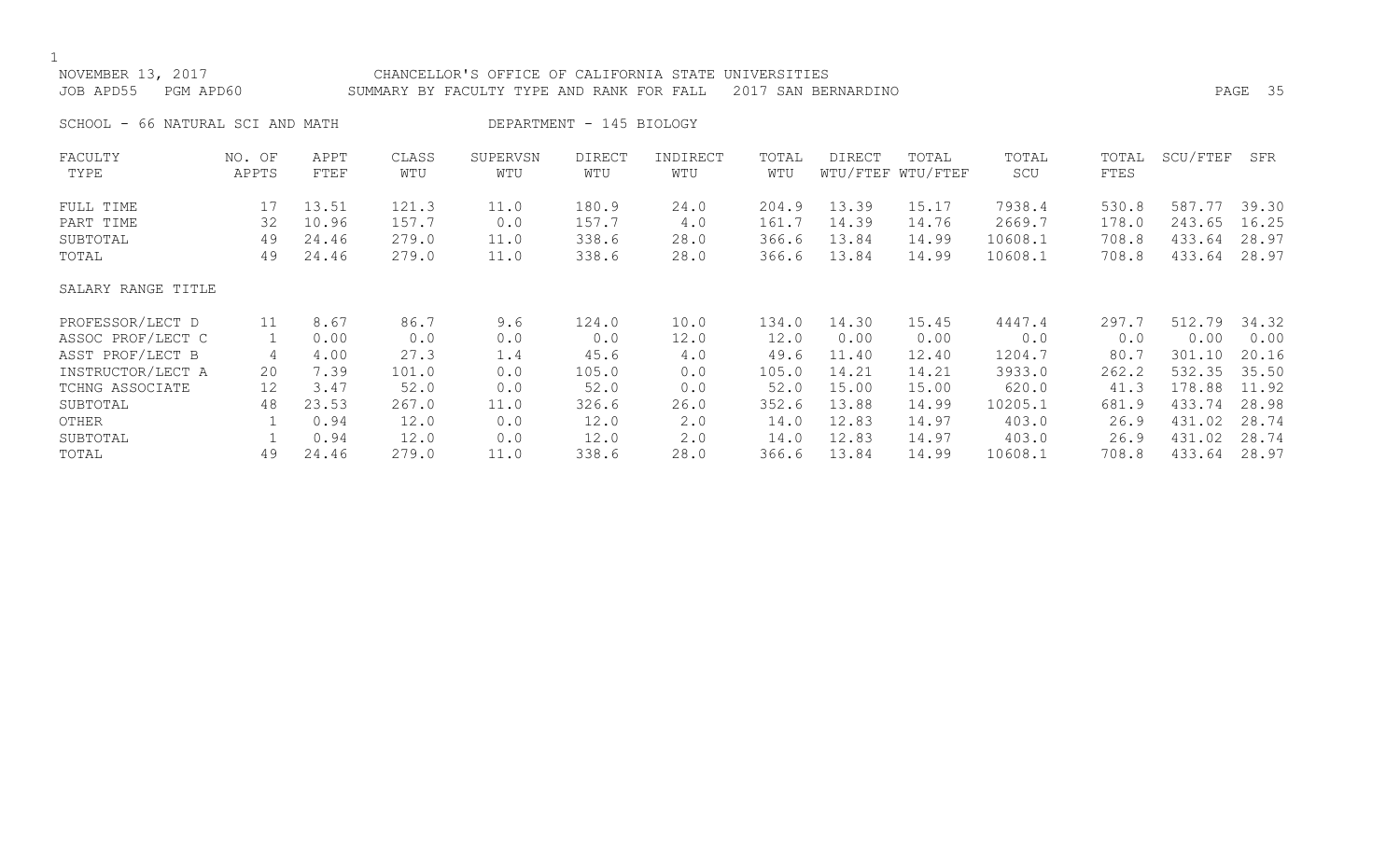NOVEMBER 13, 2017 CHANCELLOR'S OFFICE OF CALIFORNIA STATE UNIVERSITIES JOB APD55 PGM APD60 SUMMARY BY FACULTY TYPE AND RANK FOR FALL 2017 SAN BERNARDINO PAGE 36 SCHOOL - 66 NATURAL SCI AND MATH DEPARTMENT - 168 CHEMISTRY AND BIOCHEMISTRY FACULTY NO. OF APPT CLASS SUPERVSN DIRECT INDIRECT TOTAL DIRECT TOTAL TOTAL TOTAL SCU/FTEF SFR TYPE APPTS FTEF WTU WTU WTU WTU WTU WTU/FTEF WTU/FTEF SCU FTES FULL TIME 13 9.88 102.0 4.0 112.0 28.0 140.0 11.34 14.17 5495.0 366.7 556.17 37.11 PART TIME 19 9.40 138.0 0.0 139.0 2.0 141.0 14.79 15.00 2804.0 186.9 298.33 19.89 SUBTOTAL 32 19.28 240.0 4.0 251.0 30.0 281.0 13.02 14.58 8299.0 553.6 430.47 28.71 TOTAL 32 19.28 240.0 4.0 251.0 30.0 281.0 13.02 14.58 8299.0 553.6 430.47 28.71 SALARY RANGE TITLE PROFESSOR/LECT D 8 5.46 57.0 1.6 63.6 21.0 84.6 11.65 15.49 3415.0 228.0 625.46 41.75 ASSOC PROF/LECT C 3 2.75 31.0 0.0 31.0 2.0 33.0 11.26 11.99 942.0 62.8 342.30 22.82 ASST PROF/LECT B 2 1.67 14.0 2.4 17.4 5.0 22.4 10.43 13.43 1138.0 75.9 682.25 45.49 INSTRUCTOR/LECT A 16 8.53 125.0 0.0 126.0 2.0 128.0 14.77 15.00 2597.0 173.1 304.42 20.29 TCHNG ASSOCIATE 2 0.40 6.0 0.0 6.0 0.0 6.0 14.96 14.96 51.0 3.4 127.18 8.48 SUBTOTAL 31 18.81 233.0 4.0 244.0 30.0 274.0 12.97 14.57 8143.0 543.2 432.86 28.87 OTHER 1 0.47 7.0 0.0 7.0 0.0 7.0 14.99 14.99 156.0 10.4 334.05 22.27 SUBTOTAL 1 0.47 7.0 0.0 7.0 0.0 7.0 14.99 14.99 156.0 10.4 334.05 22.27

TOTAL 32 19.28 240.0 4.0 251.0 30.0 281.0 13.02 14.58 8299.0 553.6 430.47 28.71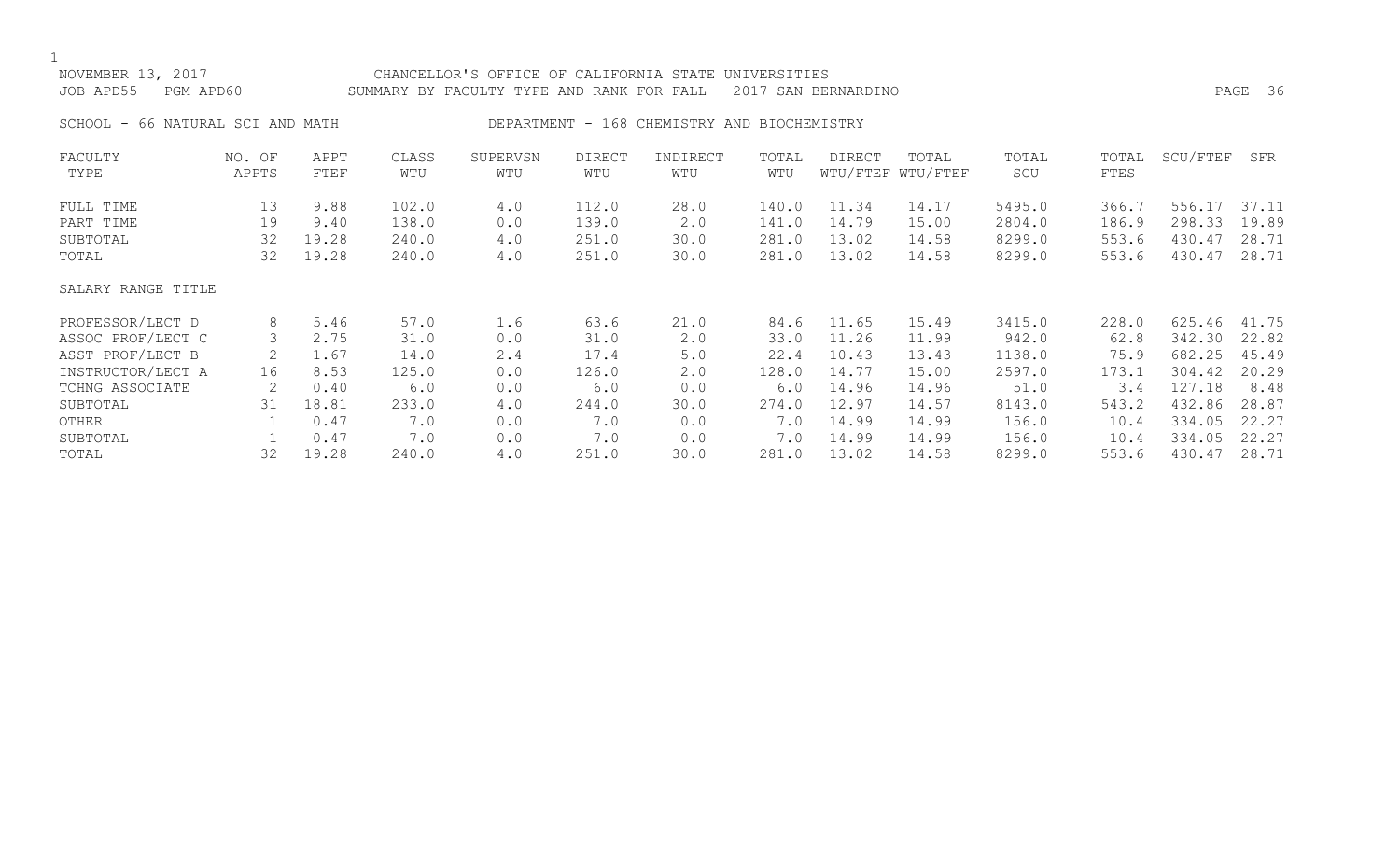| SCHOOL - 66 NATURAL SCI AND MATH<br>DEPARTMENT - 189 COMPUTER SCIENCE<br>SCU/FTEF<br>INDIRECT<br>TOTAL<br>DIRECT<br>TOTAL<br>FACULTY<br>APPT<br>CLASS<br>SUPERVSN<br><b>DIRECT</b><br>TOTAL<br>TOTAL<br>NO. OF<br>WTU/FTEF WTU/FTEF<br>WTU<br>FTES<br>TYPE<br>APPTS<br>FTEF<br>WTU<br>WTU<br>WTU<br>WTU<br>SCU<br>95.3<br>8.7<br>158.0<br>12.37<br>4034.0<br>372.38<br>13<br>10.83<br>134.0<br>24.0<br>14.59<br>269.8<br>FULL TIME<br>445.09<br>11<br>63.6<br>65.6<br>0.0<br>65.6<br>14.67<br>1990.0<br>133.2<br>PART TIME<br>4.47<br>0.0<br>14.67<br>8.7<br>223.6<br>13.04<br>393.62<br>15.30<br>158.9<br>199.6<br>6024.0<br>403.0<br>SUBTOTAL<br>24<br>24.0<br>14.61<br>8.7<br>223.6<br>13.04<br>393.62<br>15.30<br>158.9<br>199.6<br>24.0<br>6024.0<br>403.0<br>TOTAL<br>24<br>14.61<br>SALARY RANGE TITLE<br>8.1<br>89.5<br>108.5<br>11.43<br>13.85<br>2152.0<br>274.74<br>PROFESSOR/LECT D<br>10<br>7.83<br>60.4<br>19.0<br>144.3<br>23.9<br>ASST PROF/LECT B<br>2<br>12.3<br>19.9<br>275.0<br>137.50<br>2.00<br>0.6<br>9.95<br>11.95<br>18.4<br>4.0<br>85.9<br>INSTRUCTOR/LECT A<br>5.19<br>81.9<br>86.9<br>16.57<br>16.76<br>3385.0<br>226.2<br>652.84<br>11<br>0.0<br>1.0<br>15.02<br>13.00<br>5812.0<br>387.00<br>23<br>8.7<br>195.3<br>24.0<br>219.3<br>388.9<br>SUBTOTAL<br>154.6<br>14.60<br>15.03<br>212.0<br>741.26<br>0.29<br>4.3<br>4.3<br>15.03<br>OTHER<br>0.0<br>0.0<br>4.3<br>14.1<br>15.03<br>741.26<br>0.29<br>0.0<br>4.3<br>212.0<br>SUBTOTAL<br>4.3<br>0.0<br>4.3<br>15.03<br>14.1<br>8.7<br>13.04<br>393.62<br>15.30<br>223.6<br>24<br>158.9<br>199.6<br>24.0<br>TOTAL<br>14.61<br>6024.0<br>403.0 | NOVEMBER 13, 2017<br>JOB APD55<br>PGM APD60 |  | CHANCELLOR'S OFFICE OF CALIFORNIA STATE UNIVERSITIES<br>SUMMARY BY FACULTY TYPE AND RANK FOR FALL |  | 2017 SAN BERNARDINO |  |  | PAGE 37 |
|-----------------------------------------------------------------------------------------------------------------------------------------------------------------------------------------------------------------------------------------------------------------------------------------------------------------------------------------------------------------------------------------------------------------------------------------------------------------------------------------------------------------------------------------------------------------------------------------------------------------------------------------------------------------------------------------------------------------------------------------------------------------------------------------------------------------------------------------------------------------------------------------------------------------------------------------------------------------------------------------------------------------------------------------------------------------------------------------------------------------------------------------------------------------------------------------------------------------------------------------------------------------------------------------------------------------------------------------------------------------------------------------------------------------------------------------------------------------------------------------------------------------------------------------------------------------------------------------------------------------------------|---------------------------------------------|--|---------------------------------------------------------------------------------------------------|--|---------------------|--|--|---------|
|                                                                                                                                                                                                                                                                                                                                                                                                                                                                                                                                                                                                                                                                                                                                                                                                                                                                                                                                                                                                                                                                                                                                                                                                                                                                                                                                                                                                                                                                                                                                                                                                                             |                                             |  |                                                                                                   |  |                     |  |  |         |
|                                                                                                                                                                                                                                                                                                                                                                                                                                                                                                                                                                                                                                                                                                                                                                                                                                                                                                                                                                                                                                                                                                                                                                                                                                                                                                                                                                                                                                                                                                                                                                                                                             |                                             |  |                                                                                                   |  |                     |  |  | SFR     |
|                                                                                                                                                                                                                                                                                                                                                                                                                                                                                                                                                                                                                                                                                                                                                                                                                                                                                                                                                                                                                                                                                                                                                                                                                                                                                                                                                                                                                                                                                                                                                                                                                             |                                             |  |                                                                                                   |  |                     |  |  | 24.91   |
|                                                                                                                                                                                                                                                                                                                                                                                                                                                                                                                                                                                                                                                                                                                                                                                                                                                                                                                                                                                                                                                                                                                                                                                                                                                                                                                                                                                                                                                                                                                                                                                                                             |                                             |  |                                                                                                   |  |                     |  |  | 29.79   |
|                                                                                                                                                                                                                                                                                                                                                                                                                                                                                                                                                                                                                                                                                                                                                                                                                                                                                                                                                                                                                                                                                                                                                                                                                                                                                                                                                                                                                                                                                                                                                                                                                             |                                             |  |                                                                                                   |  |                     |  |  | 26.33   |
|                                                                                                                                                                                                                                                                                                                                                                                                                                                                                                                                                                                                                                                                                                                                                                                                                                                                                                                                                                                                                                                                                                                                                                                                                                                                                                                                                                                                                                                                                                                                                                                                                             |                                             |  |                                                                                                   |  |                     |  |  | 26.33   |
|                                                                                                                                                                                                                                                                                                                                                                                                                                                                                                                                                                                                                                                                                                                                                                                                                                                                                                                                                                                                                                                                                                                                                                                                                                                                                                                                                                                                                                                                                                                                                                                                                             |                                             |  |                                                                                                   |  |                     |  |  |         |
|                                                                                                                                                                                                                                                                                                                                                                                                                                                                                                                                                                                                                                                                                                                                                                                                                                                                                                                                                                                                                                                                                                                                                                                                                                                                                                                                                                                                                                                                                                                                                                                                                             |                                             |  |                                                                                                   |  |                     |  |  | 18.42   |
|                                                                                                                                                                                                                                                                                                                                                                                                                                                                                                                                                                                                                                                                                                                                                                                                                                                                                                                                                                                                                                                                                                                                                                                                                                                                                                                                                                                                                                                                                                                                                                                                                             |                                             |  |                                                                                                   |  |                     |  |  | 9.21    |
|                                                                                                                                                                                                                                                                                                                                                                                                                                                                                                                                                                                                                                                                                                                                                                                                                                                                                                                                                                                                                                                                                                                                                                                                                                                                                                                                                                                                                                                                                                                                                                                                                             |                                             |  |                                                                                                   |  |                     |  |  | 43.63   |
|                                                                                                                                                                                                                                                                                                                                                                                                                                                                                                                                                                                                                                                                                                                                                                                                                                                                                                                                                                                                                                                                                                                                                                                                                                                                                                                                                                                                                                                                                                                                                                                                                             |                                             |  |                                                                                                   |  |                     |  |  | 25.89   |
|                                                                                                                                                                                                                                                                                                                                                                                                                                                                                                                                                                                                                                                                                                                                                                                                                                                                                                                                                                                                                                                                                                                                                                                                                                                                                                                                                                                                                                                                                                                                                                                                                             |                                             |  |                                                                                                   |  |                     |  |  | 49.41   |
|                                                                                                                                                                                                                                                                                                                                                                                                                                                                                                                                                                                                                                                                                                                                                                                                                                                                                                                                                                                                                                                                                                                                                                                                                                                                                                                                                                                                                                                                                                                                                                                                                             |                                             |  |                                                                                                   |  |                     |  |  | 49.41   |
|                                                                                                                                                                                                                                                                                                                                                                                                                                                                                                                                                                                                                                                                                                                                                                                                                                                                                                                                                                                                                                                                                                                                                                                                                                                                                                                                                                                                                                                                                                                                                                                                                             |                                             |  |                                                                                                   |  |                     |  |  | 26.33   |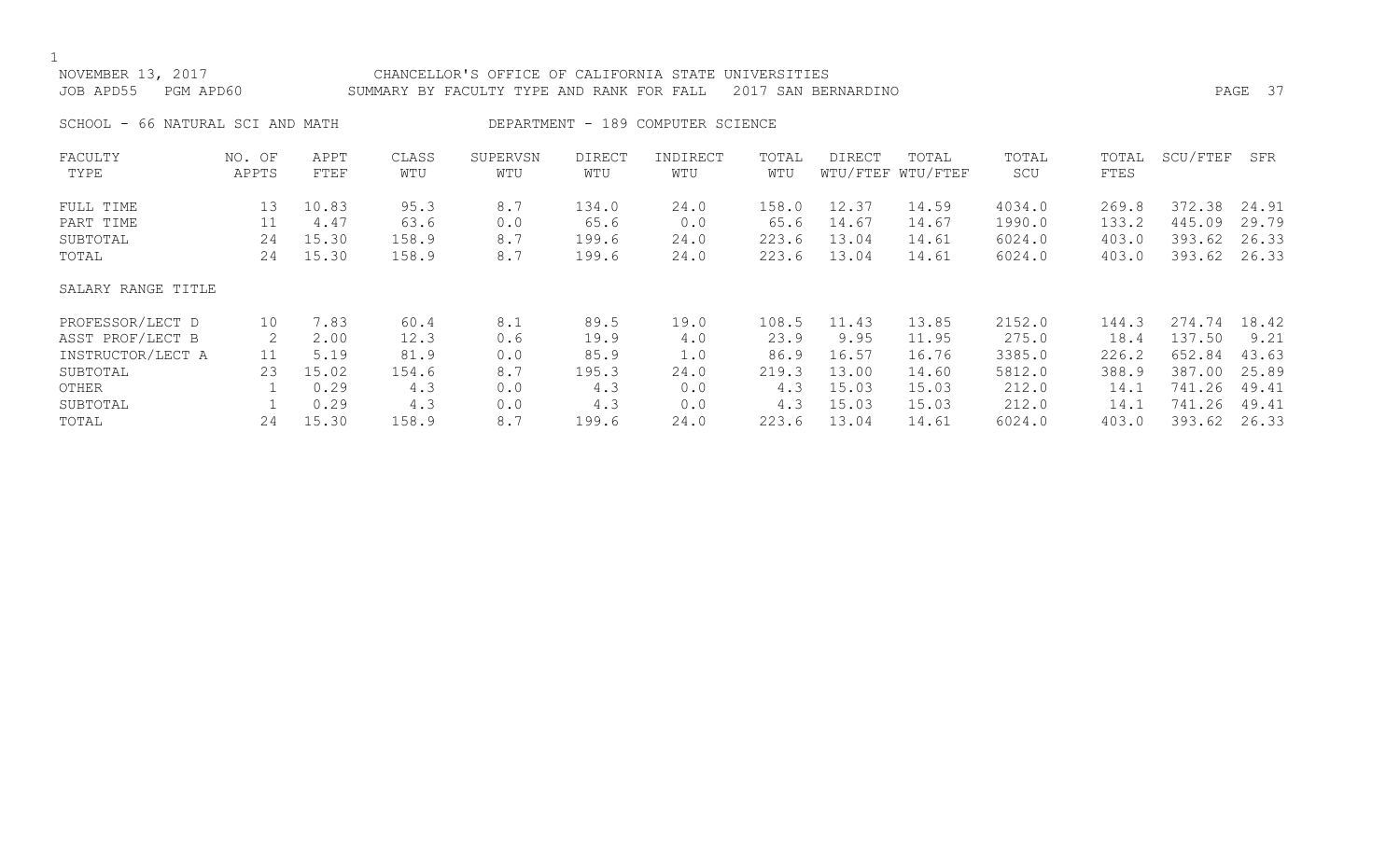## NOVEMBER 13, 2017 CHANCELLOR'S OFFICE OF CALIFORNIA STATE UNIVERSITIES JOB APD55 PGM APD60 SUMMARY BY FACULTY TYPE AND RANK FOR FALL 2017 SAN BERNARDINO PAGE 38 SCHOOL - 66 NATURAL SCI AND MATH DEPARTMENT - 308 GEOLOGICAL SCIENCES FACULTY NO. OF APPT CLASS SUPERVSN DIRECT INDIRECT TOTAL DIRECT TOTAL TOTAL TOTAL SCU/FTEF SFR TYPE APPTS FTEF WTU WTU WTU WTU WTU WTU/FTEF WTU/FTEF SCU FTES FULL TIME 6 4.77 57.0 2.7 62.7 5.5 68.2 13.16 14.31 2080.0 139.3 436.52 29.23 PART TIME 12 4.84 66.0 1.8 70.8 1.0 71.8 14.63 14.84 3133.0 208.9 647.45 43.18 SUBTOTAL 18 9.60 123.0 4.5 133.5 6.5 140.0 13.90 14.58 5213.0 348.2 542.79 36.26 TOTAL 18 9.60 123.0 4.5 133.5 6.5 140.0 13.90 14.58 5213.0 348.2 542.79 36.26 SALARY RANGE TITLE PROFESSOR/LECT D 3 1.76 28.0 1.7 31.7 0.0 31.7 17.97 17.97 1047.0 70.3 593.54 39.83 ASSOC PROF/LECT C 1 1.00 12.0 0.0 12.0 0.0 12.0 11.99 11.99 439.0 29.3 438.56 29.24 ASST PROF/LECT B 1 1.00 11.0 0.7 12.7 0.0 12.7 12.70 12.70 556.0 37.1 556.00 37.07 INSTRUCTOR/LECT A 7 4.20 50.0 0.3 53.3 6.5 59.8 12.69 14.24 2731.0 182.2 650.24 43.39 TCHNG ASSOCIATE 4 1.07 16.0 0.0 16.0 0.0 16.0 14.93 14.93 352.0 23.5 328.36 21.89 SUBTOTAL 16 9.04 117.0 2.7 125.7 6.5 132.2 13.91 14.63 5125.0 342.3 567.11 37.88 ADMINISTRATOR 1 0.17 0.0 1.8 1.8 0.0 1.8 10.78 10.78 13.0 0.9 77.84 5.57 OTHER 1 0.40 6.0 0.0 6.0 0.0 6.0 15.00 15.00 75.0 5.0 187.50 12.50 SUBTOTAL 2 0.57 6.0 1.8 7.8 0.0 7.8 13.76 13.76 88.0 5.9 155.20 10.46

TOTAL 18 9.60 123.0 4.5 133.5 6.5 140.0 13.90 14.58 5213.0 348.2 542.79 36.26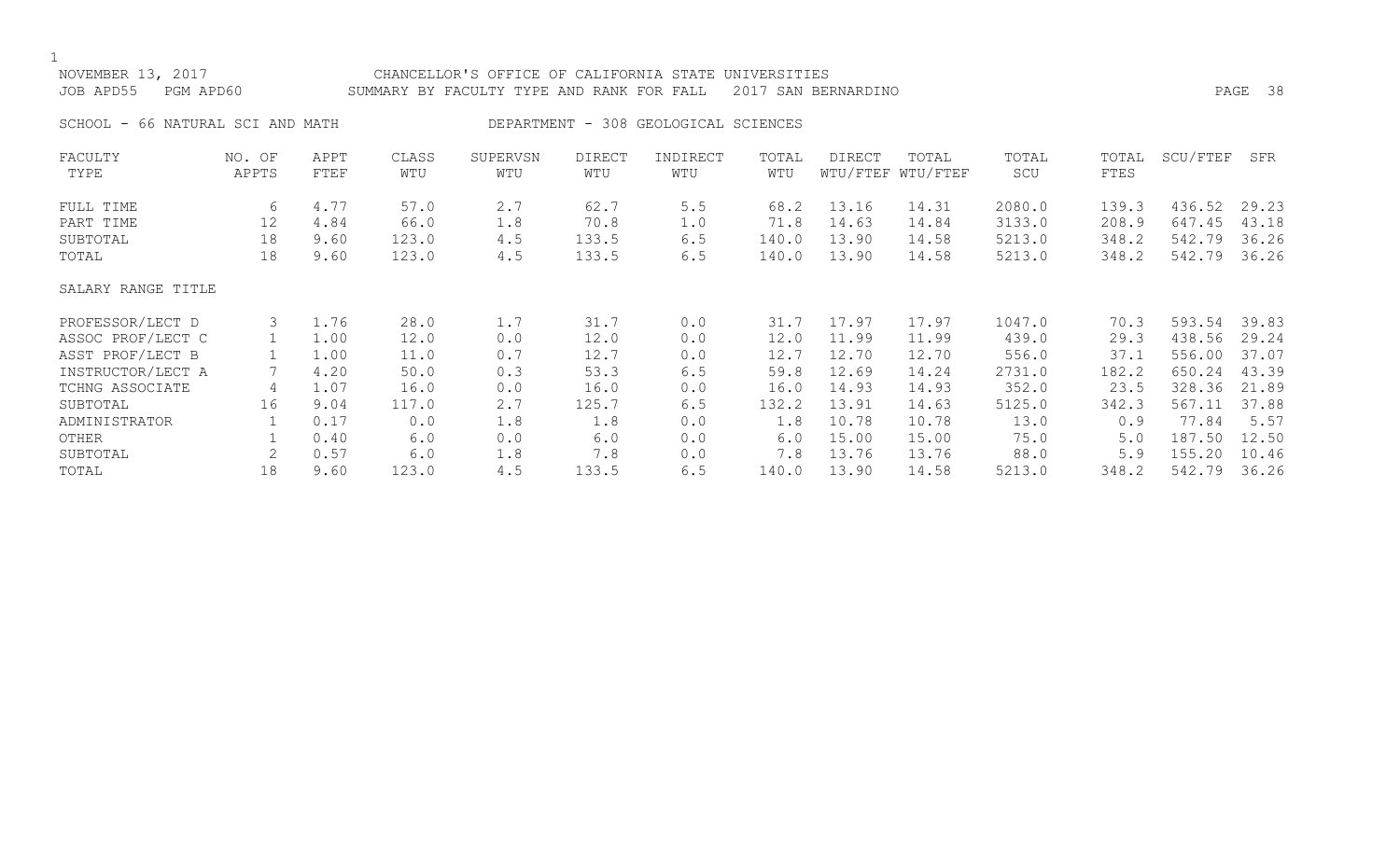| NOVEMBER 13, 2017<br>JOB APD55   | PGM APD60       |              |              | CHANCELLOR'S OFFICE OF CALIFORNIA STATE UNIVERSITIES<br>SUMMARY BY FACULTY TYPE AND RANK FOR FALL |               |                                 |              | 2017 SAN BERNARDINO |                            |              |               |              | PAGE 39 |
|----------------------------------|-----------------|--------------|--------------|---------------------------------------------------------------------------------------------------|---------------|---------------------------------|--------------|---------------------|----------------------------|--------------|---------------|--------------|---------|
| SCHOOL - 66 NATURAL SCI AND MATH |                 |              |              |                                                                                                   |               | DEPARTMENT - 337 HEALTH SCIENCE |              |                     |                            |              |               |              |         |
| FACULTY<br>TYPE                  | NO. OF<br>APPTS | APPT<br>FTEF | CLASS<br>WTU | SUPERVSN<br>WTU                                                                                   | DIRECT<br>WTU | INDIRECT<br>WTU                 | TOTAL<br>WTU | DIRECT              | TOTAL<br>WTU/FTEF WTU/FTEF | TOTAL<br>SCU | TOTAL<br>FTES | SCU/FTEF     | SFR     |
| FULL TIME                        | 9               | 8.00         | 100.0        | 2.3                                                                                               | 105.3         | 0.0                             | 105.3        | 13.17               | 13.17                      | 4988.0       | 341.8         | 623.89 42.75 |         |
| PART TIME                        | 24              | 8.44         | 119.6        | 0.0                                                                                               | 119.6         | 4.0                             | 123.6        | 14.18               | 15.12                      | 3166.0       | 214.9         | 375.25 25.47 |         |
| SUBTOTAL                         | 33              | 16.43        | 219.6        | 2.3                                                                                               | 224.9         | 4.0                             | 228.9        | 13.69               | 14.17                      | 8154.0       | 556.7         | 496.23       | 33.88   |
| TOTAL                            | 33              | 16.43        | 219.6        | 2.3                                                                                               | 224.9         | 4.0                             | 228.9        | 13.69               | 14.17                      | 8154.0       | 556.7         | 496.23 33.88 |         |
| SALARY RANGE TITLE               |                 |              |              |                                                                                                   |               |                                 |              |                     |                            |              |               |              |         |

| PROFESSOR/LECT D  |     | 1.50  | 22.0  | 2.0 | 24.0  | 0.0 | 24.0  | 16.01 | 16.01 | 779.0  | 53.5  | 519.68 | 35.71 |
|-------------------|-----|-------|-------|-----|-------|-----|-------|-------|-------|--------|-------|--------|-------|
| ASSOC PROF/LECT C |     | 1.00  | 12.0  | 0.0 | 12.0  | 0.0 | 12.0  | 12.01 | 12.01 | 413.0  | 27.5  | 413.41 | 27.56 |
| ASST PROF/LECT B  |     | 4.00  | 48.0  | 0.0 | 48.0  | 0.0 | 48.0  | 12.01 | 12.01 | 1841.0 | 127.1 | 460.48 | 31.80 |
| INSTRUCTOR/LECT A | ⊥ 6 | 7.80  | 105.6 | 0.3 | 108.9 | 4.0 | 112.9 | 13.95 | 14.98 | 4752.0 | 323.9 | 608.92 | 41.50 |
| TCHNG ASSOCIATE   |     | 2.13  | 32.0  | 0.0 | 32.0  | 0.0 | 32.0  | 15.01 | 15.01 | 369.0  | 24.6  | 173.08 | 11.54 |
| SUBTOTAL          | 33. | 16.43 | 219.6 |     | 224.9 | 4.0 | 228.9 | 13.69 | 14.1  | 8154.0 | 556.7 | 496.23 | 33.88 |
| TOTAL             | 33  | 16.43 | 219.6 |     | 224.9 | 4.0 | 228.9 | 13.69 | 14.1  | 8154.0 | 556.7 | 496.23 | 33.88 |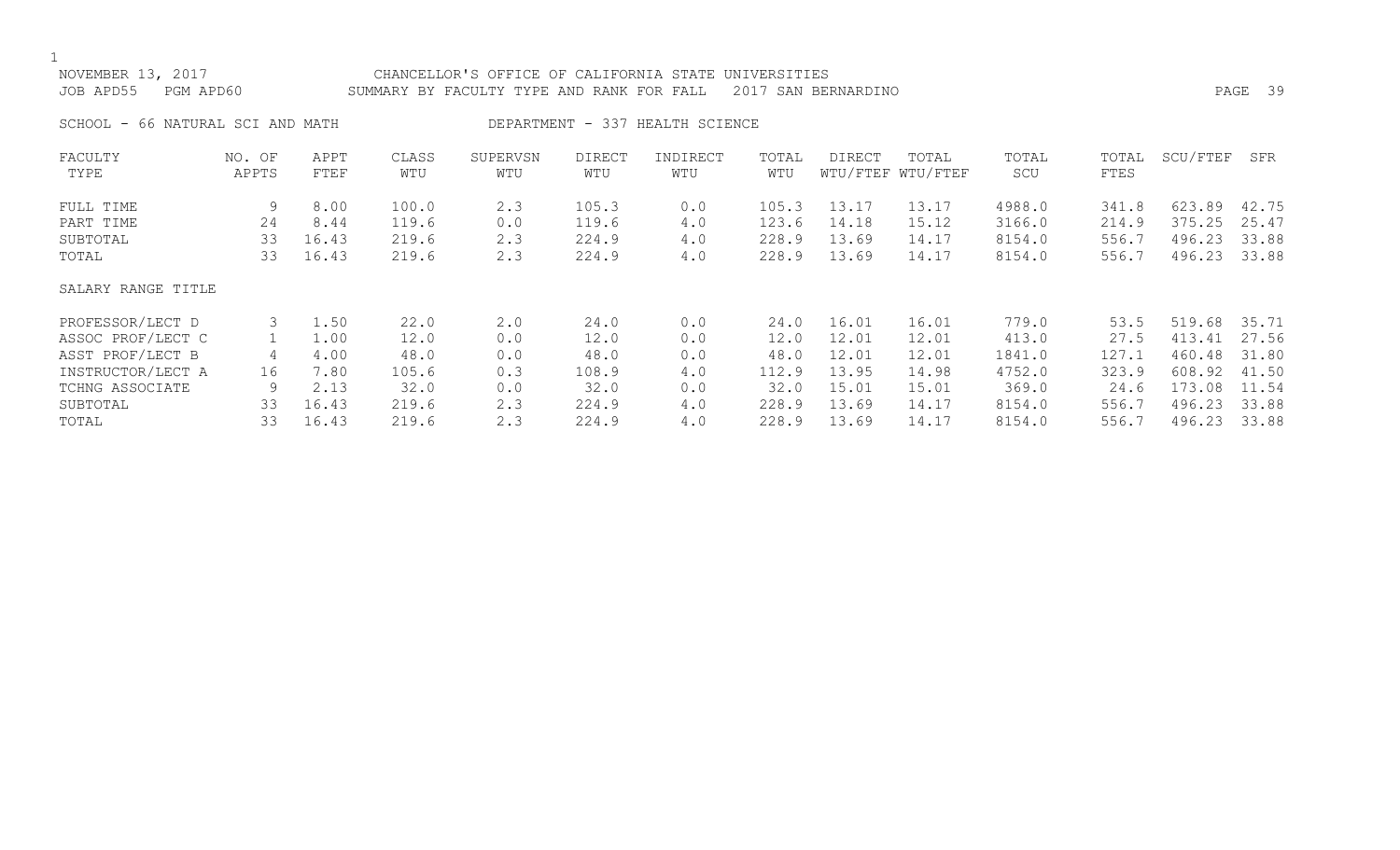| NOVEMBER 13, 2017<br>JOB APD55<br>PGM APD60 |                 |              |              | CHANCELLOR'S OFFICE OF CALIFORNIA STATE UNIVERSITIES<br>SUMMARY BY FACULTY TYPE AND RANK FOR FALL 2017 SAN BERNARDINO |               |                              |              |        |                            |              |               |          | PAGE 40 |
|---------------------------------------------|-----------------|--------------|--------------|-----------------------------------------------------------------------------------------------------------------------|---------------|------------------------------|--------------|--------|----------------------------|--------------|---------------|----------|---------|
| SCHOOL - 66 NATURAL SCI AND MATH            |                 |              |              |                                                                                                                       |               | DEPARTMENT - 421 KINESIOLOGY |              |        |                            |              |               |          |         |
| FACULTY<br>TYPE                             | NO. OF<br>APPTS | APPT<br>FTEF | CLASS<br>WTU | SUPERVSN<br>WTU                                                                                                       | DIRECT<br>WTU | INDIRECT<br>WTU              | TOTAL<br>WTU | DIRECT | TOTAL<br>WTU/FTEF WTU/FTEF | TOTAL<br>SCU | TOTAL<br>FTES | SCU/FTEF | SFR     |

| FULL TIME          | 15 | 13.60 | 153.1 | 7.7 | 165.8 | 24.0 | 189.8 | 12.20 | 13.96 | 5138.0  | 342.6 | 377.93 | 25.20 |
|--------------------|----|-------|-------|-----|-------|------|-------|-------|-------|---------|-------|--------|-------|
| PART TIME          | 28 | 11.76 | 165.8 | 0.0 | 168.8 | 2.0  | 170.8 | 14.35 | 14.52 | 5544.0  | 369.8 | 471.39 | 31.44 |
| SUBTOTAL           | 43 | 25.36 | 318.9 | 7.7 | 334.6 | 26.0 | 360.6 | 13.20 | 14.22 | 10682.0 | 712.3 | 421.28 | 28.09 |
| TOTAL              | 43 | 25.36 | 318.9 | 7.7 | 334.6 | 26.0 | 360.6 | 13.20 | 14.22 | 10682.0 | 712.3 | 421.28 | 28.09 |
| SALARY RANGE TITLE |    |       |       |     |       |      |       |       |       |         |       |        |       |
| PROFESSOR/LECT D   | 3  | 2.00  | 19.6  | 7.4 | 27.0  | 4.0  | 31.0  | 13.51 | 15.51 | 634.0   | 42.3  | 317.16 | 21.15 |
| ASSOC PROF/LECT C  | 2  | 2.00  | 16.9  | 0.3 | 21.2  | 4.0  | 25.2  | 10.60 | 12.60 | 517.0   | 34.5  | 258.50 | 17.24 |
| ASST PROF/LECT B   | 6  | 6.00  | 57.6  | 0.0 | 57.6  | 16.0 | 73.6  | 9.60  | 12.27 | 1711.0  | 114.1 | 285.17 | 19.01 |
| INSTRUCTOR/LECT A  | 32 | 15.36 | 224.8 | 0.0 | 228.8 | 2.0  | 230.8 | 14.90 | 15.03 | 7820.0  | 521.5 | 509.21 | 33.96 |
| SUBTOTAL           | 43 | 25.36 | 318.9 | 7.7 | 334.6 | 26.0 | 360.6 | 13.20 | 14.22 | 10682.0 | 712.3 | 421.28 | 28.09 |
| TOTAL              | 43 | 25.36 | 318.9 | 7.7 | 334.6 | 26.0 | 360.6 | 13.20 | 14.22 | 10682.0 | 712.3 | 421.28 | 28.09 |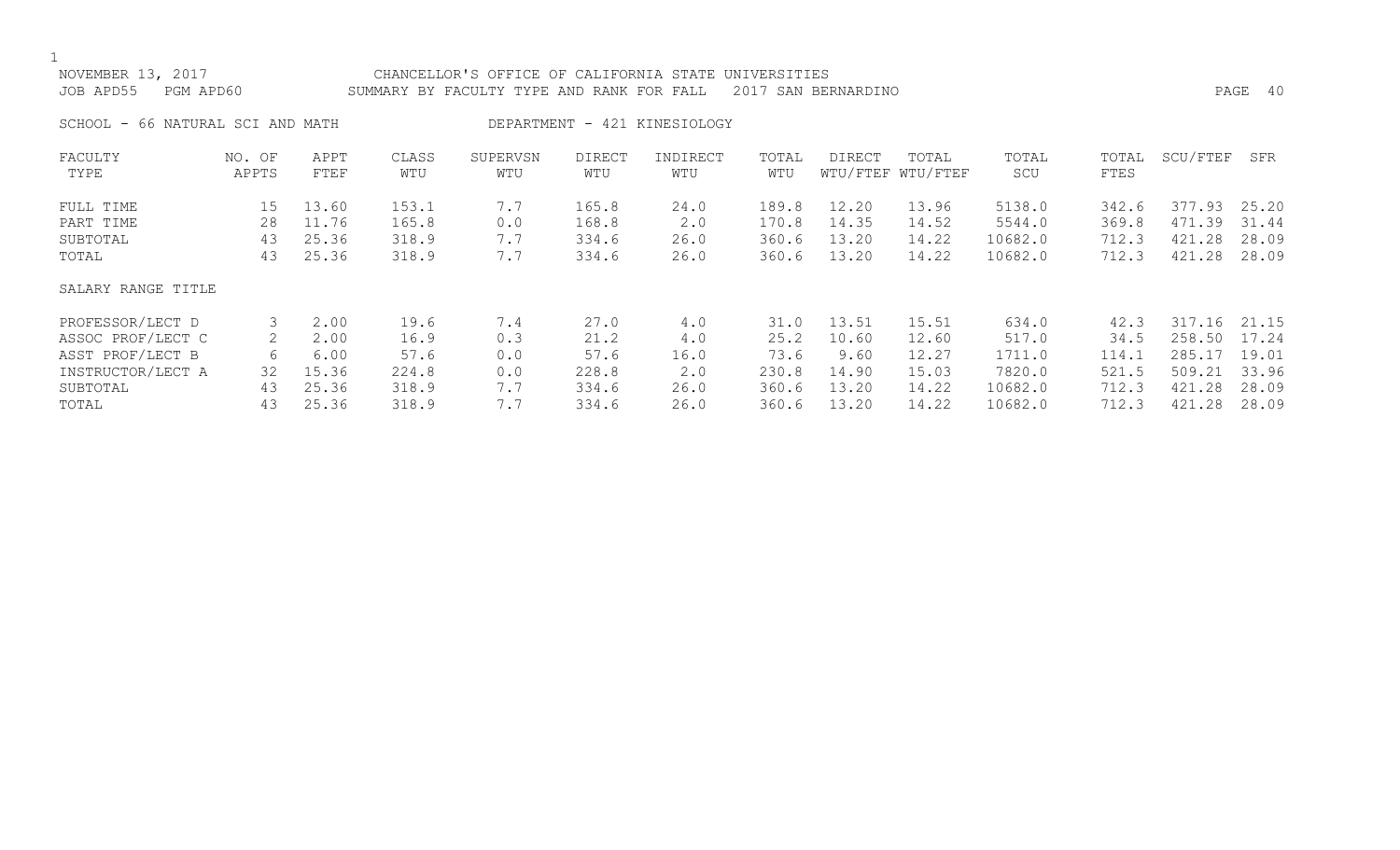## NOVEMBER 13, 2017 CHANCELLOR'S OFFICE OF CALIFORNIA STATE UNIVERSITIES JOB APD55 PGM APD60 SUMMARY BY FACULTY TYPE AND RANK FOR FALL 2017 SAN BERNARDINO PAGE 41

SCHOOL - 66 NATURAL SCI AND MATH DEPARTMENT - 487 MATHEMATICS

| FACULTY            | NO. OF | APPT  | CLASS | SUPERVSN | <b>DIRECT</b> | INDIRECT | TOTAL | DIRECT | TOTAL             | TOTAL   | TOTAL  | SCU/FTEF     | SFR   |
|--------------------|--------|-------|-------|----------|---------------|----------|-------|--------|-------------------|---------|--------|--------------|-------|
| TYPE               | APPTS  | FTEF  | WTU   | WTU      | WTU           | WTU      | WTU   |        | WTU/FTEF WTU/FTEF | SCU     | FTES   |              |       |
| FULL TIME          | 29     | 27.33 | 286.0 | 6.2      | 300.2         | 57.0     | 357.2 | 10.98  | 13.07             | 8463.0  | 568.2  | 309.65       | 20.79 |
| PART TIME          | 40     | 17.45 | 264.0 | 0.0      | 264.0         | 0.0      | 264.0 | 15.13  | 15.13             | 9520.0  | 634.7  | 545.59       | 36.38 |
| SUBTOTAL           | 69     | 44.78 | 550.0 | 6.2      | 564.2         | 57.0     | 621.2 | 12.60  | 13.87             | 17983.0 | 1202.9 | 401.59       | 26.86 |
| OTHER              |        | 0.00  | 0.0   | 0.0      | 0.0           | 0.0      | 0.0   | 0.00   | 0.00              | 0.0     | 0.0    | 0.00         | 0.00  |
| TOTAL              | 70     | 44.78 | 550.0 | 6.2      | 564.2         | 57.0     | 621.2 | 12.60  | 13.87             | 17983.0 | 1202.9 | 401.59       | 26.86 |
| SALARY RANGE TITLE |        |       |       |          |               |          |       |        |                   |         |        |              |       |
| PROFESSOR/LECT D   | 20     | 16.50 | 152.0 | 5.5      | 165.5         | 35.0     | 200.5 | 10.03  | 12.15             | 4321.0  | 291.4  | 261.93 17.66 |       |
| ASSOC PROF/LECT C  | 2      | 1.67  | 20.0  | 0.0      | 20.0          | 0.0      | 20.0  | 12.00  | 12.00             | 592.0   | 39.5   | 355.13       | 23.68 |
| ASST PROF/LECT B   | 4      | 4.00  | 26.0  | 0.7      | 26.7          | 22.0     | 48.7  | 6.68   | 12.18             | 766.0   | 51.7   | 191.50       | 12.93 |
| INSTRUCTOR/LECT A  | 26     | 15.68 | 248.0 | 0.0      | 248.0         | 0.0      | 248.0 | 15.82  | 15.82             | 8112.0  | 540.8  | 517.51       | 34.50 |
| TCHNG ASSOCIATE    | 18     | 6.94  | 104.0 | 0.0      | 104.0         | 0.0      | 104.0 | 14.98  | 14.98             | 4192.0  | 279.5  | 603.95       | 40.27 |
| SUBTOTAL           | 70     | 44.78 | 550.0 | 6.2      | 564.2         | 57.0     | 621.2 | 12.60  | 13.87             | 17983.0 | 1202.9 | 401.59       | 26.86 |
| TOTAL              | 70     | 44.78 | 550.0 | 6.2      | 564.2         | 57.0     | 621.2 | 12.60  | 13.87             | 17983.0 | 1202.9 | 401.59       | 26.86 |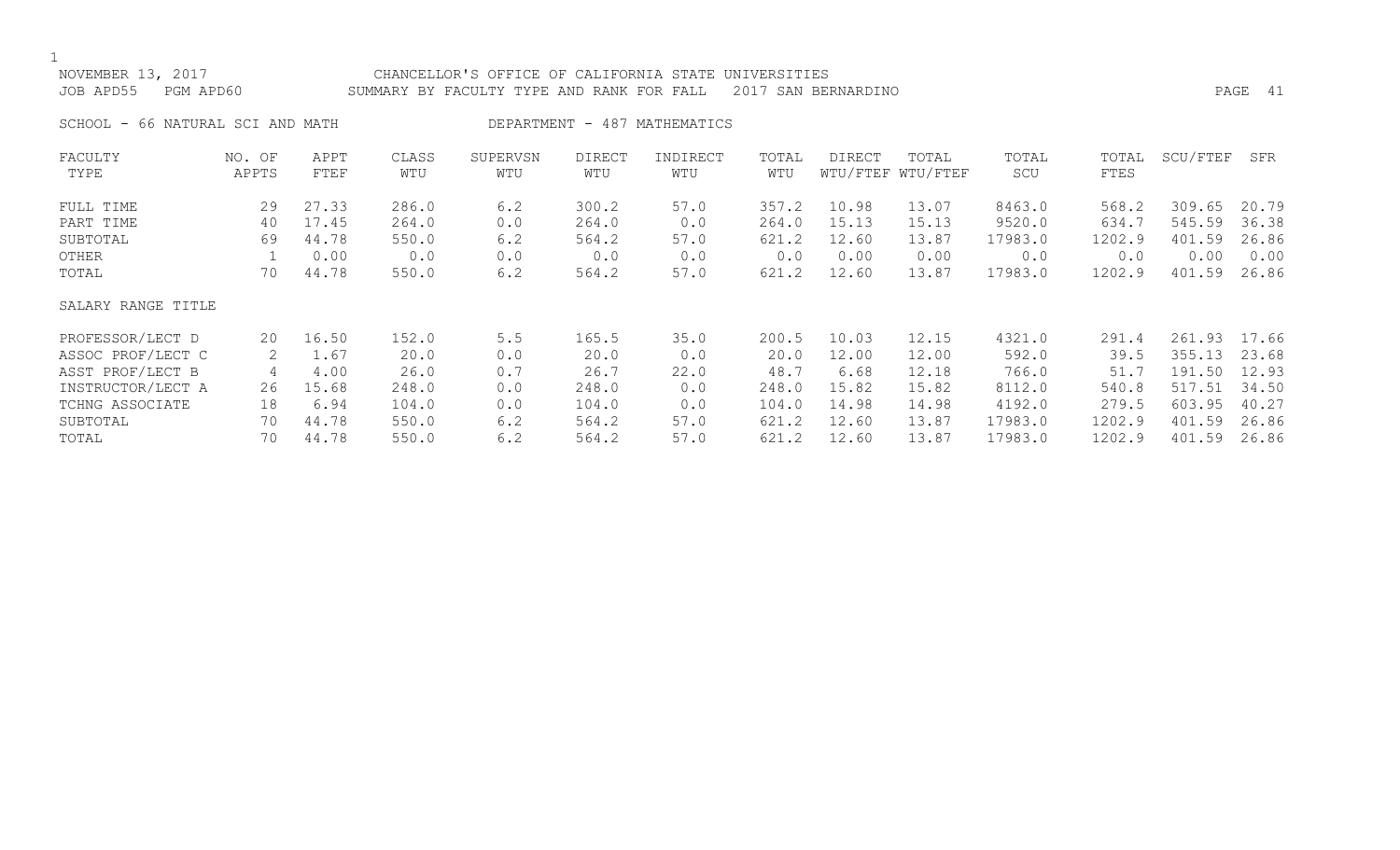| NOVEMBER 13, 2017<br>CHANCELLOR'S OFFICE OF CALIFORNIA STATE UNIVERSITIES<br>PGM APD60<br>JOB APD55<br>2017 SAN BERNARDINO<br>SUMMARY BY FACULTY TYPE AND RANK FOR FALL |                 |              |              |                 |               |                                  |              |        |                            |              |               |              | PAGE 42 |
|-------------------------------------------------------------------------------------------------------------------------------------------------------------------------|-----------------|--------------|--------------|-----------------|---------------|----------------------------------|--------------|--------|----------------------------|--------------|---------------|--------------|---------|
| SCHOOL - 66 NATURAL SCI AND MATH                                                                                                                                        |                 |              |              |                 |               | DEPARTMENT - 510 NATURAL SCIENCE |              |        |                            |              |               |              |         |
| FACULTY<br>TYPE                                                                                                                                                         | NO. OF<br>APPTS | APPT<br>FTEF | CLASS<br>WTU | SUPERVSN<br>WTU | DIRECT<br>WTU | INDIRECT<br>WTU                  | TOTAL<br>WTU | DIRECT | TOTAL<br>WTU/FTEF WTU/FTEF | TOTAL<br>SCU | TOTAL<br>FTES | SCU/FTEF     | SFR     |
| FULL TIME                                                                                                                                                               |                 | 1.57         | 16.0         | 0.0             | 16.0          | 0.0                              | 16.0         | 10.21  | 10.21                      | 1096.0       | 73.1          | 699.43 46.67 |         |

| PART TIME          |   | 1.89 | 24.0 |     | 27.7 | 4.0 | 31.7 | 14.63 | 14.63 | 1998.0 | 133.3 | 55.47        | 70.40 |
|--------------------|---|------|------|-----|------|-----|------|-------|-------|--------|-------|--------------|-------|
| SUBTOTAL           | 9 | 3.46 | 40.0 | 1.7 | 43.7 | 4.0 | 47.7 | 12.63 | 12.63 | 3094.0 | 206.4 | 894.22 59.65 |       |
| TOTAL              | 9 | 3.46 | 40.0 | 1.7 | 43.7 | 4.0 | 47.7 | 12.63 | 12.63 | 3094.0 | 206.4 | 894.22 59.65 |       |
| SALARY RANGE TITLE |   |      |      |     |      |     |      |       |       |        |       |              |       |
| INSTRUCTOR/LECT A  |   | 3.46 | 40.0 |     | 43.7 | 4.0 | 47.7 | 12.63 | 12.63 | 3094.0 | 206.4 | 894.22 59.65 |       |
| SUBTOTAL           | Q | 3.46 | 40.0 |     | 43.7 | 4.0 | 47.7 | 12.63 | 12.63 | 3094.0 | 206.4 | 894.22       | 59.65 |
| TOTAL              | 9 | 3.46 | 40.0 | 1.7 | 43.7 | 4.0 | 47.7 | 12.63 | 12.63 | 3094.0 | 206.4 | 894.22       | 59.65 |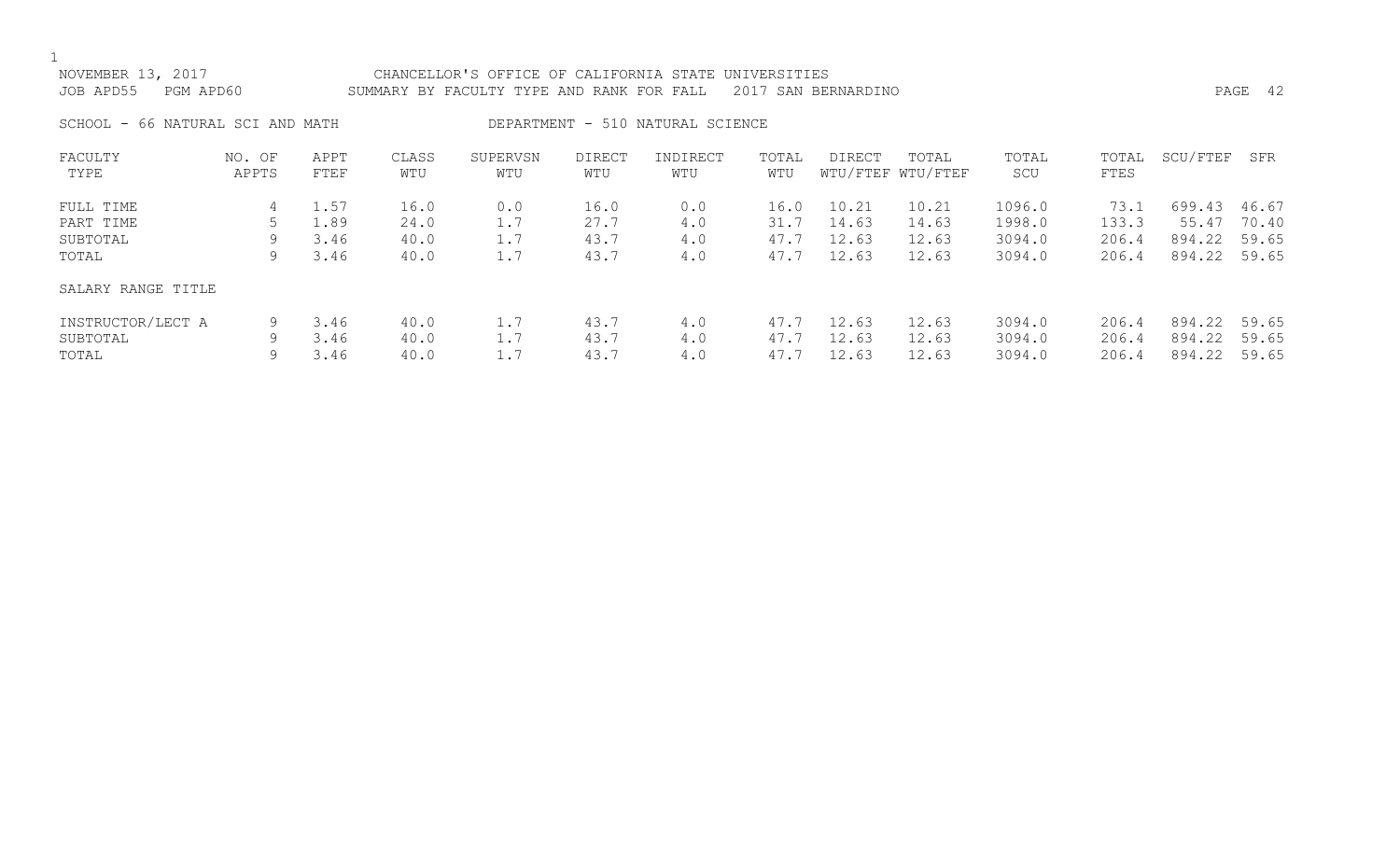## NOVEMBER 13, 2017 CHANCELLOR'S OFFICE OF CALIFORNIA STATE UNIVERSITIES JOB APD55 PGM APD60 SUMMARY BY FACULTY TYPE AND RANK FOR FALL 2017 SAN BERNARDINO PAGE 43

SCHOOL - 66 NATURAL SCI AND MATH DEPARTMENT - 515 NURSING

| FACULTY            | NO. OF | APPT  | CLASS | SUPERVSN | <b>DIRECT</b> | INDIRECT | TOTAL | DIRECT | TOTAL             | TOTAL  | TOTAL | SCU/FTEF | SFR   |
|--------------------|--------|-------|-------|----------|---------------|----------|-------|--------|-------------------|--------|-------|----------|-------|
| TYPE               | APPTS  | FTEF  | WTU   | WTU      | WTU           | WTU      | WTU   |        | WTU/FTEF WTU/FTEF | SCU    | FTES  |          |       |
| FULL TIME          | 14     | 13.00 | 141.0 | 0.0      | 143.0         | 57.5     | 200.5 | 11.00  | 15.42             | 1913.0 | 127.6 | 147.14   | 9.81  |
| PART TIME          | 29     | 12.19 | 169.2 | 1.8      | 173.0         | 8.0      | 181.0 | 14.20  | 14.85             | 1444.0 | 98.2  | 118.49   | 8.06  |
| SUBTOTAL           | 43     | 25.19 | 310.2 | 1.8      | 316.0         | 65.5     | 381.5 | 12.55  | 15.15             | 3357.0 | 225.8 | 133.28   | 8.96  |
| OTHER              |        | 0.00  | 0.0   | 0.0      | 0.0           | 0.0      | 0.0   | 0.00   | 0.00              | 0.0    | 0.0   | 0.00     | 0.00  |
| TOTAL              | 44     | 25.19 | 310.2 | 1.8      | 316.0         | 65.5     | 381.5 | 12.55  | 15.15             | 3357.0 | 225.8 | 133.28   | 8.96  |
| SALARY RANGE TITLE |        |       |       |          |               |          |       |        |                   |        |       |          |       |
| PROFESSOR/LECT D   | 3      | 1.25  | 12.0  | 0.0      | 12.0          | 3.0      | 15.0  | 9.60   | 12.00             | 302.0  | 20.4  | 241.60   | 16.34 |
| ASSOC PROF/LECT C  |        | 2.00  | 20.0  | 0.0      | 20.0          | 5.0      | 25.0  | 10.00  | 12.49             | 532.0  | 35.5  | 265.87   | 17.73 |
| ASST PROF/LECT B   |        | 4.50  | 41.0  | 0.0      | 43.0          | 11.5     | 54.5  | 9.56   | 12.11             | 808.0  | 53.9  | 179.60   | 11.99 |
| INSTRUCTOR/LECT A  | 34     | 17.44 | 237.2 | 1.8      | 241.0         | 46.0     | 287.0 | 13.82  | 16.46             | 1715.0 | 116.0 | 98.35    | 6.65  |
| SUBTOTAL           | 44     | 25.19 | 310.2 | 1.8      | 316.0         | 65.5     | 381.5 | 12.55  | 15.15             | 3357.0 | 225.8 | 133.28   | 8.96  |
| TOTAL              | 44     | 25.19 | 310.2 | 1.8      | 316.0         | 65.5     | 381.5 | 12.55  | 15.15             | 3357.0 | 225.8 | 133.28   | 8.96  |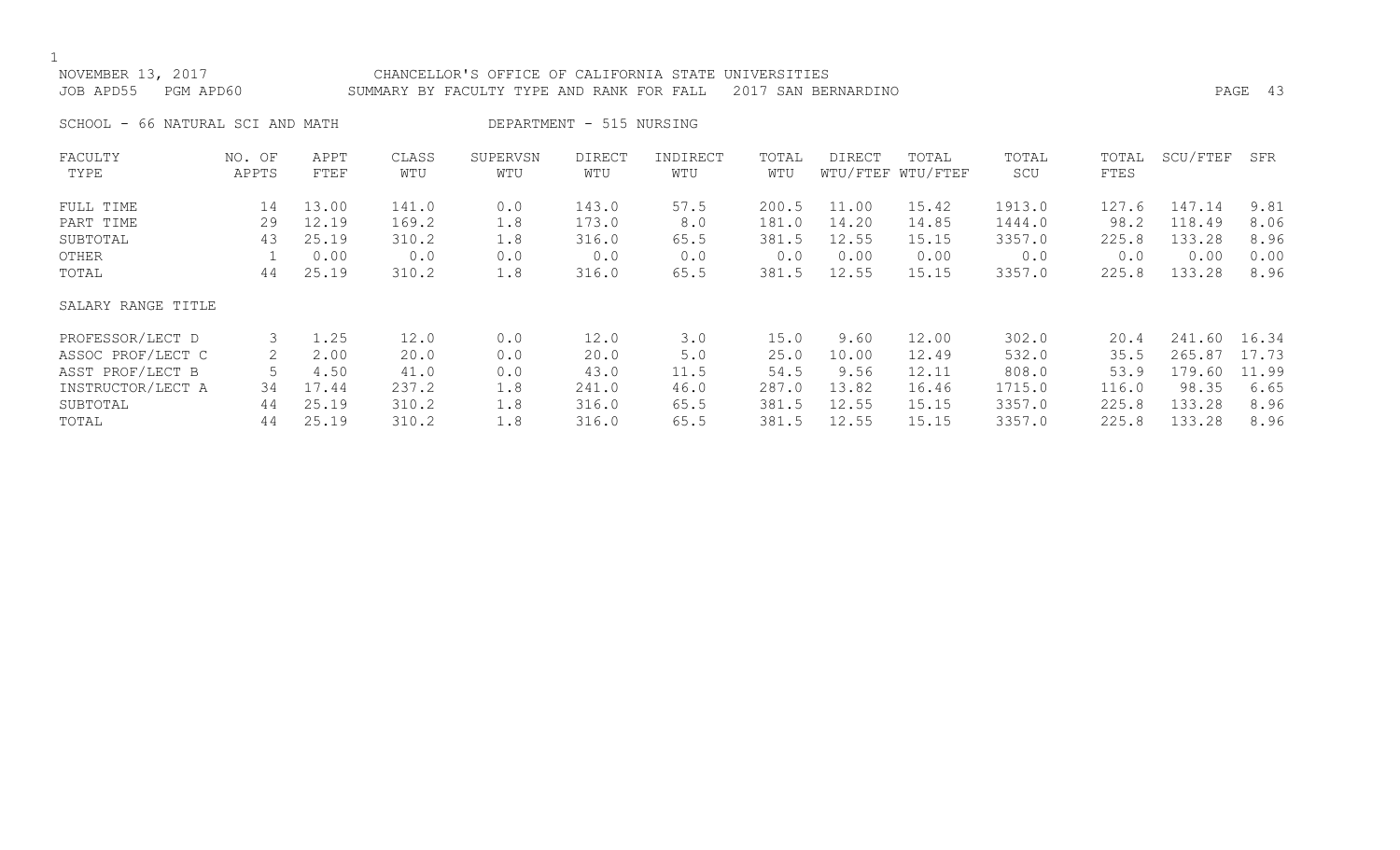# NOVEMBER 13, 2017 CHANCELLOR'S OFFICE OF CALIFORNIA STATE UNIVERSITIES JOB APD55 PGM APD60 SUMMARY BY FACULTY TYPE AND RANK FOR FALL 2017 SAN BERNARDINO PAGE 44 SCHOOL - 66 NATURAL SCI AND MATH DEPARTMENT - 571 PHYSICS FACULTY NO. OF APPT CLASS SUPERVSN DIRECT INDIRECT TOTAL DIRECT TOTAL TOTAL TOTAL SCU/FTEF SFR TYPE APPTS FTEF WTU WTU WTU WTU WTU WTU/FTEF WTU/FTEF SCU FTES FULL TIME 7 4.83 33.0 33.3 40.0 73.3 6.89 15.16 1301.0 86.7 269.14 17.94<br>PART TIME 9 4.69 70.0 0

PART TIME 9 4.69 70.0 0.0 73.0 0.0 73.0 15.56 15.56 2972.0 198.1 633.55 42.24 SUBTOTAL 16 9.53 103.0 0.3 106.3 40.0 146.3 11.16 15.36 4273.0 284.9 448.61 29.91 TOTAL 16 9.53 103.0 0.3 106.3 40.0 146.3 11.16 15.36 4273.0 284.9 448.61 29.91

| SALARY RANGE TITLE |    |      |       |     |       |      |       |       |       |        |       |              |  |
|--------------------|----|------|-------|-----|-------|------|-------|-------|-------|--------|-------|--------------|--|
| PROFESSOR/LECT D   | 5  | 2.83 | 21.0  | 0.0 | 21.0  | 28.0 | 49.0  | 7.41  | 17.29 | 704.0  | 46.9  | 248.41 16.56 |  |
| ASSOC PROF/LECT C  |    | 1.00 | 4.0   | 0.3 | 4.3   | 8.0  | 12.3  | 4.30  | 12.30 | 261.0  | 17.4  | 261.00 17.40 |  |
| ASST PROF/LECT B   |    | 1.00 | 8.0   | 0.0 | 8.0   | 4.0  | 12.0  | 8.00  | 12.00 | 336.0  | 22.4  | 336.00 22.40 |  |
| INSTRUCTOR/LECT A  |    | 4.69 | 70.0  | 0.0 | 73.0  | 0.0  | 73.0  | 15.56 | 15.56 | 2972.0 | 198.1 | 633.55 42.24 |  |
| SUBTOTAL           | 16 | 9.53 | 103.0 | 0.3 | 106.3 | 40.0 | 146.3 | 11.16 | 15.36 | 4273.0 | 284.9 | 448.61 29.91 |  |
| TOTAL              | 16 | 9.53 | 103.0 | 0.3 | 106.3 | 40.0 | 146.3 | 11.16 | 15.36 | 4273.0 | 284.9 | 448.61 29.91 |  |
|                    |    |      |       |     |       |      |       |       |       |        |       |              |  |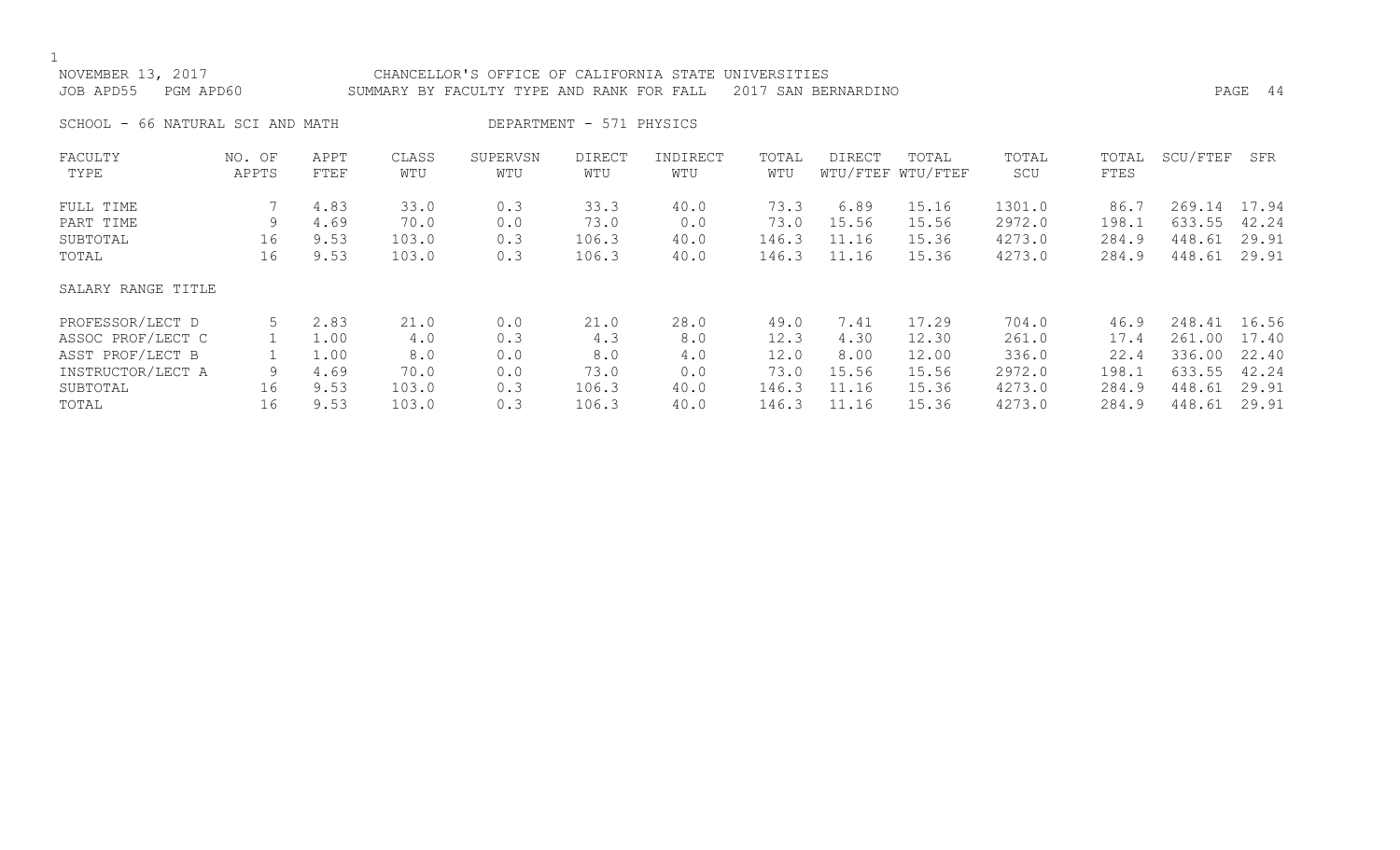# NOVEMBER 13, 2017 CHANCELLOR'S OFFICE OF CALIFORNIA STATE UNIVERSITIES

JOB APD55 PGM APD60 SUMMARY BY FACULTY TYPE AND RANK FOR FALL 2017 SAN BERNARDINO PAGE 45

SCHOOL - 66 NATURAL SCI AND MATH

| FACULTY            | NO. OF          | APPT   | CLASS  | SUPERVSN | <b>DIRECT</b> | INDIRECT | TOTAL  | DIRECT | TOTAL             | TOTAL   | TOTAL  | SCU/FTEF | SFR   |
|--------------------|-----------------|--------|--------|----------|---------------|----------|--------|--------|-------------------|---------|--------|----------|-------|
| TYPE               | APPTS           | FTEF   | WTU    | WTU      | WTU           | WTU      | WTU    |        | WTU/FTEF WTU/FTEF | SCU     | FTES   |          |       |
| FULL TIME          | 127             | 107.31 | 1104.7 | 42.9     | 1253.2        | 260.0    | 1513.2 | 11.68  | 14.10             | 42446.4 | 2846.5 | 395.56   | 26.53 |
| PART TIME          | 209             | 86.08  | 1237.9 | 5.3      | 1259.2        | 25.0     | 1284.2 | 14.63  | 14.92             | 35240.7 | 2356.1 | 409.38   | 27.37 |
| SUBTOTAL           | 336             | 193.39 | 2342.6 | 48.2     | 2512.4        | 285.0    | 2797.4 | 12.99  | 14.46             | 77687.1 | 5202.6 | 401.71   | 26.90 |
| OTHER              | 2               | 0.00   | 0.0    | 0.0      | 0.0           | 0.0      | 0.0    | 0.00   | 0.00              | 0.0     | 0.0    | 0.00     | 0.00  |
| TOTAL              | 338             | 193.39 | 2342.6 | 48.2     | 2512.4        | 285.0    | 2797.4 | 12.99  | 14.46             | 77687.1 | 5202.6 | 401.71   | 26.90 |
| SALARY RANGE TITLE |                 |        |        |          |               |          |        |        |                   |         |        |          |       |
| PROFESSOR/LECT D   | 66              | 47.81  | 458.7  | 35.9     | 558.3         | 120.0    | 678.3  | 11.68  | 14.19             | 17801.4 | 1194.7 | 372.34   | 24.99 |
| ASSOC PROF/LECT C  | 13 <sup>°</sup> | 11.42  | 115.9  | 0.6      | 120.5         | 31.0     | 151.5  | 10.55  | 13.27             | 3696.0  | 246.4  | 323.64   | 21.58 |
| ASST PROF/LECT B   | 29              | 28.17  | 245.2  | 5.8      | 278.9         | 66.5     | 345.4  | 9.90   | 12.26             | 8635.7  | 581.3  | 306.60   | 20.64 |
| INSTRUCTOR/LECT A  | 180             | 89.73  | 1283.5 | 4.1      | 1313.6        | 65.5     | 1379.1 | 14.64  | 15.37             | 41111.0 | 2750.5 | 458.17   | 30.65 |
| TCHNG ASSOCIATE    | 45              | 14.01  | 210.0  | 0.0      | 210.0         | 0.0      | 210.0  | 14.99  | 14.99             | 5584.0  | 372.3  | 398.52   | 26.57 |
| SUBTOTAL           | 333             | 191.14 | 2313.3 | 46.4     | 2481.3        | 283.0    | 2764.3 | 12.98  | 14.46             | 76828.1 | 5145.2 | 401.96   | 26.92 |
| ADMINISTRATOR      |                 | 0.17   | 0.0    | 1.8      | 1.8           | 0.0      | 1.8    | 10.78  | 10.78             | 13.0    | 0.9    | 77.84    | 5.57  |
| OTHER              | 4               | 2.09   | 29.3   | 0.0      | 29.3          | 2.0      | 31.3   | 14.03  | 14.99             | 846.0   | 56.4   | 405.17   | 27.01 |
| SUBTOTAL           |                 | 2.26   | 29.3   | 1.8      | 31.1          | 2.0      | 33.1   | 13.79  | 14.68             | 859.0   | 57.3   | 380.93   | 25.42 |
| TOTAL              | 338             | 193.39 | 2342.6 | 48.2     | 2512.4        | 285.0    | 2797.4 | 12.99  | 14.46             | 77687.1 | 5202.6 | 401.71   | 26.90 |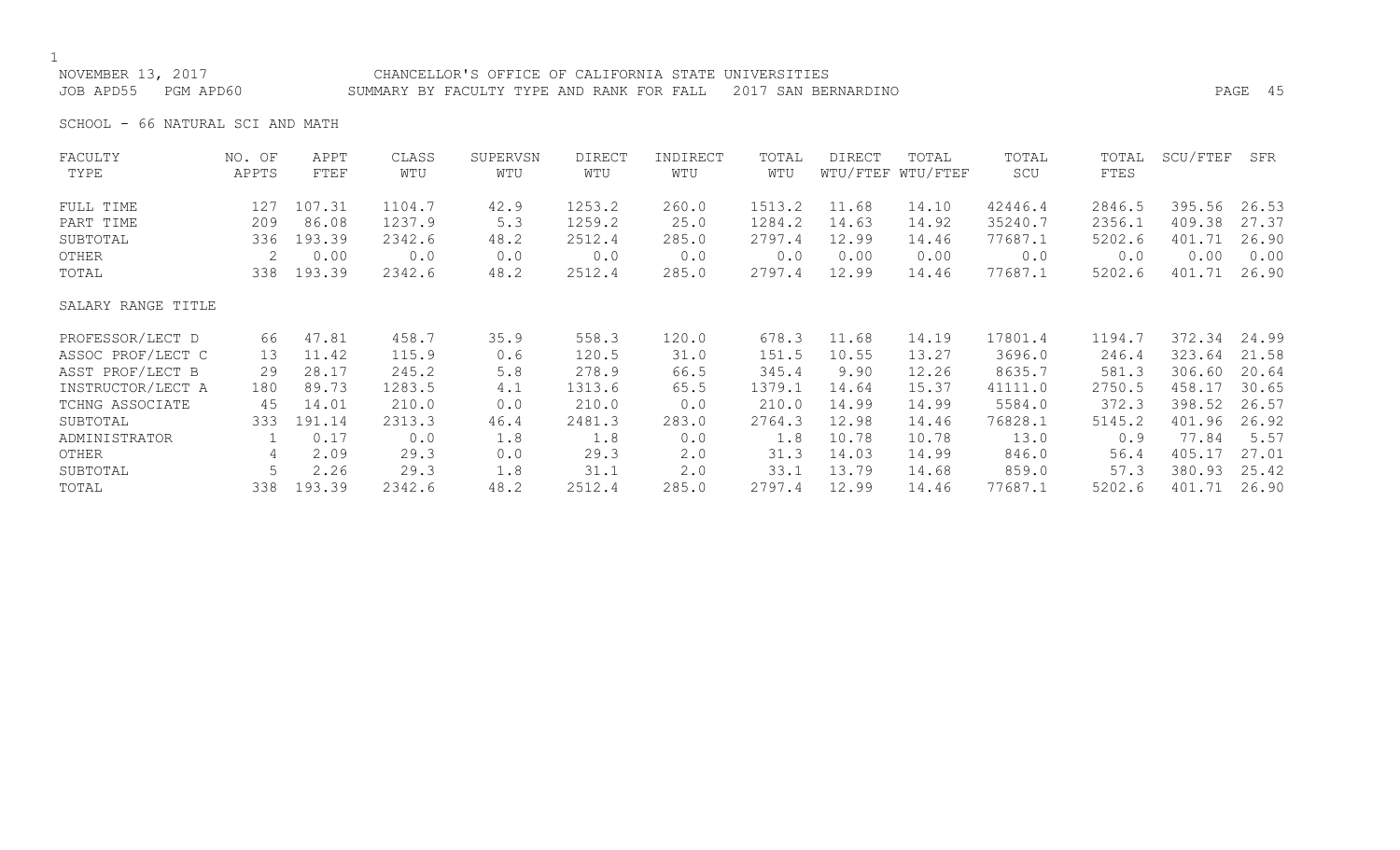## NOVEMBER 13, 2017 CHANCELLOR'S OFFICE OF CALIFORNIA STATE UNIVERSITIES JOB APD55 PGM APD60 SUMMARY BY FACULTY TYPE AND RANK FOR FALL 2017 SAN BERNARDINO

## SCHOOL - 99 ALL COLLEGE THE RESOLUTION DEPARTMENT - 373 INTERDISCIPLINARY STUDIES IN EDUCATION

| FACULTY            | NO. OF | APPT | CLASS | SUPERVSN | <b>DIRECT</b> | INDIRECT | TOTAL | DIRECT | TOTAL             | TOTAL  | TOTAL | SCU/FTEF | SFR   |
|--------------------|--------|------|-------|----------|---------------|----------|-------|--------|-------------------|--------|-------|----------|-------|
| TYPE               | APPTS  | FTEF | WTU   | WTU      | WTU           | WTU      | WTU   |        | WTU/FTEF WTU/FTEF | SCU    | FTES  |          |       |
| FULL TIME          | 2      | 0.50 | 0.0   | 0.0      | 0.0           | 0.0      | 0.0   | 0.00   | 0.00              | 0.0    | 0.0   | 0.00     | 0.00  |
| PART TIME          | 16     | 3.19 | 48.0  | 0.0      | 48.0          | 0.0      | 48.0  | 15.03  | 15.03             | 956.0  | 63.7  | 299.40   | 19.96 |
| SUBTOTAL           | 18     | 3.69 | 48.0  | 0.0      | 48.0          | 0.0      | 48.0  | 13.00  | 13.00             | 956.0  | 63.7  | 258.87   | 17.26 |
| OTHER              | 11     | 0.00 | 6.6   | 0.0      | 6.6           | 0.0      | 6.6   | 0.00   | 0.00              | 418.0  | 27.9  | 0.00     | 0.00  |
| TOTAL              | 29     | 3.69 | 54.6  | 0.0      | 54.6          | 0.0      | 54.6  | 14.78  | 14.78             | 1374.0 | 91.6  | 372.06   | 24.80 |
| SALARY RANGE TITLE |        |      |       |          |               |          |       |        |                   |        |       |          |       |
| INSTRUCTOR/LECT A  | 23     | 3.69 | 52.0  | 0.0      | 52.0          | 0.0      | 52.0  | 14.08  | 14.08             | 1144.0 | 76.3  | 309.78   | 20.65 |
| TCHNG ASSOCIATE    |        | 0.00 | 2.6   | 0.0      | 2.6           | 0.0      | 2.6   | 0.00   | 0.00              | 74.0   | 4.9   | 0.00     | 0.00  |
| SUBTOTAL           | 28     | 3.69 | 54.6  | 0.0      | 54.6          | 0.0      | 54.6  | 14.78  | 14.78             | 1218.0 | 81.2  | 329.81   | 21.99 |
| ADMINISTRATOR      |        | 0.00 | 0.0   | 0.0      | 0.0           | 0.0      | 0.0   | 0.00   | 0.00              | 156.0  | 10.4  | 0.00     | 0.00  |
| SUBTOTAL           |        | 0.00 | 0.0   | 0.0      | 0.0           | 0.0      | 0.0   | 0.00   | 0.00              | 156.0  | 10.4  | 0.00     | 0.00  |
| TOTAL              | 29     | 3.69 | 54.6  | 0.0      | 54.6          | 0.0      | 54.6  | 14.78  | 14.78             | 1374.0 | 91.6  | 372.06   | 24.80 |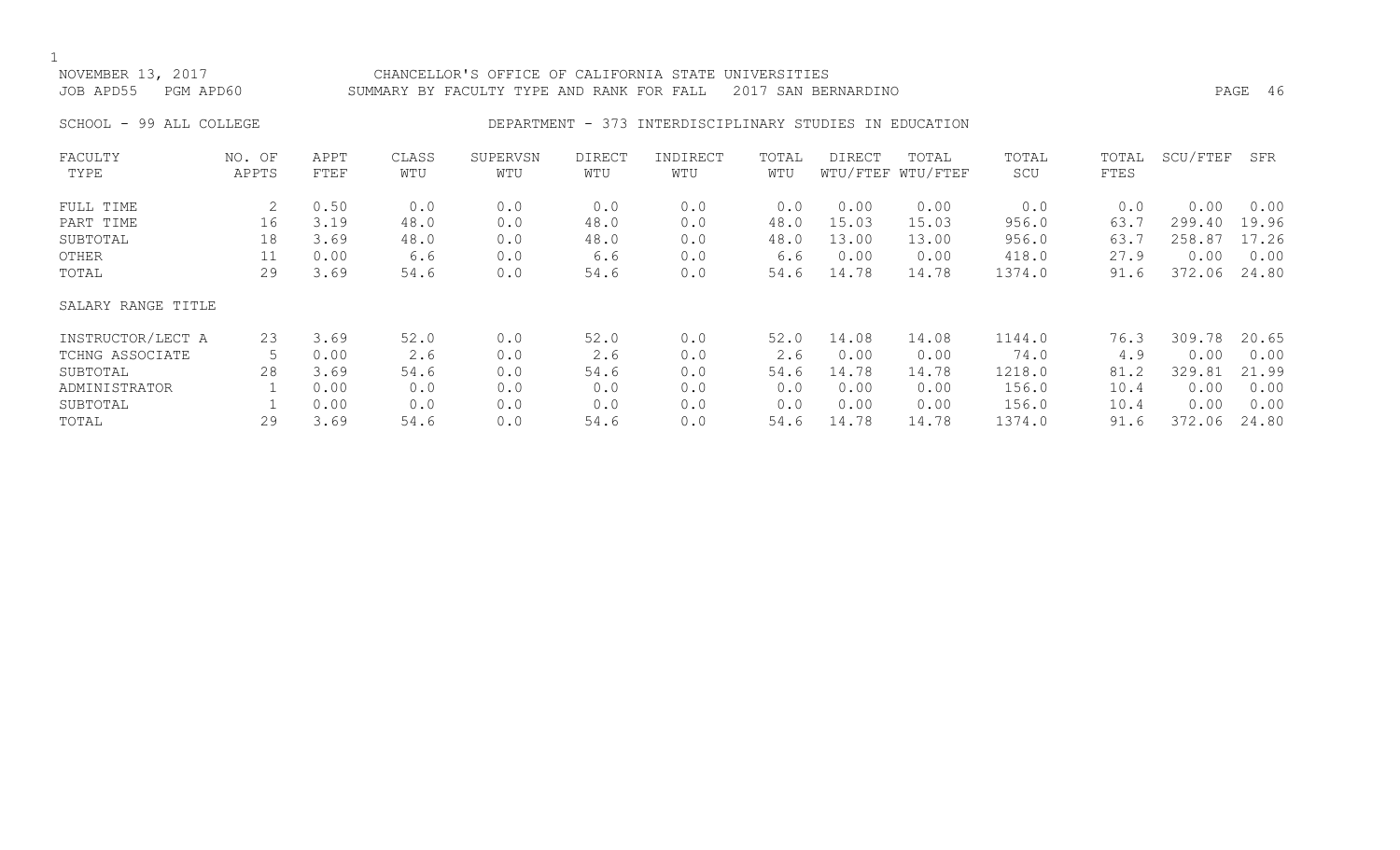JOB APD55 PGM APD60 SUMMARY BY FACULTY TYPE AND RANK FOR FALL 2017 SAN BERNARDINO PAGE 47

NOVEMBER 13, 2017 CHANCELLOR'S OFFICE OF CALIFORNIA STATE UNIVERSITIES

SCHOOL - 99 ALL COLLEGE

| FACULTY            | NO. OF | APPT | CLASS | SUPERVSN | <b>DIRECT</b> | INDIRECT | TOTAL | DIRECT | TOTAL             | TOTAL  | TOTAL | SCU/FTEF | SFR   |
|--------------------|--------|------|-------|----------|---------------|----------|-------|--------|-------------------|--------|-------|----------|-------|
| TYPE               | APPTS  | FTEF | WTU   | WTU      | WTU           | WTU      | WTU   |        | WTU/FTEF WTU/FTEF | SCU    | FTES  |          |       |
| FULL TIME          | 2      | 0.50 | 0.0   | 0.0      | 0.0           | 0.0      | 0.0   | 0.00   | 0.00              | 0.0    | 0.0   | 0.00     | 0.00  |
| PART TIME          | 16     | 3.19 | 48.0  | 0.0      | 48.0          | 0.0      | 48.0  | 15.03  | 15.03             | 956.0  | 63.7  | 299.40   | 19.96 |
| SUBTOTAL           | 18     | 3.69 | 48.0  | 0.0      | 48.0          | 0.0      | 48.0  | 13.00  | 13.00             | 956.0  | 63.7  | 258.87   | 17.26 |
| OTHER              | 11     | 0.00 | 6.6   | 0.0      | 6.6           | 0.0      | 6.6   | 0.00   | 0.00              | 418.0  | 27.9  | 0.00     | 0.00  |
| TOTAL              | 29     | 3.69 | 54.6  | 0.0      | 54.6          | 0.0      | 54.6  | 14.78  | 14.78             | 1374.0 | 91.6  | 372.06   | 24.80 |
| SALARY RANGE TITLE |        |      |       |          |               |          |       |        |                   |        |       |          |       |
| INSTRUCTOR/LECT A  | 23     | 3.69 | 52.0  | 0.0      | 52.0          | 0.0      | 52.0  | 14.08  | 14.08             | 1144.0 | 76.3  | 309.78   | 20.65 |
| TCHNG ASSOCIATE    |        | 0.00 | 2.6   | 0.0      | 2.6           | 0.0      | 2.6   | 0.00   | 0.00              | 74.0   | 4.9   | 0.00     | 0.00  |
| SUBTOTAL           | 28     | 3.69 | 54.6  | 0.0      | 54.6          | 0.0      | 54.6  | 14.78  | 14.78             | 1218.0 | 81.2  | 329.81   | 21.99 |
| ADMINISTRATOR      |        | 0.00 | 0.0   | 0.0      | 0.0           | 0.0      | 0.0   | 0.00   | 0.00              | 156.0  | 10.4  | 0.00     | 0.00  |
| SUBTOTAL           |        | 0.00 | 0.0   | 0.0      | 0.0           | 0.0      | 0.0   | 0.00   | 0.00              | 156.0  | 10.4  | 0.00     | 0.00  |
| TOTAL              | 29     | 3.69 | 54.6  | 0.0      | 54.6          | 0.0      | 54.6  | 14.78  | 14.78             | 1374.0 | 91.6  | 372.06   | 24.80 |